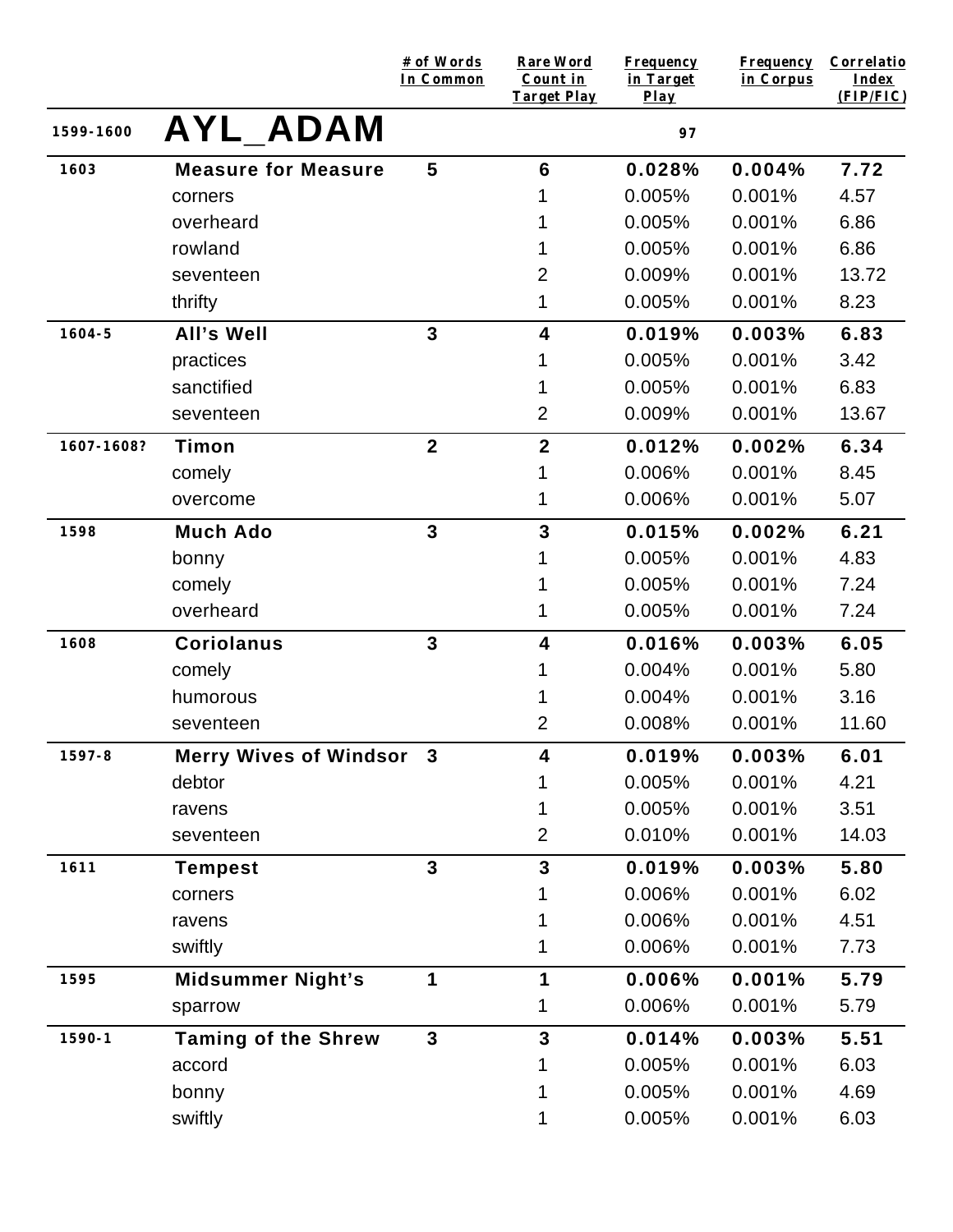|            |                             | # of Words<br>In Common | <b>Rare Word</b><br>Count in<br><b>Target Play</b> | <b>Frequency</b><br>in Target<br>Play | <b>Frequency</b><br>in Corpus | Correlatio<br>Index<br>(FIP/FIC) |
|------------|-----------------------------|-------------------------|----------------------------------------------------|---------------------------------------|-------------------------------|----------------------------------|
| 1597-8     | 2 henry IV                  | 4                       | 4                                                  | 0.016%                                | 0.003%                        | 5.23                             |
|            | humorous                    |                         |                                                    | 0.004%                                | 0.001%                        | 3.09                             |
|            | liquors                     |                         |                                                    | 0.004%                                | 0.000%                        | 16.99                            |
|            | sanctified                  |                         |                                                    | 0.004%                                | 0.001%                        | 5.66                             |
|            | swiftly                     |                         |                                                    | 0.004%                                | 0.001%                        | 4.86                             |
| 1596-7     | <b>Merchant of Venice</b>   | $\mathbf{3}$            | 3                                                  | 0.014%                                | 0.003%                        | 5.17                             |
|            | corners                     |                         |                                                    | 0.005%                                | 0.001%                        | 4.60                             |
|            | debtor                      |                         |                                                    | 0.005%                                | 0.001%                        | 4.14                             |
|            | thrifty                     |                         |                                                    | 0.005%                                | 0.001%                        | 8.28                             |
| 1592-3     | <b>Richard III</b>          | $\overline{2}$          | $\mathbf{2}$                                       | 0.007%                                | 0.001%                        | 5.09                             |
|            | bonny                       |                         |                                                    | 0.003%                                | 0.001%                        | 3.39                             |
|            | butchery                    |                         |                                                    | 0.003%                                | 0.000%                        | 10.17                            |
| 1606       | <b>Macbeth</b>              | $\mathbf{2}$            | $\mathbf{2}$                                       | 0.012%                                | 0.002%                        | 4.93                             |
|            | overcome                    |                         | 1                                                  | 0.006%                                | 0.001%                        | 5.18                             |
|            | rebellious                  |                         | 1                                                  | 0.006%                                | 0.001%                        | 4.71                             |
| $1605 - 6$ | <b>Lear Quarto</b>          | $\overline{2}$          | $\overline{2}$                                     | 0.008%                                | 0.002%                        | 4.70                             |
|            | foster-nurse                |                         |                                                    | 0.004%                                | 0.000%                        | 11.75                            |
|            | practices                   |                         |                                                    | 0.004%                                | 0.001%                        | 2.94                             |
| 1607       | <b>Pericles</b>             | $\overline{2}$          | $\mathbf{2}$                                       | 0.011%                                | 0.002%                        | 4.70                             |
|            | debtor                      |                         |                                                    | 0.005%                                | 0.001%                        | 4.70                             |
|            | overcome                    |                         | 1                                                  | 0.005%                                | 0.001%                        | 4.70                             |
| 1596-7     | 1 Henry IV                  | $\overline{\mathbf{4}}$ | 4                                                  | 0.017%                                | 0.004%                        | 4.66                             |
|            | butchery                    |                         | 1                                                  | 0.004%                                | 0.000%                        | 12.03                            |
|            | frosty                      |                         | 1                                                  | 0.004%                                | 0.001%                        | 4.51                             |
|            | humorous                    |                         | 1                                                  | 0.004%                                | 0.001%                        | 3.28                             |
|            | sparrow                     |                         | 1                                                  | 0.004%                                | 0.001%                        | 4.01                             |
| 1602       | <b>Troilus and Cressida</b> | 5                       | 5                                                  | 0.019%                                | 0.004%                        | 4.55                             |
|            | debtor                      |                         |                                                    | 0.004%                                | 0.001%                        | 3.36                             |
|            | humorous                    |                         |                                                    | 0.004%                                | 0.001%                        | 3.06                             |
|            | prizer                      |                         |                                                    | 0.004%                                | 0.000%                        | 16.82                            |
|            | sparrow                     |                         |                                                    | 0.004%                                | 0.001%                        | 3.74                             |
|            | thrifty                     |                         |                                                    | 0.004%                                | 0.001%                        | 6.73                             |
| 1594-5     | <b>Loves Labour's Lost</b>  | 4                       | 4                                                  | 0.019%                                | 0.004%                        | 4.43                             |
|            | debtor                      |                         |                                                    | 0.005%                                | 0.001%                        | 4.10                             |
|            | humorous                    |                         |                                                    | 0.005%                                | 0.001%                        | 3.73                             |
|            | overcome                    |                         |                                                    | 0.005%                                | 0.001%                        | 4.10                             |
|            | overheard                   |                         |                                                    | 0.005%                                | 0.001%                        | 6.83                             |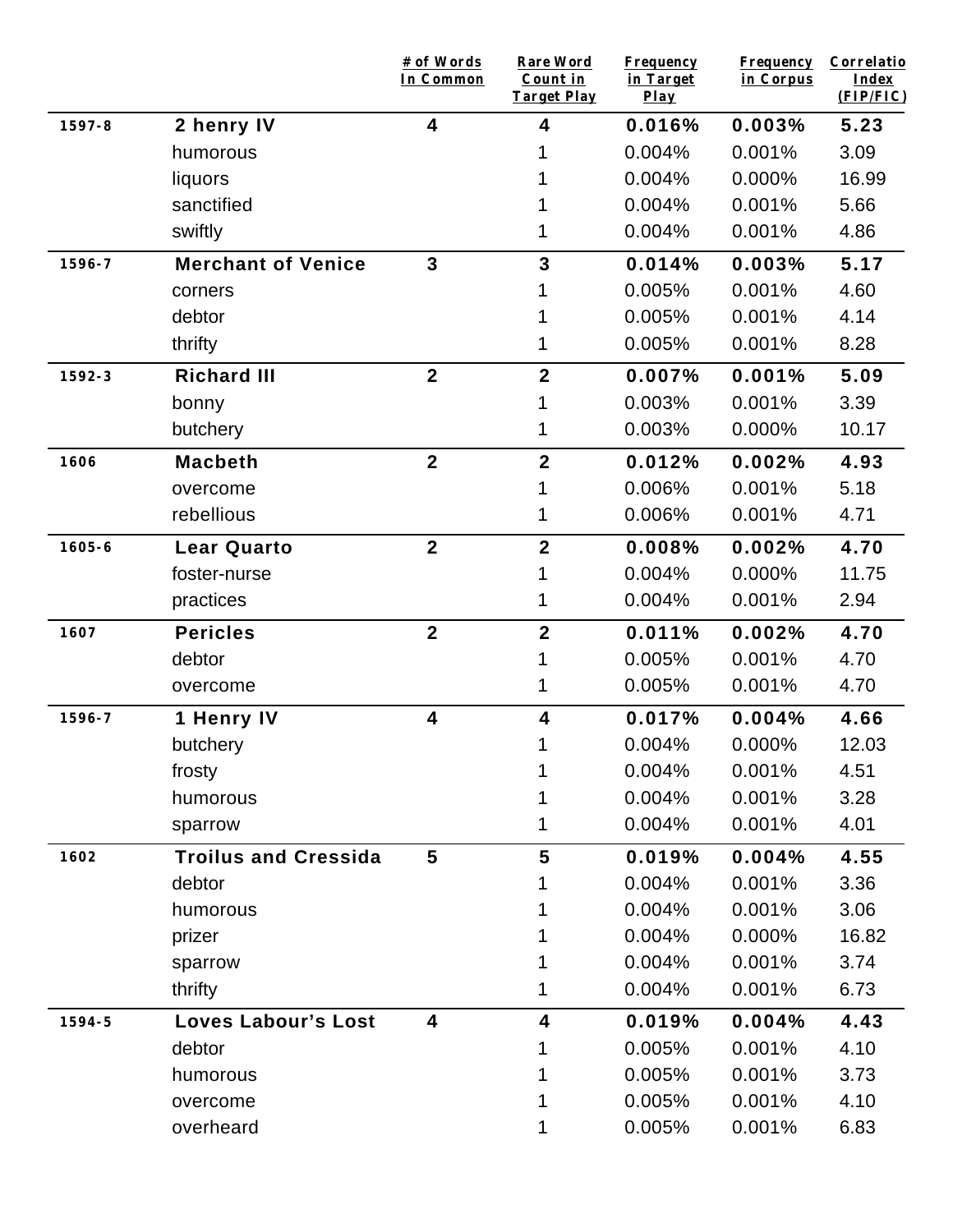|             |                          | # of Words<br>In Common | Rare Word<br>Count in<br><b>Target Play</b> | <b>Frequency</b><br>in Target<br>$Play$ | <b>Frequency</b><br>in Corpus | Correlatio<br>Index<br>(FIP/FIC) |
|-------------|--------------------------|-------------------------|---------------------------------------------|-----------------------------------------|-------------------------------|----------------------------------|
| 1592        | 1 Henry VI               | $\overline{\mathbf{4}}$ | 4                                           | 0.019%                                  | 0.004%                        | 4.42                             |
|             | gasp                     |                         |                                             | 0.005%                                  | 0.001%                        | 5.25                             |
|             | practices                |                         |                                             | 0.005%                                  | 0.001%                        | 3.50                             |
|             | rebellious               |                         |                                             | 0.005%                                  | 0.001%                        | 3.82                             |
|             | swiftly                  |                         |                                             | 0.005%                                  | 0.001%                        | 6.00                             |
| 1596        | <b>King John</b>         | $\mathbf{3}$            | $\mathbf{3}$                                | 0.015%                                  | 0.003%                        | 4.40                             |
|             | corners                  |                         |                                             | 0.005%                                  | 0.001%                        | 4.73                             |
|             | humorous                 |                         |                                             | 0.005%                                  | 0.001%                        | 3.87                             |
|             | sparrow                  |                         |                                             | 0.005%                                  | 0.001%                        | 4.73                             |
| 1592 ?1608  | <b>Titus Andronicus</b>  | $\mathbf{3}$            | $\mathbf{3}$                                | 0.015%                                  | 0.003%                        | 4.40                             |
|             | frosty                   |                         | 1                                           | 0.005%                                  | 0.001%                        | 5.50                             |
|             | overcome                 |                         |                                             | 0.005%                                  | 0.001%                        | 4.40                             |
|             | ravens                   |                         |                                             | 0.005%                                  | 0.001%                        | 3.67                             |
| 1591        | 3 Henry VI               | $\mathbf{3}$            | $\mathbf{3}$                                | 0.013%                                  | 0.003%                        | 4.37                             |
|             | gasp                     |                         |                                             | 0.004%                                  | 0.001%                        | 4.55                             |
|             | overcome                 |                         |                                             | 0.004%                                  | 0.001%                        | 3.64                             |
|             | swiftly                  |                         |                                             | 0.004%                                  | 0.001%                        | 5.20                             |
| 1609        | <b>Winter's Tale</b>     | 5                       | 5                                           | 0.020%                                  | 0.005%                        | 4.28                             |
|             | accord                   |                         |                                             | 0.004%                                  | 0.001%                        | 5.02                             |
|             | corners                  |                         |                                             | 0.004%                                  | 0.001%                        | 3.90                             |
|             | overheard                |                         |                                             | 0.004%                                  | 0.001%                        | 5.85                             |
|             | ravens                   |                         |                                             | 0.004%                                  | 0.001%                        | 2.93                             |
|             | swiftly                  |                         |                                             | 0.004%                                  | 0.001%                        | 5.02                             |
| $1590 - 1$  | <b>Two Gentlemen of</b>  | 1                       | 1                                           | 0.006%                                  | 0.001%                        | 4.28                             |
|             | practices                |                         | 1                                           | 0.006%                                  | 0.001%                        | 4.28                             |
| 1595        | <b>Richard II</b>        | $\mathbf{2}$            | $\boldsymbol{2}$                            | 0.009%                                  | 0.002%                        | 4.19                             |
|             | frosty                   |                         | 1                                           | 0.005%                                  | 0.001%                        | 4.97                             |
|             | rebellious               |                         | 1                                           | 0.005%                                  | 0.001%                        | 3.61                             |
| 1598-9      | <b>Henry V</b>           | 5                       | 5                                           | 0.020%                                  | 0.005%                        | 3.82                             |
|             | accord                   |                         |                                             | 0.004%                                  | 0.001%                        | 5.03                             |
|             | frosty                   |                         |                                             | 0.004%                                  | 0.001%                        | 4.40                             |
|             | gasp                     |                         |                                             | 0.004%                                  | 0.001%                        | 4.40                             |
|             | humorous                 |                         |                                             | 0.004%                                  | 0.001%                        | 3.20                             |
|             | practices                |                         |                                             | 0.004%                                  | 0.001%                        | 2.93                             |
| $1613 - 14$ | <b>Two Noble Kinsmen</b> | $\overline{\mathbf{4}}$ | 4                                           | 0.017%                                  | 0.004%                        | 3.82                             |
|             | bonny                    |                         |                                             | 0.004%                                  | 0.001%                        | 4.03                             |
|             | comely                   |                         |                                             | 0.004%                                  | 0.001%                        | 6.04                             |
|             | ravens                   |                         |                                             | 0.004%                                  | 0.001%                        | 3.02                             |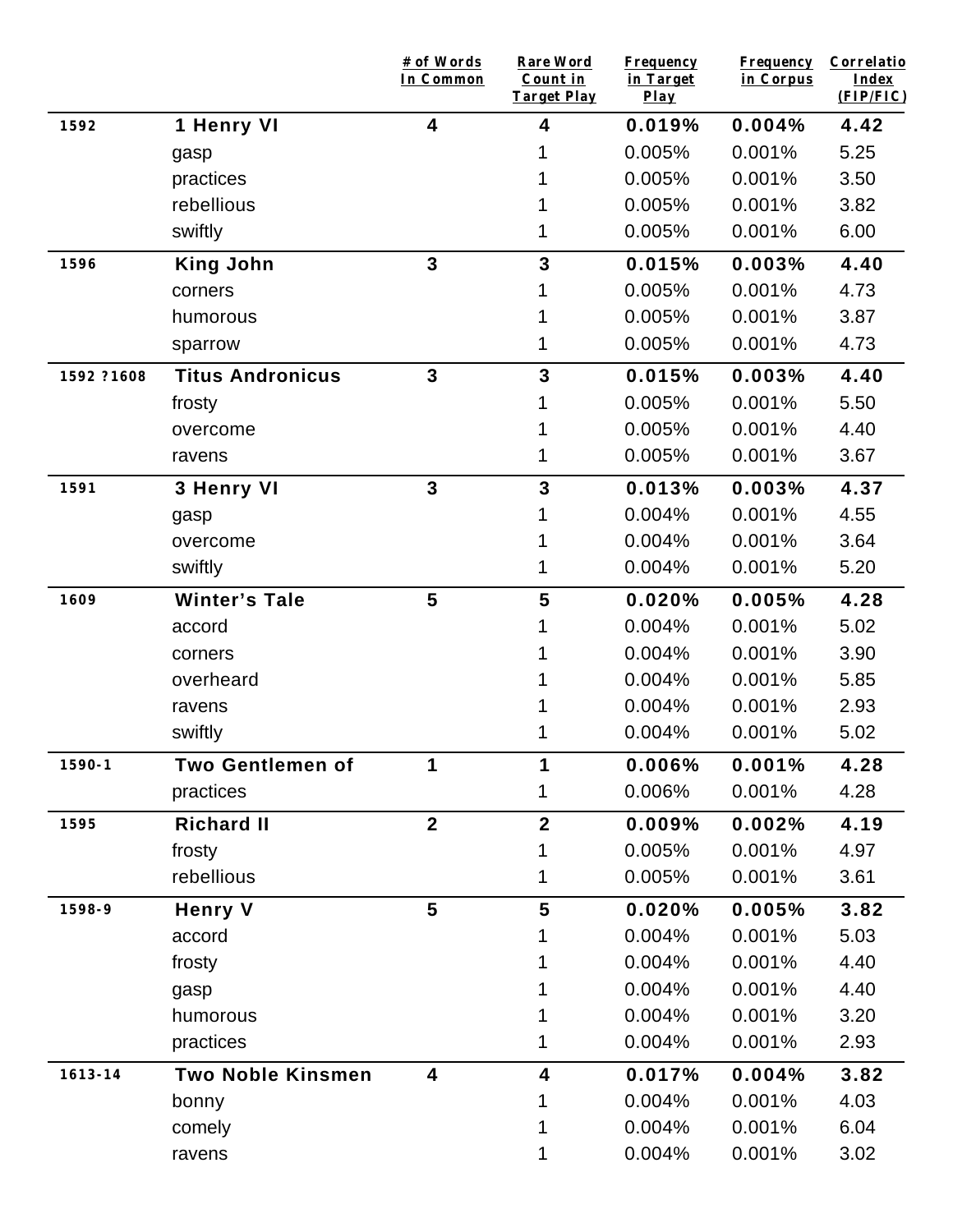|            |                             | # of Words<br>In Common | <b>Rare Word</b><br>Count in<br><b>Target Play</b> | <b>Frequency</b><br>in Target<br>$Play$ | <b>Frequency</b><br>in Corpus | Correlatio<br>Index<br>(FIP/FIC) |
|------------|-----------------------------|-------------------------|----------------------------------------------------|-----------------------------------------|-------------------------------|----------------------------------|
|            | rebellious                  |                         | 1                                                  | 0.004%                                  | 0.001%                        | 3.30                             |
| 1606       | <b>Antony and Cleopatra</b> | 1                       | 1                                                  | 0.004%                                  | 0.001%                        | 3.79                             |
|            | debtor                      |                         | 1                                                  | 0.004%                                  | 0.001%                        | 3.79                             |
| 1599       | <b>Julius Caesar</b>        | 1                       | 1                                                  | 0.005%                                  | 0.001%                        | 3.77                             |
|            | ravens                      |                         | 1                                                  | 0.005%                                  | 0.001%                        | 3.77                             |
| $1603 - 4$ | <b>Othello</b>              | $\overline{2}$          | $\overline{2}$                                     | 0.008%                                  | 0.002%                        | 3.75                             |
|            | practices                   |                         | 1                                                  | 0.004%                                  | 0.001%                        | 2.81                             |
|            | sanctified                  |                         |                                                    | 0.004%                                  | 0.001%                        | 5.63                             |
| 1601       | <b>Twelfth Night</b>        | 1                       | 1                                                  | 0.005%                                  | 0.001%                        | 3.70                             |
|            | ravens                      |                         | 1                                                  | 0.005%                                  | 0.001%                        | 3.70                             |
| 1591       | 2 Henry VI                  | 8                       | 8                                                  | 0.031%                                  | 0.009%                        | 3.64                             |
|            | bonny                       |                         |                                                    | 0.004%                                  | 0.001%                        | 3.79                             |
|            | frosty                      |                         |                                                    | 0.004%                                  | 0.001%                        | 4.27                             |
|            | gasp                        |                         |                                                    | 0.004%                                  | 0.001%                        | 4.27                             |
|            | overcome                    |                         |                                                    | 0.004%                                  | 0.001%                        | 3.41                             |
|            | practices                   |                         |                                                    | 0.004%                                  | 0.001%                        | 2.84                             |
|            | ravens                      |                         |                                                    | 0.004%                                  | 0.001%                        | 2.84                             |
|            | rebellious                  |                         |                                                    | 0.004%                                  | 0.001%                        | 3.10                             |
|            | thrifty                     |                         | 1                                                  | 0.004%                                  | 0.001%                        | 6.82                             |
| $1600 - 1$ | <b>Hamlet</b>               | 8                       | 8                                                  | 0.029%                                  | 0.009%                        | 3.35                             |
|            | accord                      |                         |                                                    | 0.004%                                  | 0.001%                        | 4.49                             |
|            | bonny                       |                         |                                                    | 0.004%                                  | 0.001%                        | 3.49                             |
|            | humorous                    |                         |                                                    | 0.004%                                  | 0.001%                        | 2.86                             |
|            | overcome                    |                         |                                                    | 0.004%                                  | 0.001%                        | 3.14                             |
|            | practices                   |                         |                                                    | 0.004%                                  | 0.001%                        | 2.62                             |
|            | rebellious                  |                         |                                                    | 0.004%                                  | 0.001%                        | 2.86                             |
|            | sanctified                  |                         |                                                    | 0.004%                                  | 0.001%                        | 5.23                             |
|            | sparrow                     |                         |                                                    | 0.004%                                  | 0.001%                        | 3.49                             |
| 1610       | Cymbeline                   | 4                       | $\overline{\mathbf{4}}$                            | 0.015%                                  | 0.004%                        | 3.29                             |
|            | corners                     |                         | 1                                                  | 0.004%                                  | 0.001%                        | 3.57                             |
|            | debtor                      |                         |                                                    | 0.004%                                  | 0.001%                        | 3.21                             |
|            | gasp                        |                         |                                                    | 0.004%                                  | 0.001%                        | 4.01                             |
|            | ravens                      |                         |                                                    | 0.004%                                  | 0.001%                        | 2.68                             |
| 1595       | <b>Romeo and Juliet</b>     | $\overline{3}$          | $\mathbf{3}$                                       | 0.012%                                  | 0.004%                        | 3.18                             |
|            | humorous                    |                         |                                                    | 0.004%                                  | 0.001%                        | 3.27                             |
|            | ravens                      |                         |                                                    | 0.004%                                  | 0.001%                        | 3.00                             |
|            | rebellious                  |                         | 1                                                  | 0.004%                                  | 0.001%                        | 3.27                             |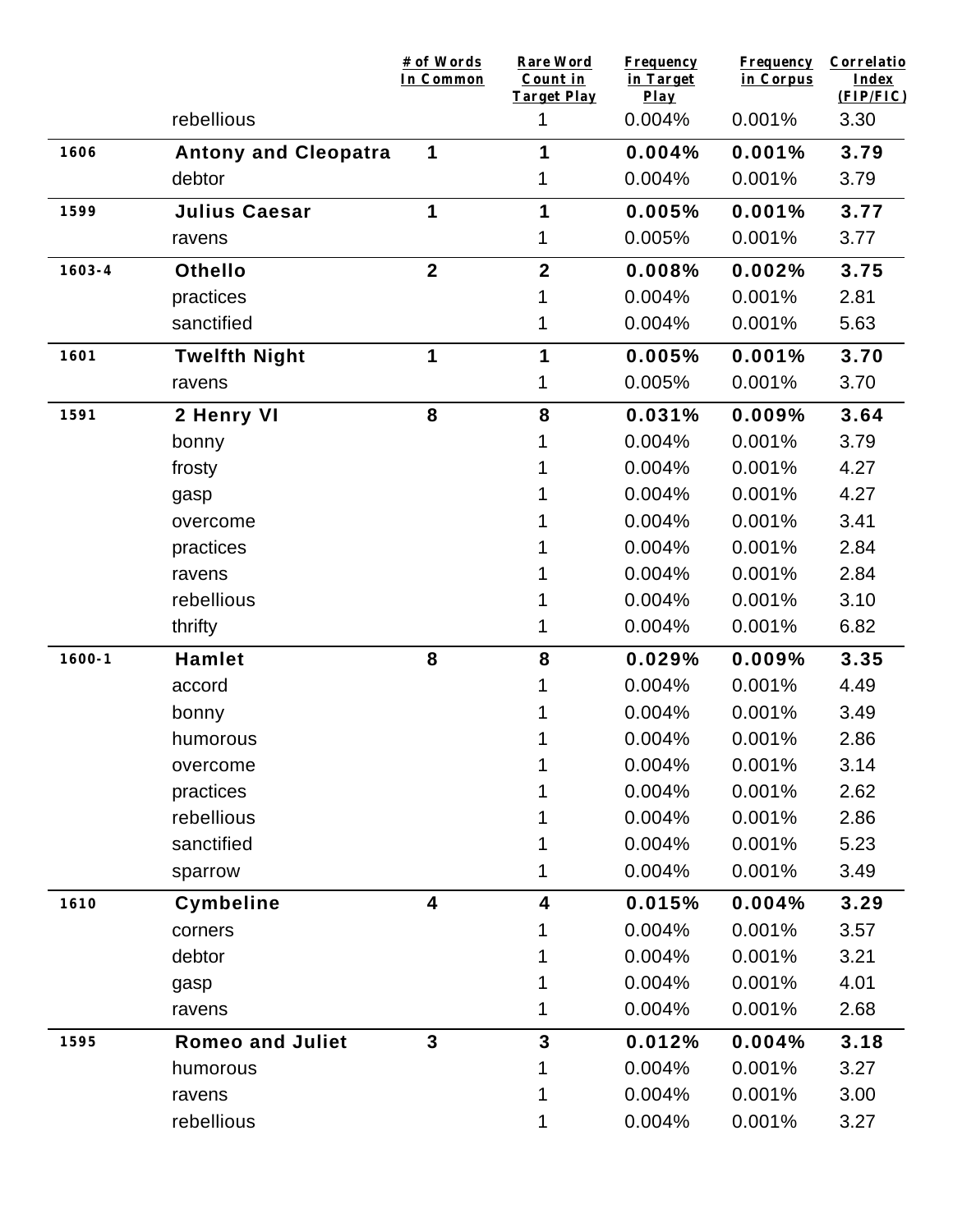|            |                            | # of Words<br>In Common | <b>Rare Word</b><br>Count in<br><b>Target Play</b> | <b>Frequency</b><br>in Target<br>$Play$ | <b>Frequency</b><br>in Corpus | Correlatio<br>Index<br>(FIP/FIC) |
|------------|----------------------------|-------------------------|----------------------------------------------------|-----------------------------------------|-------------------------------|----------------------------------|
| 1613       | <b>Henry VIII</b>          | 1                       | 1                                                  | 0.004%                                  | 0.001%                        | 3.06                             |
|            | practices                  |                         | 1                                                  | 0.004%                                  | 0.001%                        | 3.06                             |
| 1599-1600  | AYL_CORIN                  |                         |                                                    | 72                                      |                               |                                  |
| 1607       | <b>Pericles</b>            | $\mathbf{2}$            | 3                                                  | 0.016%                                  | 0.001%                        | 10.85                            |
|            | sale                       |                         |                                                    | 0.005%                                  | 0.001%                        | 5.22                             |
|            | touchstone                 |                         | $\overline{2}$                                     | 0.011%                                  | 0.000%                        | 23.51                            |
| 1606       | <b>Macbeth</b>             | 1                       | 1                                                  | 0.006%                                  | 0.001%                        | 10.36                            |
|            | surgery                    |                         | 1                                                  | 0.006%                                  | 0.001%                        | 10.36                            |
| 1607-1608? | Timon                      | $\mathbf{2}$            | $\mathbf{2}$                                       | 0.012%                                  | 0.001%                        | 8.45                             |
|            | courtly                    |                         |                                                    | 0.006%                                  | 0.001%                        | 7.24                             |
|            | mistresss                  |                         | 1                                                  | 0.006%                                  | 0.001%                        | 10.14                            |
| 1599       | <b>Julius Caesar</b>       | $\mathbf{3}$            | 4                                                  | 0.021%                                  | 0.003%                        | 7.88                             |
|            | glow                       |                         |                                                    | 0.005%                                  | 0.001%                        | 7.55                             |
|            | graze                      |                         | $\overline{2}$                                     | 0.010%                                  | 0.001%                        | 12.94                            |
|            | praising                   |                         | 1                                                  | 0.005%                                  | 0.001%                        | 4.53                             |
| 1611       | <b>Tempest</b>             | $\mathbf{3}$            | $\mathbf{3}$                                       | 0.019%                                  | 0.002%                        | 7.73                             |
|            | pageant                    |                         |                                                    | 0.006%                                  | 0.001%                        | 5.41                             |
|            | perfumed                   |                         |                                                    | 0.006%                                  | 0.001%                        | 6.77                             |
|            | tar                        |                         | 1                                                  | 0.006%                                  | 0.000%                        | 18.05                            |
| 1603       | <b>Measure for Measure</b> | $\overline{2}$          | $\overline{2}$                                     | 0.009%                                  | 0.001%                        | 7.48                             |
|            | enquired                   |                         |                                                    | 0.005%                                  | 0.001%                        | 6.86                             |
|            | mistresss                  |                         |                                                    | 0.005%                                  | 0.001%                        | 8.23                             |
| 1591       | 3 Henry VI                 | 5                       | 6                                                  | 0.025%                                  | 0.003%                        | 7.28                             |
|            | ewes                       |                         | $\overline{2}$                                     | 0.008%                                  | 0.001%                        | 7.28                             |
|            | fells                      |                         |                                                    | 0.004%                                  | 0.000%                        | 18.21                            |
|            | flocks                     |                         |                                                    | 0.004%                                  | 0.000%                        | 9.10                             |
|            | lambs                      |                         |                                                    | 0.004%                                  | 0.001%                        | 3.03                             |
|            | shear                      |                         | 1                                                  | 0.004%                                  | 0.000%                        | 18.21                            |
| 1595       | <b>Midsummer Night's</b>   | 5                       | 5                                                  | 0.030%                                  | 0.004%                        | 7.24                             |
|            | disdainful                 |                         |                                                    | 0.006%                                  | 0.001%                        | 5.79                             |
|            | erewhile                   |                         |                                                    | 0.006%                                  | 0.000%                        | 13.03                            |
|            | glow                       |                         |                                                    | 0.006%                                  | 0.001%                        | 8.69                             |
|            | pageant                    |                         |                                                    | 0.006%                                  | 0.001%                        | 5.21                             |
|            | turf                       |                         | 1                                                  | 0.006%                                  | 0.001%                        | 7.45                             |
| $1605 - 6$ | <b>Lear Quarto</b>         | $\overline{2}$          | $\mathbf{2}$                                       | 0.008%                                  | 0.001%                        | 7.05                             |
|            | civet                      |                         | 1                                                  | 0.004%                                  | 0.001%                        | 7.05                             |
|            | mistresss                  |                         |                                                    | 0.004%                                  | 0.001%                        | 7.05                             |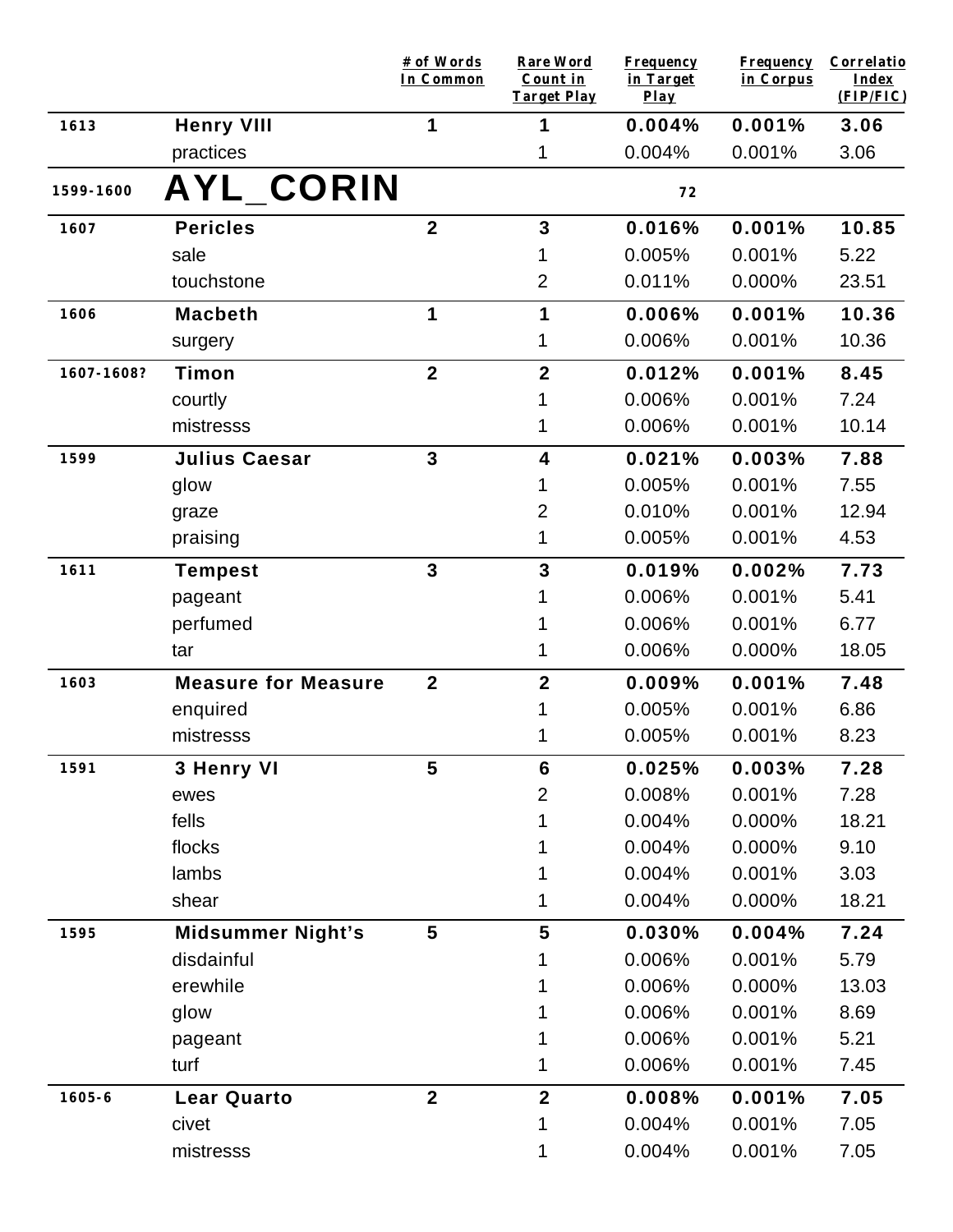|            |                            | # of Words<br>In Common | <b>Rare Word</b><br>Count in<br><b>Target Play</b> | <b>Frequency</b><br>in Target<br>$Play$ | <b>Frequency</b><br>in Corpus | Correlatio<br><b>Index</b><br>(FIP/FIC) |
|------------|----------------------------|-------------------------|----------------------------------------------------|-----------------------------------------|-------------------------------|-----------------------------------------|
| 1595       | <b>Romeo and Juliet</b>    | $\mathbf{2}$            | 3                                                  | 0.012%                                  | 0.002%                        | 6.75                                    |
|            | graze                      |                         | $\overline{2}$                                     | 0.008%                                  | 0.001%                        | 10.29                                   |
|            | sale                       |                         | 1                                                  | 0.004%                                  | 0.001%                        | 4.00                                    |
| 1613       | <b>Henry VIII</b>          | $\overline{3}$          | $\overline{\mathbf{3}}$                            | 0.013%                                  | 0.002%                        | 6.48                                    |
|            | assuredly                  |                         |                                                    | 0.004%                                  | 0.000%                        | 9.18                                    |
|            | disdainful                 |                         |                                                    | 0.004%                                  | 0.001%                        | 4.08                                    |
|            | flocks                     |                         |                                                    | 0.004%                                  | 0.000%                        | 9.18                                    |
| $1604 - 5$ | All's Well                 | $\overline{3}$          | 3                                                  | 0.014%                                  | 0.002%                        | 6.47                                    |
|            | courtly                    |                         |                                                    | 0.005%                                  | 0.001%                        | 5.86                                    |
|            | praising                   |                         |                                                    | 0.005%                                  | 0.001%                        | 4.10                                    |
|            | sickens                    |                         |                                                    | 0.005%                                  | 0.000%                        | 20.50                                   |
| 1596       | <b>King John</b>           | $\overline{3}$          | 3                                                  | 0.015%                                  | 0.002%                        | 6.39                                    |
|            | glow                       |                         |                                                    | 0.005%                                  | 0.001%                        | 7.10                                    |
|            | sale                       |                         |                                                    | 0.005%                                  | 0.001%                        | 4.73                                    |
|            | uncleanly                  |                         | 1                                                  | 0.005%                                  | 0.001%                        | 8.51                                    |
| 1594-5     | <b>Loves Labour's Lost</b> | $6\phantom{1}6$         | $\overline{7}$                                     | 0.033%                                  | 0.005%                        | 6.10                                    |
|            | erewhile                   |                         | 1                                                  | 0.005%                                  | 0.000%                        | 10.25                                   |
|            | graze                      |                         | $\overline{2}$                                     | 0.009%                                  | 0.001%                        | 11.71                                   |
|            | greasy                     |                         |                                                    | 0.005%                                  | 0.001%                        | 4.10                                    |
|            | pageant                    |                         |                                                    | 0.005%                                  | 0.001%                        | 4.10                                    |
|            | sale                       |                         |                                                    | 0.005%                                  | 0.001%                        | 4.55                                    |
|            | turf                       |                         | 1                                                  | 0.005%                                  | 0.001%                        | 5.85                                    |
| 1597-8     | 2 henry IV                 | $6\phantom{1}6$         | $\overline{7}$                                     | 0.027%                                  | 0.004%                        | 6.10                                    |
|            | earn                       |                         | 1                                                  | 0.004%                                  | 0.001%                        | 4.86                                    |
|            | ewes                       |                         | $\overline{2}$                                     | 0.008%                                  | 0.001%                        | 6.80                                    |
|            | feeder                     |                         | 1                                                  | 0.004%                                  | 0.001%                        | 6.80                                    |
|            | handling                   |                         | 1                                                  | 0.004%                                  | 0.000%                        | 8.50                                    |
|            | perfumed                   |                         | 1                                                  | 0.004%                                  | 0.001%                        | 4.25                                    |
|            | surgery                    |                         | 1                                                  | 0.004%                                  | 0.001%                        | 6.80                                    |
| 1609       | <b>Winter's Tale</b>       | $\overline{\mathbf{4}}$ | 5                                                  | 0.020%                                  | 0.003%                        | 5.85                                    |
|            | ewes                       |                         | $\overline{2}$                                     | 0.008%                                  | 0.001%                        | 7.02                                    |
|            | lambs                      |                         | 1                                                  | 0.004%                                  | 0.001%                        | 2.93                                    |
|            | sheepcote                  |                         |                                                    | 0.004%                                  | 0.000%                        | 11.70                                   |
|            | shepherdess                |                         | 1                                                  | 0.004%                                  | 0.001%                        | 7.02                                    |
| $1603 - 4$ | <b>Othello</b>             | $6\phantom{1}$          | $\overline{7}$                                     | 0.027%                                  | 0.005%                        | 5.63                                    |
|            | earn                       |                         | 1                                                  | 0.004%                                  | 0.001%                        | 4.82                                    |
|            | graze                      |                         | $\overline{2}$                                     | 0.008%                                  | 0.001%                        | 9.65                                    |
|            | pageant                    |                         | 1                                                  | 0.004%                                  | 0.001%                        | 3.38                                    |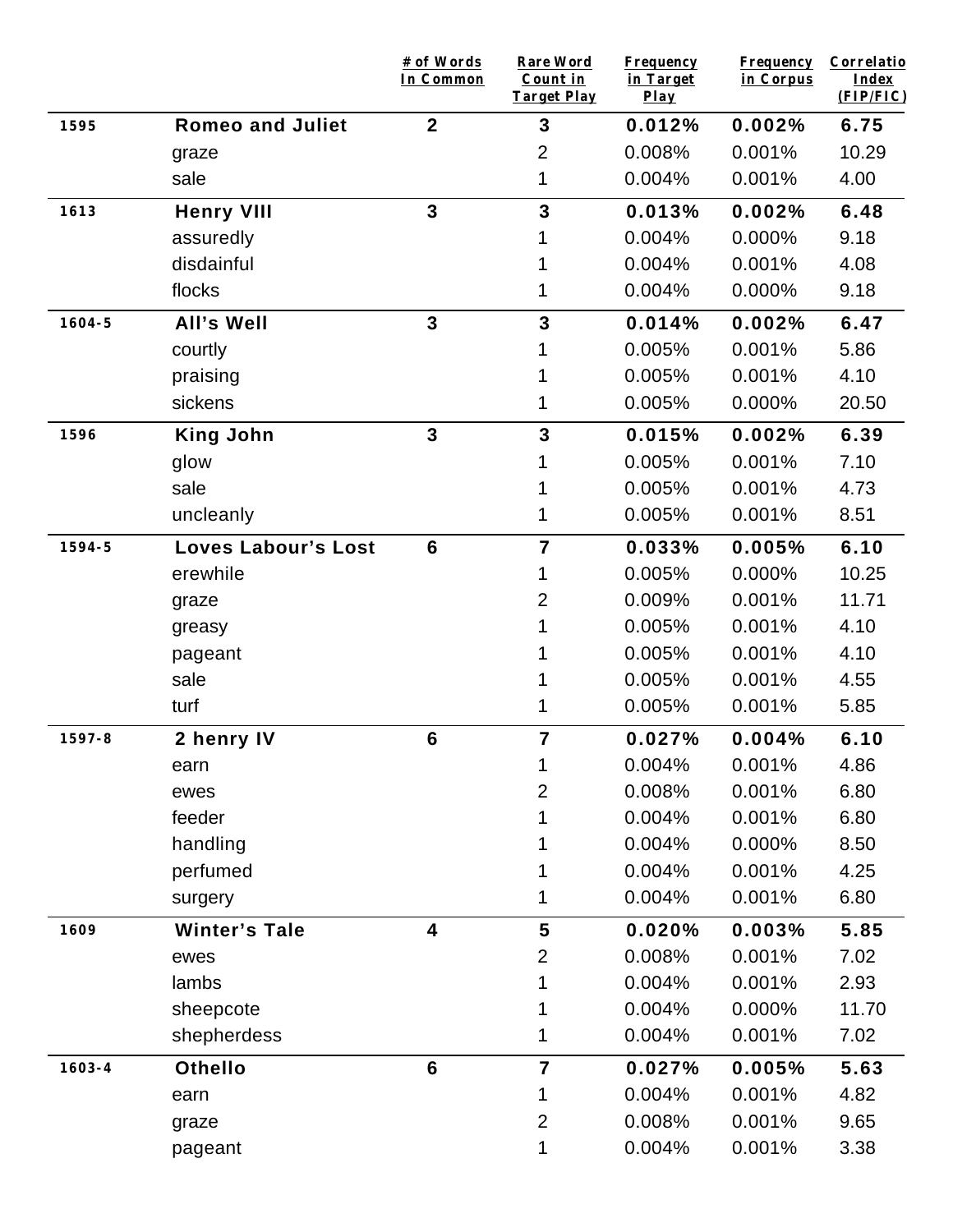|            |                            | # of Words<br>In Common | Rare Word<br>Count in<br><b>Target Play</b> | <b>Frequency</b><br>in Target<br>Play | <b>Frequency</b><br>in Corpus | Correlatio<br>Index<br>(FIP/FIC) |
|------------|----------------------------|-------------------------|---------------------------------------------|---------------------------------------|-------------------------------|----------------------------------|
|            | perfumed                   |                         | 1                                           | 0.004%                                | 0.001%                        | 4.22                             |
|            | surgery                    |                         | 1                                           | 0.004%                                | 0.001%                        | 6.75                             |
|            | uncleanly                  |                         | 1                                           | 0.004%                                | 0.001%                        | 6.75                             |
| 1598       | <b>Much Ado</b>            | $\overline{\mathbf{4}}$ | 4                                           | 0.020%                                | 0.004%                        | 5.60                             |
|            | civet                      |                         |                                             | 0.005%                                | 0.001%                        | 8.69                             |
|            | disdainful                 |                         |                                             | 0.005%                                | 0.001%                        | 4.83                             |
|            | earn                       |                         |                                             | 0.005%                                | 0.001%                        | 6.21                             |
|            | praising                   |                         | 1                                           | 0.005%                                | 0.001%                        | 4.34                             |
| 1596-7     | <b>Merchant of Venice</b>  | $\overline{\mathbf{4}}$ | 5                                           | 0.024%                                | 0.004%                        | 5.59                             |
|            | ewes                       |                         | $\overline{2}$                              | 0.009%                                | 0.001%                        | 8.28                             |
|            | feeder                     |                         |                                             | 0.005%                                | 0.001%                        | 8.28                             |
|            | lambs                      |                         |                                             | 0.005%                                | 0.001%                        | 3.45                             |
|            | praising                   |                         |                                             | 0.005%                                | 0.001%                        | 4.14                             |
| 1596-7     | 1 Henry IV                 | 5                       | 5                                           | 0.021%                                | 0.004%                        | 5.47                             |
|            | enquired                   |                         |                                             | 0.004%                                | 0.001%                        | 6.02                             |
|            | flocks                     |                         |                                             | 0.004%                                | 0.000%                        | 9.03                             |
|            | greasy                     |                         |                                             | 0.004%                                | 0.001%                        | 3.61                             |
|            | perfumed                   |                         |                                             | 0.004%                                | 0.001%                        | 4.51                             |
|            | surgery                    |                         | 1                                           | 0.004%                                | 0.001%                        | 7.22                             |
| 1610       | <b>Cymbeline</b>           | 4                       | 5                                           | 0.018%                                | 0.003%                        | 5.35                             |
|            | courtly                    |                         | 1                                           | 0.004%                                | 0.001%                        | 4.59                             |
|            | graze                      |                         | $\overline{2}$                              | 0.007%                                | 0.001%                        | 9.18                             |
|            | sale                       |                         |                                             | 0.004%                                | 0.001%                        | 3.57                             |
|            | turf                       |                         | 1                                           | 0.004%                                | 0.001%                        | 4.59                             |
| 1595       | <b>Richard II</b>          | $\overline{2}$          | $\overline{2}$                              | 0.009%                                | 0.002%                        | 5.30                             |
|            | feeder                     |                         | 1                                           | 0.005%                                | 0.001%                        | 7.95                             |
|            | pageant                    |                         | 1                                           | 0.005%                                | 0.001%                        | 3.98                             |
| $1590 - 1$ | <b>Taming of the Shrew</b> | $\mathbf{3}$            | 3                                           | 0.014%                                | 0.003%                        | 5.28                             |
|            | disdainful                 |                         | 1                                           | 0.005%                                | 0.001%                        | 4.69                             |
|            | perfumed                   |                         | 1                                           | 0.005%                                | 0.001%                        | 5.28                             |
|            | turf                       |                         | 1                                           | 0.005%                                | 0.001%                        | 6.03                             |
| 1592       | 1 Henry VI                 | $\mathbf{2}$            | $\overline{2}$                              | 0.010%                                | 0.002%                        | 5.25                             |
|            | assuredly                  |                         | 1                                           | 0.005%                                | 0.000%                        | 10.50                            |
|            | lambs                      |                         | 1                                           | 0.005%                                | 0.001%                        | 3.50                             |
| $1600 - 1$ | <b>Hamlet</b>              | 4                       | 4                                           | 0.014%                                | 0.003%                        | 5.23                             |
|            | glow                       |                         | 1                                           | 0.004%                                | 0.001%                        | 5.23                             |
|            | recks                      |                         | 1                                           | 0.004%                                | 0.000%                        | 15.70                            |
|            | sale                       |                         | 1                                           | 0.004%                                | 0.001%                        | 3.49                             |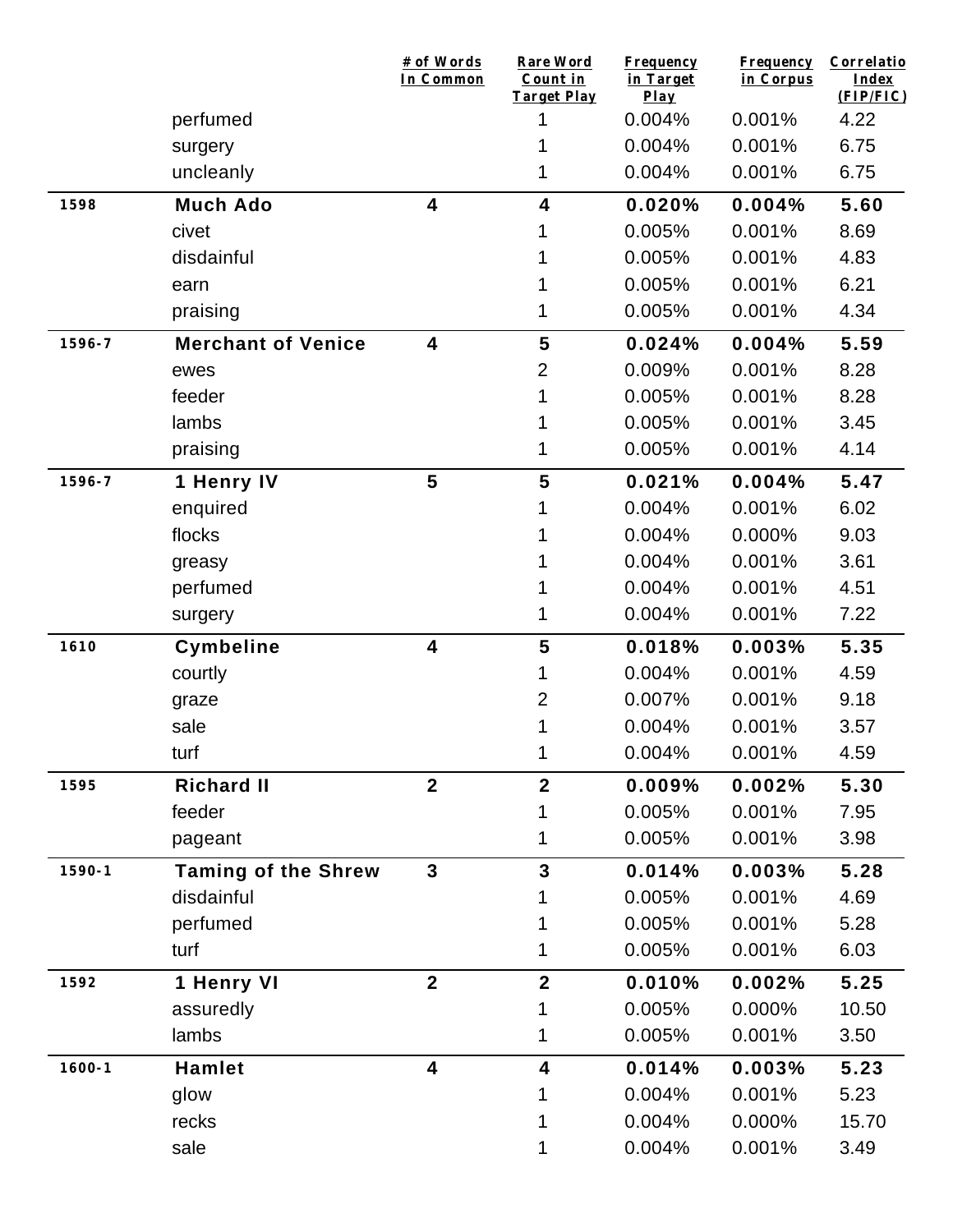|             |                               | # of Words<br>In Common | <b>Rare Word</b><br>Count in<br>Target Play | <b>Frequency</b><br>in Target<br>$Play$ | <b>Frequency</b><br>in Corpus | Correlatio<br><b>Index</b><br>(FIP/FIC) |
|-------------|-------------------------------|-------------------------|---------------------------------------------|-----------------------------------------|-------------------------------|-----------------------------------------|
|             | turf                          |                         | 1                                           | 0.004%                                  | 0.001%                        | 4.49                                    |
| 1598-9      | <b>Henry V</b>                | 4                       | 4                                           | 0.016%                                  | 0.003%                        | 5.21                                    |
|             | disdainful                    |                         |                                             | 0.004%                                  | 0.001%                        | 3.91                                    |
|             | earn                          |                         |                                             | 0.004%                                  | 0.001%                        | 5.03                                    |
|             | handling                      |                         |                                             | 0.004%                                  | 0.000%                        | 8.79                                    |
|             | turf                          |                         | 1                                           | 0.004%                                  | 0.001%                        | 5.03                                    |
| 1608        | <b>Coriolanus</b>             | $\mathbf{3}$            | 3                                           | 0.012%                                  | 0.002%                        | 4.97                                    |
|             | earn                          |                         | 1                                           | 0.004%                                  | 0.001%                        | 4.97                                    |
|             | greasy                        |                         |                                             | 0.004%                                  | 0.001%                        | 3.48                                    |
|             | handling                      |                         | 1                                           | 0.004%                                  | 0.000%                        | 8.70                                    |
| 1606        | <b>Antony and Cleopatra</b>   | $\overline{7}$          | $\overline{7}$                              | 0.030%                                  | 0.006%                        | 4.91                                    |
|             | assuredly                     |                         | 1                                           | 0.004%                                  | 0.000%                        | 9.48                                    |
|             | disdainful                    |                         |                                             | 0.004%                                  | 0.001%                        | 4.21                                    |
|             | earn                          |                         |                                             | 0.004%                                  | 0.001%                        | 5.42                                    |
|             | glow                          |                         |                                             | 0.004%                                  | 0.001%                        | 6.32                                    |
|             | greasy                        |                         |                                             | 0.004%                                  | 0.001%                        | 3.79                                    |
|             | perfumed                      |                         | 1                                           | 0.004%                                  | 0.001%                        | 4.74                                    |
|             | praising                      |                         | 1                                           | 0.004%                                  | 0.001%                        | 3.79                                    |
| $1613 - 14$ | <b>Two Noble Kinsmen</b>      | $\overline{2}$          | $\overline{\mathbf{2}}$                     | 0.008%                                  | 0.002%                        | 4.84                                    |
|             | enquired                      |                         | 1                                           | 0.004%                                  | 0.001%                        | 6.04                                    |
|             | ganymede                      |                         | 1                                           | 0.004%                                  | 0.001%                        | 4.03                                    |
| $1590 - 1$  | <b>Two Gentlemen of</b>       | $\mathbf{2}$            | $\overline{\mathbf{2}}$                     | 0.012%                                  | 0.003%                        | 4.67                                    |
|             | lambs                         |                         | 1                                           | 0.006%                                  | 0.001%                        | 4.28                                    |
|             | praising                      |                         | 1                                           | 0.006%                                  | 0.001%                        | 5.13                                    |
| 1597-8      | <b>Merry Wives of Windsor</b> | $\mathbf 1$             | 1                                           | 0.005%                                  | 0.001%                        | 4.21                                    |
|             | greasy                        |                         | 1                                           | 0.005%                                  | 0.001%                        | 4.21                                    |
| 1591        | 2 Henry VI                    | $\overline{\mathbf{4}}$ | 4                                           | 0.016%                                  | 0.004%                        | 4.01                                    |
|             | courtly                       |                         | 1                                           | 0.004%                                  | 0.001%                        | 4.87                                    |
|             | pageant                       |                         |                                             | 0.004%                                  | 0.001%                        | 3.41                                    |
|             | perfumed                      |                         |                                             | 0.004%                                  | 0.001%                        | 4.27                                    |
|             | sale                          |                         | 1                                           | 0.004%                                  | 0.001%                        | 3.79                                    |
| 1602        | <b>Troilus and Cressida</b>   | $5\phantom{.0}$         | 5                                           | 0.019%                                  | 0.006%                        | 3.43                                    |
|             | courtly                       |                         | 1                                           | 0.004%                                  | 0.001%                        | 4.81                                    |
|             | greasy                        |                         |                                             | 0.004%                                  | 0.001%                        | 3.36                                    |
|             | lambs                         |                         | 1                                           | 0.004%                                  | 0.001%                        | 2.80                                    |
|             | pageant                       |                         |                                             | 0.004%                                  | 0.001%                        | 3.36                                    |
|             | praising                      |                         | 1                                           | 0.004%                                  | 0.001%                        | 3.36                                    |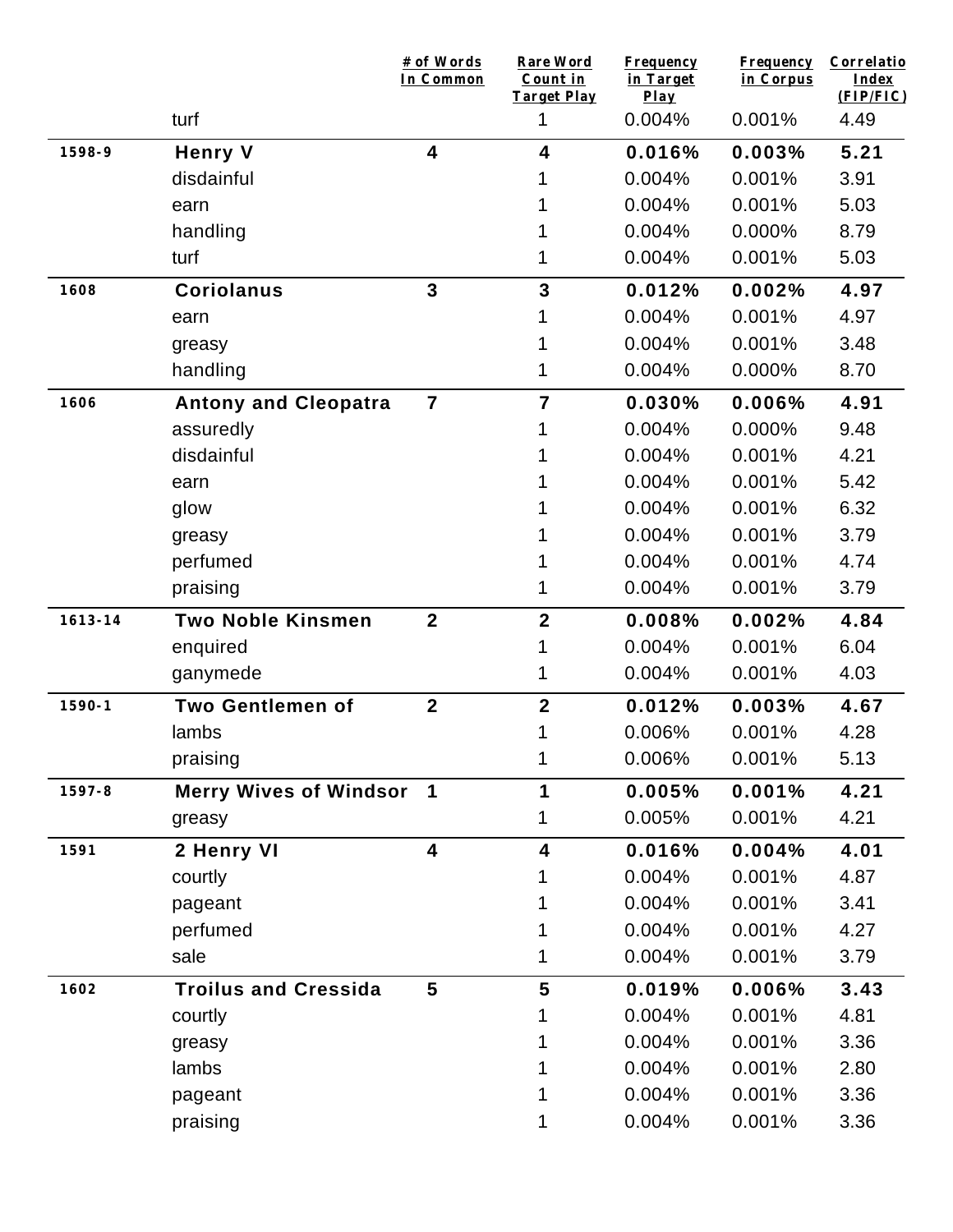|            |                          | # of Words<br>In Common | <b>Rare Word</b><br>Count in<br><b>Target Play</b> | <b>Frequency</b><br>in Target<br>$Play$ | <b>Frequency</b><br>in Corpus | Correlatio<br><b>Index</b><br>(FIP/FIC) |
|------------|--------------------------|-------------------------|----------------------------------------------------|-----------------------------------------|-------------------------------|-----------------------------------------|
| 1592-3     | <b>Richard III</b>       | $\mathbf{2}$            | $\mathbf{2}$                                       | 0.007%                                  | 0.003%                        | 2.77                                    |
|            | lambs                    |                         | 1                                                  | 0.003%                                  | 0.001%                        | 2.54                                    |
|            | pageant                  |                         | 1                                                  | 0.003%                                  | 0.001%                        | 3.05                                    |
| 1598-9     | <b>H5_CHORUS</b>         |                         |                                                    | 91                                      |                               |                                         |
| $1590 - 1$ | <b>Two Gentlemen of</b>  | 11                      | 12                                                 | 0.071%                                  | 0.009%                        | 8.00                                    |
|            | bended                   |                         | 1                                                  | 0.006%                                  | 0.001%                        | 8.56                                    |
|            | embark                   |                         | 1                                                  | 0.006%                                  | 0.000%                        | 25.67                                   |
|            | fills                    |                         | $\overline{2}$                                     | 0.012%                                  | 0.001%                        | 8.56                                    |
|            | heave                    |                         | 1                                                  | 0.006%                                  | 0.001%                        | 5.70                                    |
|            | inly                     |                         | 1                                                  | 0.006%                                  | 0.000%                        | 12.84                                   |
|            | linger                   |                         |                                                    | 0.006%                                  | 0.001%                        | 5.70                                    |
|            | murmur                   |                         |                                                    | 0.006%                                  | 0.000%                        | 12.84                                   |
|            | remembring               |                         |                                                    | 0.006%                                  | 0.001%                        | 10.27                                   |
|            | ruminate                 |                         |                                                    | 0.006%                                  | 0.001%                        | 7.33                                    |
|            | watchful                 |                         | 1                                                  | 0.006%                                  | 0.001%                        | 4.67                                    |
|            | whatever                 |                         | 1                                                  | 0.006%                                  | 0.001%                        | 6.42                                    |
| 1611       | <b>Tempest</b>           | 17                      | 17                                                 | 0.105%                                  | 0.014%                        | 7.36                                    |
|            | billows                  |                         | 1                                                  | 0.006%                                  | 0.001%                        | 10.83                                   |
|            | conspiracy               |                         | 1                                                  | 0.006%                                  | 0.001%                        | 4.51                                    |
|            | dalliance                |                         |                                                    | 0.006%                                  | 0.001%                        | 7.73                                    |
|            | freshly                  |                         | 1                                                  | 0.006%                                  | 0.001%                        | 6.77                                    |
|            | gesture                  |                         | 1                                                  | 0.006%                                  | 0.001%                        | 7.73                                    |
|            | gunner                   |                         | 1                                                  | 0.006%                                  | 0.000%                        | 18.05                                   |
|            | hum                      |                         | 1                                                  | 0.006%                                  | 0.001%                        | 5.41                                    |
|            | inly                     |                         | 1                                                  | 0.006%                                  | 0.000%                        | 13.53                                   |
|            | prompt                   |                         |                                                    | 0.006%                                  | 0.001%                        | 4.51                                    |
|            | remembring               |                         | 1                                                  | 0.006%                                  | 0.001%                        | 10.83                                   |
|            | surge                    |                         | 1                                                  | 0.006%                                  | 0.001%                        | 4.92                                    |
|            | tackle                   |                         | 1                                                  | 0.006%                                  | 0.001%                        | 9.02                                    |
|            | transported              |                         |                                                    | 0.006%                                  | 0.001%                        | 4.51                                    |
|            | unworthiness             |                         |                                                    | 0.006%                                  | 0.000%                        | 18.05                                   |
|            | visits                   |                         |                                                    | 0.006%                                  | 0.000%                        | 18.05                                   |
|            | wardrobe                 |                         |                                                    | 0.006%                                  | 0.001%                        | 10.83                                   |
|            | whistle                  |                         | 1                                                  | 0.006%                                  | 0.001%                        | 4.51                                    |
| 1595       | <b>Midsummer Night's</b> | 15                      | 16                                                 | 0.095%                                  | 0.014%                        | 6.95                                    |
|            | abridgement              |                         | 1                                                  | 0.006%                                  | 0.000%                        | 13.03                                   |
|            | antique                  |                         |                                                    | 0.006%                                  | 0.001%                        | 6.51                                    |
|            | bottoms                  |                         | 1                                                  | 0.006%                                  | 0.000%                        | 13.03                                   |
|            | broached                 |                         | 1                                                  | 0.006%                                  | 0.001%                        | 4.74                                    |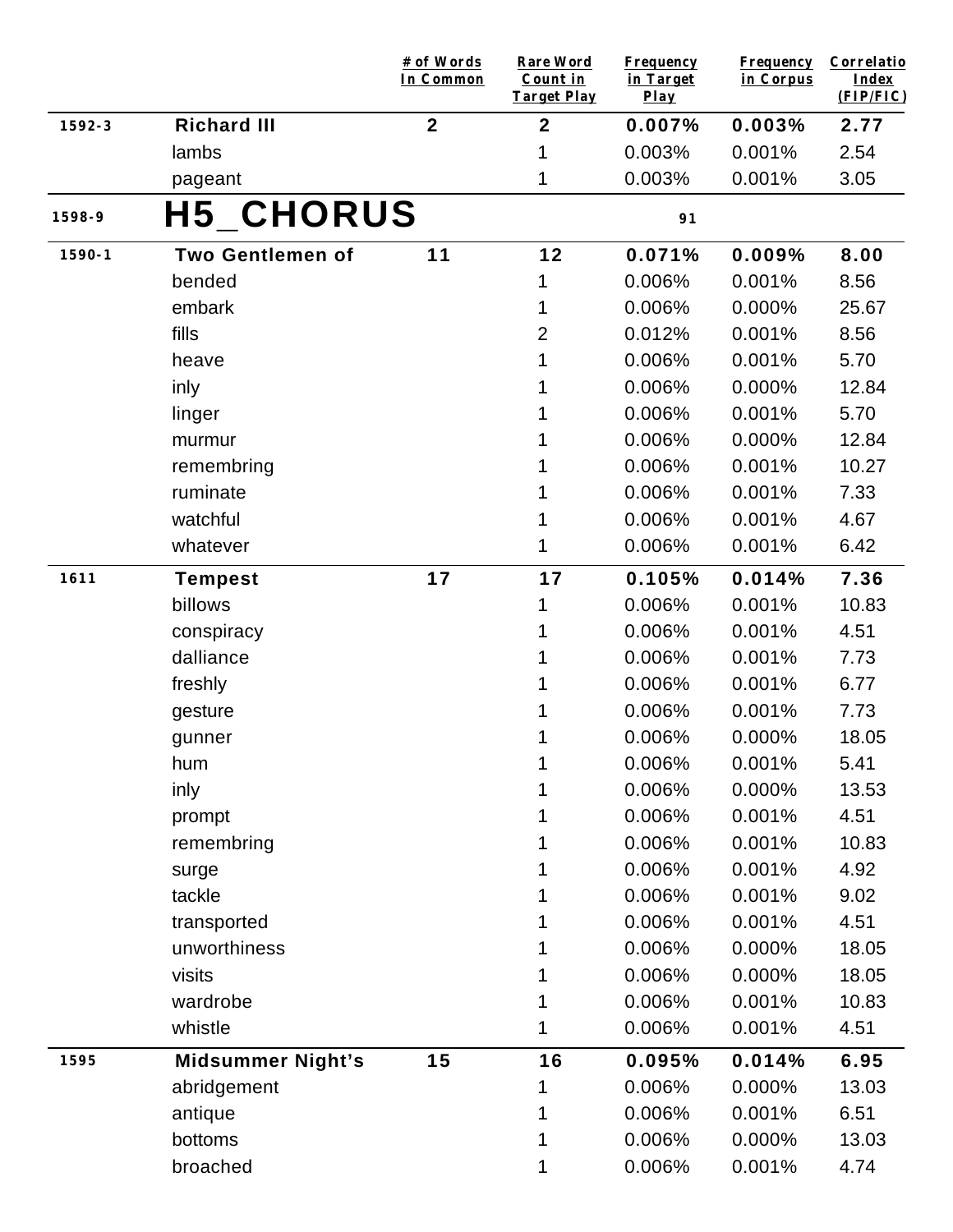|      |                         | # of Words<br>In Common | <b>Rare Word</b><br>Count in<br><b>Target Play</b> | <b>Frequency</b><br>in Target<br>Play | <b>Frequency</b><br>in Corpus | Correlatio<br>Index<br>(FIP/FIC) |
|------|-------------------------|-------------------------|----------------------------------------------------|---------------------------------------|-------------------------------|----------------------------------|
|      | creeping                |                         | $\overline{2}$                                     | 0.012%                                | 0.001%                        | 13.03                            |
|      | eke                     |                         | 1                                                  | 0.006%                                | 0.001%                        | 6.51                             |
|      | gaping                  |                         | 1                                                  | 0.006%                                | 0.001%                        | 5.79                             |
|      | gentles                 |                         | 1                                                  | 0.006%                                | 0.001%                        | 5.79                             |
|      | ghosts                  |                         | 1                                                  | 0.006%                                | 0.001%                        | 4.34                             |
|      | hempen                  |                         | 1                                                  | 0.006%                                | 0.000%                        | 17.37                            |
|      | inconstant              |                         | 1                                                  | 0.006%                                | 0.001%                        | 5.21                             |
|      | minding                 |                         | 1                                                  | 0.006%                                | 0.000%                        | 13.03                            |
|      | mornings                |                         | 1                                                  | 0.006%                                | 0.001%                        | 4.34                             |
|      | solemnly                |                         | 1                                                  | 0.006%                                | 0.001%                        | 8.69                             |
|      | transported             |                         | 1                                                  | 0.006%                                | 0.001%                        | 4.34                             |
| 1607 | <b>Pericles</b>         | 14                      | 14                                                 | 0.075%                                | 0.011%                        | 6.93                             |
|      | beholding               |                         | 1                                                  | 0.005%                                | 0.001%                        | 4.70                             |
|      | claps                   |                         | 1                                                  | 0.005%                                | 0.000%                        | 11.75                            |
|      | fanning                 |                         | 1                                                  | 0.005%                                | 0.000%                        | 15.67                            |
|      | gaping                  |                         | 1                                                  | 0.005%                                | 0.001%                        | 5.22                             |
|      | minding                 |                         | 1                                                  | 0.005%                                | 0.000%                        | 11.75                            |
|      | mirror                  |                         | 1                                                  | 0.005%                                | 0.001%                        | 5.22                             |
|      | ostent                  |                         |                                                    | 0.005%                                | 0.000%                        | 15.67                            |
|      | pining                  |                         | 1                                                  | 0.005%                                | 0.000%                        | 11.75                            |
|      | solely                  |                         | 1                                                  | 0.005%                                | 0.001%                        | 4.70                             |
|      | tackle                  |                         | 1                                                  | 0.005%                                | 0.001%                        | 7.84                             |
|      | threatens               |                         | 1                                                  | 0.005%                                | 0.001%                        | 5.22                             |
|      | unprofitable            |                         | 1                                                  | 0.005%                                | 0.001%                        | 9.40                             |
|      | whispers                |                         | 1                                                  | 0.005%                                | 0.001%                        | 6.72                             |
|      | whistle                 |                         | 1                                                  | 0.005%                                | 0.001%                        | 3.92                             |
| 1601 | <b>Twelfth Night</b>    | 8                       | 8                                                  | 0.041%                                | 0.006%                        | 6.71                             |
|      | grapple                 |                         | 1                                                  | 0.005%                                | 0.001%                        | 5.55                             |
|      | inconstant              |                         |                                                    | 0.005%                                | 0.001%                        | 4.44                             |
|      | invites                 |                         |                                                    | 0.005%                                | 0.001%                        | 7.40                             |
|      | murmur                  |                         |                                                    | 0.005%                                | 0.000%                        | 11.11                            |
|      | prompt                  |                         |                                                    | 0.005%                                | 0.001%                        | 3.70                             |
|      | shrill                  |                         |                                                    | 0.005%                                | 0.001%                        | 7.40                             |
|      | vainness                |                         |                                                    | 0.005%                                | 0.000%                        | 22.21                            |
|      | wardrobe                |                         | 1                                                  | 0.005%                                | 0.001%                        | 8.88                             |
| 1594 | <b>Comedy of Errors</b> | 5                       | 5                                                  | 0.034%                                | 0.005%                        | 6.64                             |
|      | attaint                 |                         | 1                                                  | 0.007%                                | 0.001%                        | 8.54                             |
|      | bruised                 |                         |                                                    | 0.007%                                | 0.001%                        | 6.64                             |
|      | dalliance               |                         |                                                    | 0.007%                                | 0.001%                        | 8.54                             |
|      | greatly                 |                         |                                                    | 0.007%                                | 0.001%                        | 5.43                             |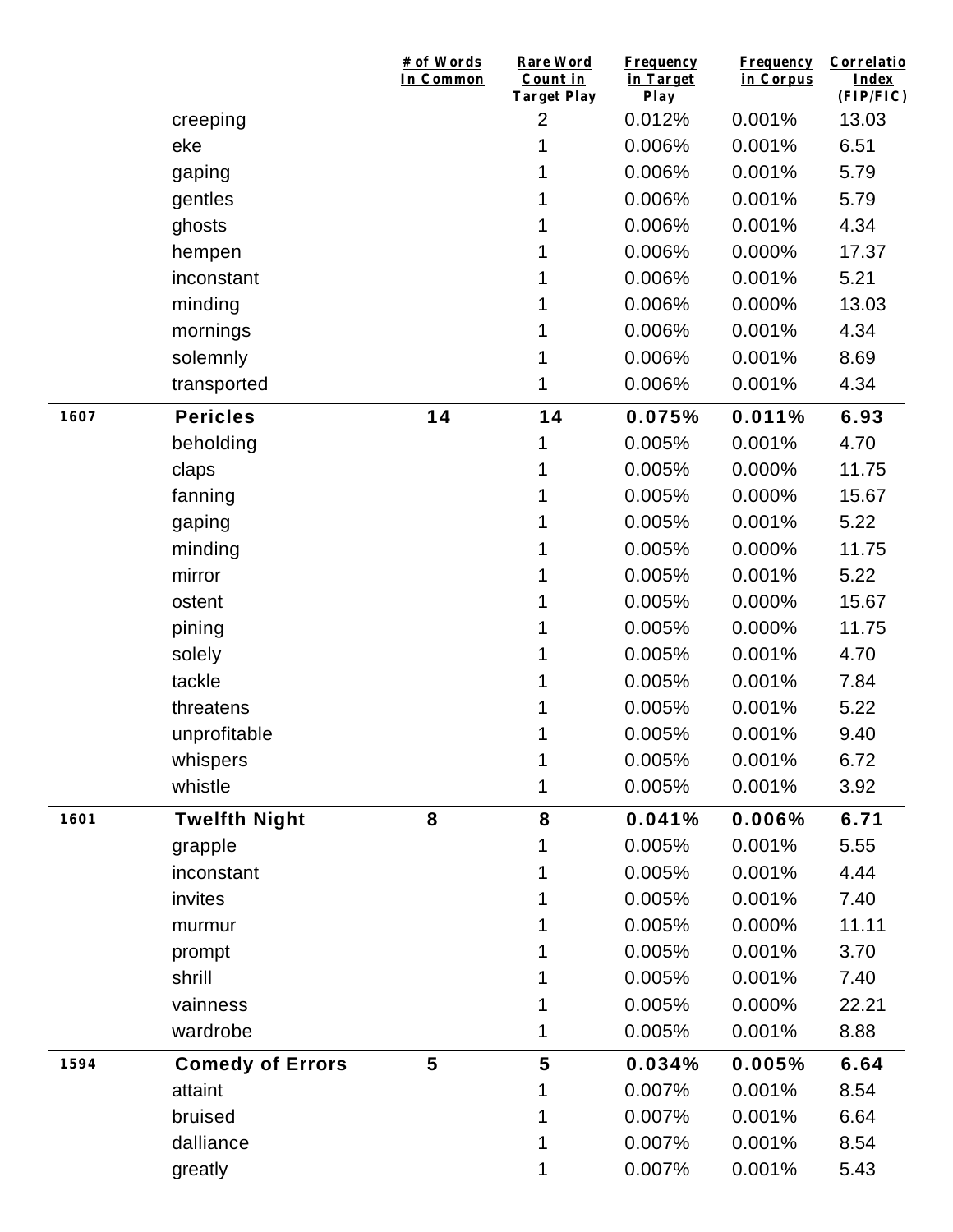|            |                            | # of Words<br>In Common | <b>Rare Word</b><br>Count in<br><b>Target Play</b> | <b>Frequency</b><br>in Target<br>Play | <b>Frequency</b><br>in Corpus | Correlatio<br><b>Index</b><br>(FIP/FIC) |
|------------|----------------------------|-------------------------|----------------------------------------------------|---------------------------------------|-------------------------------|-----------------------------------------|
|            | ruined                     |                         | 1                                                  | 0.007%                                | 0.001%                        | 5.43                                    |
| $1590 - 1$ | <b>Taming of the Shrew</b> | 11                      | 11                                                 | 0.053%                                | 0.008%                        | 6.45                                    |
|            | broached                   |                         |                                                    | 0.005%                                | 0.001%                        | 3.84                                    |
|            | cocks                      |                         |                                                    | 0.005%                                | 0.001%                        | 6.03                                    |
|            | deep-mouthed               |                         |                                                    | 0.005%                                | 0.000%                        | 14.07                                   |
|            | gentles                    |                         |                                                    | 0.005%                                | 0.001%                        | 4.69                                    |
|            | largess                    |                         |                                                    | 0.005%                                | 0.000%                        | 14.07                                   |
|            | limp                       |                         |                                                    | 0.005%                                | 0.000%                        | 14.07                                   |
|            | ordnance                   |                         |                                                    | 0.005%                                | 0.001%                        | 8.44                                    |
|            | pith                       |                         |                                                    | 0.005%                                | 0.001%                        | 6.03                                    |
|            | shrill                     |                         |                                                    | 0.005%                                | 0.001%                        | 7.04                                    |
|            | solely                     |                         |                                                    | 0.005%                                | 0.001%                        | 4.22                                    |
|            | whatever                   |                         | 1                                                  | 0.005%                                | 0.001%                        | 5.28                                    |
| 1596       | <b>King John</b>           | 21                      | 22                                                 | 0.107%                                | 0.018%                        | 5.93                                    |
|            | antique                    |                         | 1                                                  | 0.005%                                | 0.001%                        | 5.32                                    |
|            | bottoms                    |                         |                                                    | 0.005%                                | 0.000%                        | 10.64                                   |
|            | calais                     |                         | 1                                                  | 0.005%                                | 0.001%                        | 3.55                                    |
|            | carriages                  |                         |                                                    | 0.005%                                | 0.001%                        | 6.08                                    |
|            | confining                  |                         | 1                                                  | 0.005%                                | 0.000%                        | 21.29                                   |
|            | confused                   |                         | 1                                                  | 0.005%                                | 0.001%                        | 5.32                                    |
|            | culled                     |                         |                                                    | 0.005%                                | 0.001%                        | 6.08                                    |
|            | deep-mouthed               |                         | 1                                                  | 0.005%                                | 0.000%                        | 14.19                                   |
|            | fills                      |                         | $\overline{2}$                                     | 0.010%                                | 0.001%                        | 7.10                                    |
|            | grapple                    |                         | 1                                                  | 0.005%                                | 0.001%                        | 5.32                                    |
|            | heave                      |                         |                                                    | 0.005%                                | 0.001%                        | 4.73                                    |
|            | plucks                     |                         |                                                    | 0.005%                                | 0.001%                        | 3.55                                    |
|            | puissance                  |                         |                                                    | 0.005%                                | 0.001%                        | 4.26                                    |
|            | sacrifices                 |                         |                                                    | 0.005%                                | 0.001%                        | 5.32                                    |
|            | ship-boys                  |                         |                                                    | 0.005%                                | 0.000%                        | 14.19                                   |
|            | signal                     |                         |                                                    | 0.005%                                | 0.001%                        | 4.26                                    |
|            | tackle                     |                         |                                                    | 0.005%                                | 0.001%                        | 7.10                                    |
|            | toll                       |                         |                                                    | 0.005%                                | 0.000%                        | 14.19                                   |
|            | watchful                   |                         |                                                    | 0.005%                                | 0.001%                        | 3.87                                    |
|            | whatever                   |                         |                                                    | 0.005%                                | 0.001%                        | 5.32                                    |
|            | whispers                   |                         | 1                                                  | 0.005%                                | 0.001%                        | 6.08                                    |
| 1606       | <b>Macbeth</b>             | 13                      | 13                                                 | 0.077%                                | 0.013%                        | 5.75                                    |
|            | confused                   |                         |                                                    | 0.006%                                | 0.001%                        | 6.47                                    |
|            | dedicate                   |                         |                                                    | 0.006%                                | 0.001%                        | 6.47                                    |
|            | forge                      |                         | 1                                                  | 0.006%                                | 0.001%                        | 10.36                                   |
|            | ghosts                     |                         | 1                                                  | 0.006%                                | 0.001%                        | 4.32                                    |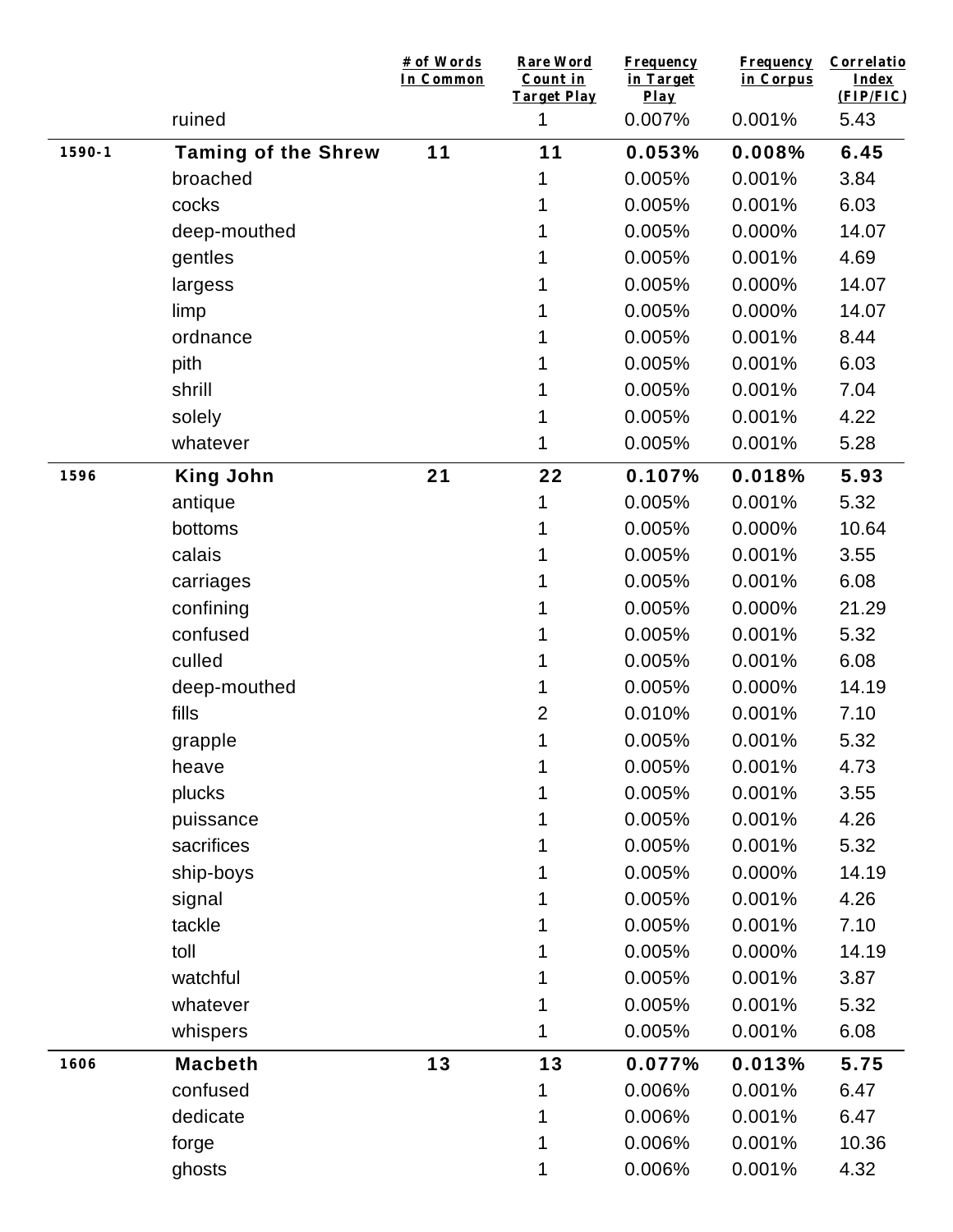|            |                           | # of Words<br>In Common | <b>Rare Word</b><br>Count in<br><b>Target Play</b> | <b>Frequency</b><br>in Target<br>Play | <b>Frequency</b><br>in Corpus | Correlatio<br>Index<br>(FIP/FIC) |
|------------|---------------------------|-------------------------|----------------------------------------------------|---------------------------------------|-------------------------------|----------------------------------|
|            | interim                   |                         | 1                                                  | 0.006%                                | 0.001%                        | 5.75                             |
|            | invites                   |                         | 1                                                  | 0.006%                                | 0.001%                        | 8.63                             |
|            | plucks                    |                         |                                                    | 0.006%                                | 0.001%                        | 4.32                             |
|            | solely                    |                         | 1                                                  | 0.006%                                | 0.001%                        | 5.18                             |
|            | threatens                 |                         |                                                    | 0.006%                                | 0.001%                        | 5.75                             |
|            | transported               |                         | 1                                                  | 0.006%                                | 0.001%                        | 4.32                             |
|            | watchful                  |                         | 1                                                  | 0.006%                                | 0.001%                        | 4.71                             |
|            | whatever                  |                         | 1                                                  | 0.006%                                | 0.001%                        | 6.47                             |
|            | whispers                  |                         | 1                                                  | 0.006%                                | 0.001%                        | 7.40                             |
| $1604 - 5$ | <b>All's Well</b>         | 8                       | 8                                                  | 0.038%                                | 0.007%                        | 5.66                             |
|            | eke                       |                         | 1                                                  | 0.005%                                | 0.001%                        | 5.13                             |
|            | greatly                   |                         | 1                                                  | 0.005%                                | 0.001%                        | 3.73                             |
|            | lamentation               |                         |                                                    | 0.005%                                | 0.001%                        | 4.56                             |
|            | solely                    |                         |                                                    | 0.005%                                | 0.001%                        | 4.10                             |
|            | threatens                 |                         | 1                                                  | 0.005%                                | 0.001%                        | 4.56                             |
|            | toll                      |                         | 1                                                  | 0.005%                                | 0.000%                        | 13.67                            |
|            | trophy                    |                         | 1                                                  | 0.005%                                | 0.001%                        | 8.20                             |
|            | unworthiness              |                         | 1                                                  | 0.005%                                | 0.000%                        | 13.67                            |
| 1596-7     | <b>Merchant of Venice</b> | 13                      | 13                                                 | 0.062%                                | 0.011%                        | 5.60                             |
|            | acceptance                |                         | 1                                                  | 0.005%                                | 0.001%                        | 5.91                             |
|            | beach                     |                         | 1                                                  | 0.005%                                | 0.001%                        | 6.90                             |
|            | confused                  |                         | 1                                                  | 0.005%                                | 0.001%                        | 5.17                             |
|            | cripple                   |                         |                                                    | 0.005%                                | 0.001%                        | 6.90                             |
|            | dice                      |                         | 1                                                  | 0.005%                                | 0.001%                        | 4.14                             |
|            | eke                       |                         | 1                                                  | 0.005%                                | 0.001%                        | 5.17                             |
|            | gaping                    |                         | 1                                                  | 0.005%                                | 0.001%                        | 4.60                             |
|            | imagined                  |                         | 1                                                  | 0.005%                                | 0.001%                        | 5.17                             |
|            | limp                      |                         | 1                                                  | 0.005%                                | 0.000%                        | 13.79                            |
|            | linger                    |                         |                                                    | 0.005%                                | 0.001%                        | 4.60                             |
|            | ostent                    |                         | 1                                                  | 0.005%                                | 0.000%                        | 13.79                            |
|            | solely                    |                         | 1                                                  | 0.005%                                | 0.001%                        | 4.14                             |
|            | threatens                 |                         | 1                                                  | 0.005%                                | 0.001%                        | 4.60                             |
| 1592       | 1 Henry VI                | 23                      | 24                                                 | 0.115%                                | 0.021%                        | 5.57                             |
|            | attaint                   |                         | 1                                                  | 0.005%                                | 0.001%                        | 6.00                             |
|            | beholding                 |                         | 1                                                  | 0.005%                                | 0.001%                        | 4.20                             |
|            | calais                    |                         | 1                                                  | 0.005%                                | 0.001%                        | 3.50                             |
|            | cambridge                 |                         | 1                                                  | 0.005%                                | 0.001%                        | 5.25                             |
|            | charming                  |                         |                                                    | 0.005%                                | 0.001%                        | 6.00                             |
|            | climbing                  |                         | 1                                                  | 0.005%                                | 0.001%                        | 5.25                             |
|            | clocks                    |                         | 1                                                  | 0.005%                                | 0.001%                        | 7.00                             |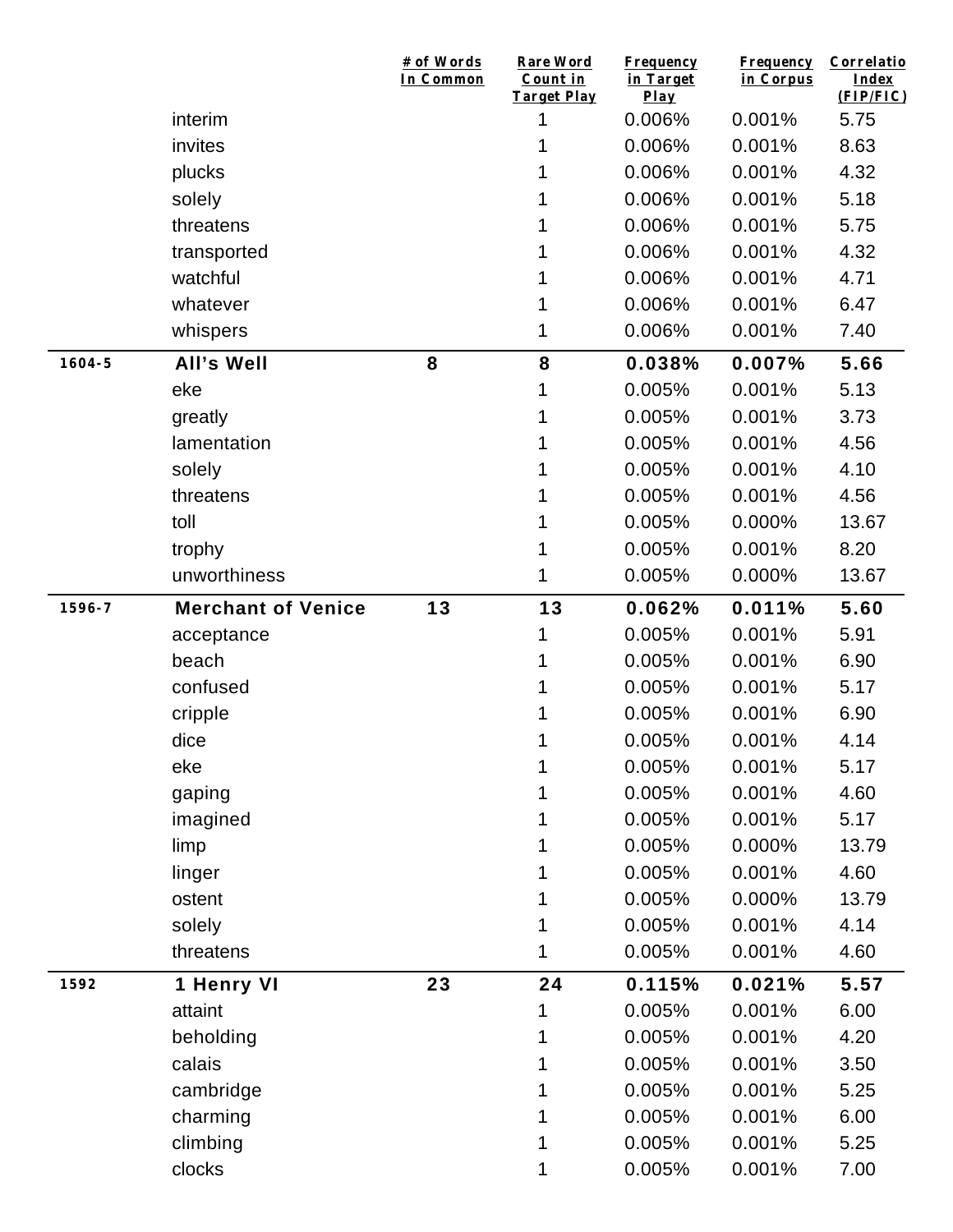|            |                   | # of Words<br>In Common | Rare Word<br>Count in<br>Target Play | <b>Frequency</b><br>in Target<br>Play | <b>Frequency</b><br>in Corpus | Correlatio<br>Index<br>(FIP/FIC) |
|------------|-------------------|-------------------------|--------------------------------------|---------------------------------------|-------------------------------|----------------------------------|
|            | culled            |                         | 1                                    | 0.005%                                | 0.001%                        | 6.00                             |
|            | dalliance         |                         | 1                                    | 0.005%                                | 0.001%                        | 6.00                             |
|            | fills             |                         | $\overline{2}$                       | 0.010%                                | 0.001%                        | 7.00                             |
|            | forbids           |                         | 1                                    | 0.005%                                | 0.001%                        | 6.00                             |
|            | gentles           |                         | 1                                    | 0.005%                                | 0.001%                        | 4.66                             |
|            | ghosts            |                         | 1                                    | 0.005%                                | 0.001%                        | 3.50                             |
|            | gunner            |                         | 1                                    | 0.005%                                | 0.000%                        | 13.99                            |
|            | imagined          |                         |                                      | 0.005%                                | 0.001%                        | 5.25                             |
|            | majestical        |                         | 1                                    | 0.005%                                | 0.001%                        | 6.00                             |
|            | mirror            |                         | 1                                    | 0.005%                                | 0.001%                        | 4.66                             |
|            | ordnance          |                         | 1                                    | 0.005%                                | 0.001%                        | 8.40                             |
|            | pining            |                         | 1                                    | 0.005%                                | 0.000%                        | 10.50                            |
|            | ruminate          |                         | 1                                    | 0.005%                                | 0.001%                        | 6.00                             |
|            | sentinels         |                         |                                      | 0.005%                                | 0.000%                        | 10.50                            |
|            | signal            |                         | 1                                    | 0.005%                                | 0.001%                        | 4.20                             |
|            | transported       |                         | 1                                    | 0.005%                                | 0.001%                        | 3.50                             |
| 1607-1608? | Timon             | 8                       | 8                                    | 0.046%                                | 0.008%                        | 5.56                             |
|            | cripple           |                         | 1                                    | 0.006%                                | 0.001%                        | 8.45                             |
|            | enriched          |                         | 1                                    | 0.006%                                | 0.001%                        | 4.61                             |
|            | gesture           |                         | 1                                    | 0.006%                                | 0.001%                        | 7.24                             |
|            | interim           |                         | 1                                    | 0.006%                                | 0.001%                        | 5.63                             |
|            | invites           |                         | 1                                    | 0.006%                                | 0.001%                        | 8.45                             |
|            | prompt            |                         |                                      | 0.006%                                | 0.001%                        | 4.23                             |
|            | ruined            |                         | 1                                    | 0.006%                                | 0.001%                        | 4.61                             |
|            | surge             |                         | 1                                    | 0.006%                                | 0.001%                        | 4.61                             |
| 1599-1600  | As You Like It    | 8                       | 9                                    | 0.042%                                | 0.008%                        | 5.53                             |
|            | antique           |                         | 1                                    | 0.005%                                | 0.001%                        | 5.07                             |
|            | athwart           |                         | 1                                    | 0.005%                                | 0.001%                        | 5.07                             |
|            | creeping          |                         | $\overline{2}$                       | 0.009%                                | 0.001%                        | 10.14                            |
|            | eke               |                         | 1                                    | 0.005%                                | 0.001%                        | 5.07                             |
|            | freshly           |                         | 1                                    | 0.005%                                | 0.001%                        | 5.07                             |
|            | gesture           |                         | 1                                    | 0.005%                                | 0.001%                        | 5.80                             |
|            | inconstant        |                         | 1                                    | 0.005%                                | 0.001%                        | 4.06                             |
|            | interim           |                         | 1                                    | 0.005%                                | 0.001%                        | 4.51                             |
| 1613       | <b>Henry VIII</b> | 10                      | 10                                   | 0.042%                                | 0.008%                        | 5.32                             |
|            | billows           |                         | 1                                    | 0.004%                                | 0.001%                        | 7.34                             |
|            | coronets          |                         | 1                                    | 0.004%                                | 0.000%                        | 12.24                            |
|            | freshly           |                         |                                      | 0.004%                                | 0.001%                        | 4.59                             |
|            | gaping            |                         | 1                                    | 0.004%                                | 0.001%                        | 4.08                             |
|            | mirror            |                         | 1                                    | 0.004%                                | 0.001%                        | 4.08                             |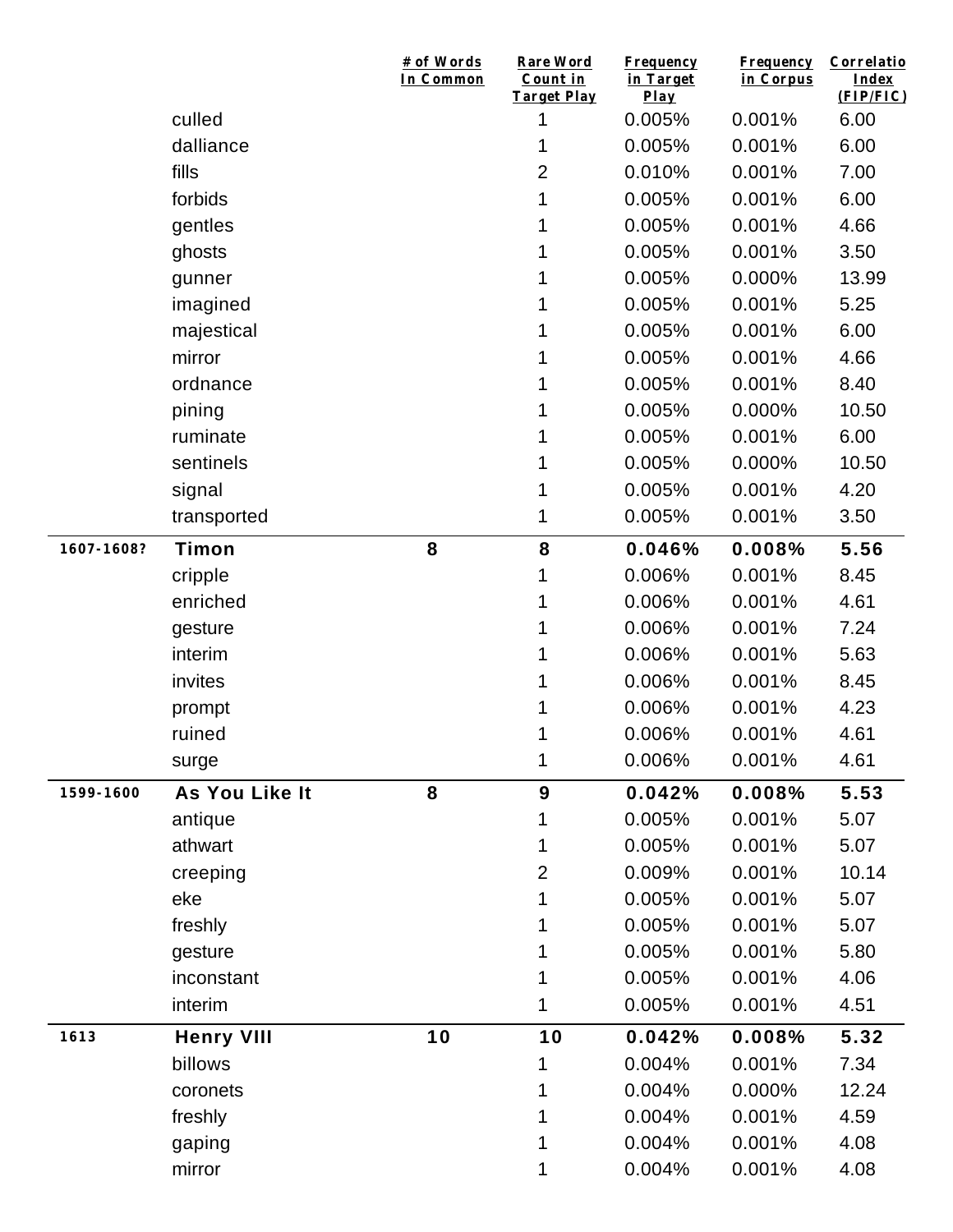|            |                         | # of Words<br>In Common | Rare Word<br>Count in<br><b>Target Play</b> | <b>Frequency</b><br>in Target<br>Play | <b>Frequency</b><br>in Corpus | Correlatio<br>Index<br>(FIP/FIC) |
|------------|-------------------------|-------------------------|---------------------------------------------|---------------------------------------|-------------------------------|----------------------------------|
|            | navy                    |                         | 1                                           | 0.004%                                | 0.001%                        | 4.08                             |
|            | playhouse               |                         | 1                                           | 0.004%                                | 0.000%                        | 18.36                            |
|            | ruined                  |                         |                                             | 0.004%                                | 0.001%                        | 3.34                             |
|            | ruminate                |                         | 1                                           | 0.004%                                | 0.001%                        | 5.24                             |
|            | solemnly                |                         | 1                                           | 0.004%                                | 0.001%                        | 6.12                             |
| 1592 ?1608 | <b>Titus Andronicus</b> | 14                      | 14                                          | 0.071%                                | 0.013%                        | 5.31                             |
|            | author                  |                         | 1                                           | 0.005%                                | 0.001%                        | 3.67                             |
|            | broached                |                         | 1                                           | 0.005%                                | 0.001%                        | 4.00                             |
|            | charming                |                         |                                             | 0.005%                                | 0.001%                        | 6.29                             |
|            | closing                 |                         | 1                                           | 0.005%                                | 0.000%                        | 11.01                            |
|            | confused                |                         |                                             | 0.005%                                | 0.001%                        | 5.50                             |
|            | culled                  |                         |                                             | 0.005%                                | 0.001%                        | 6.29                             |
|            | forge                   |                         |                                             | 0.005%                                | 0.001%                        | 8.81                             |
|            | gaping                  |                         |                                             | 0.005%                                | 0.001%                        | 4.89                             |
|            | grandsires              |                         |                                             | 0.005%                                | 0.000%                        | 11.01                            |
|            | greatly                 |                         |                                             | 0.005%                                | 0.001%                        | 4.00                             |
|            | plebeians               |                         |                                             | 0.005%                                | 0.001%                        | 5.50                             |
|            | prompt                  |                         |                                             | 0.005%                                | 0.001%                        | 3.67                             |
|            | ruminate                |                         |                                             | 0.005%                                | 0.001%                        | 6.29                             |
|            | surge                   |                         | 1                                           | 0.005%                                | 0.001%                        | 4.00                             |
| 1599       | <b>Julius Caesar</b>    | 9                       | $\boldsymbol{9}$                            | 0.047%                                | 0.009%                        | 5.29                             |
|            | appearing               |                         | 1                                           | 0.005%                                | 0.001%                        | 7.55                             |
|            | conspiracy              |                         |                                             | 0.005%                                | 0.001%                        | 3.77                             |
|            | coronets                |                         | 1                                           | 0.005%                                | 0.000%                        | 15.10                            |
|            | ghosts                  |                         | 1                                           | 0.005%                                | 0.001%                        | 3.77                             |
|            | hilts                   |                         | 1                                           | 0.005%                                | 0.001%                        | 6.47                             |
|            | interim                 |                         |                                             | 0.005%                                | 0.001%                        | 5.03                             |
|            | shouts                  |                         | 1                                           | 0.005%                                | 0.001%                        | 6.47                             |
|            | signal                  |                         | 1                                           | 0.005%                                | 0.001%                        | 4.53                             |
|            | watchful                |                         | 1                                           | 0.005%                                | 0.001%                        | 4.12                             |
| 1598       | <b>Much Ado</b>         | 8                       | 8                                           | 0.040%                                | 0.008%                        | 5.26                             |
|            | athwart                 |                         | 1                                           | 0.005%                                | 0.001%                        | 5.43                             |
|            | author                  |                         | 1                                           | 0.005%                                | 0.001%                        | 3.62                             |
|            | conjecture              |                         | 1                                           | 0.005%                                | 0.001%                        | 8.69                             |
|            | dice                    |                         |                                             | 0.005%                                | 0.001%                        | 4.34                             |
|            | foils                   |                         |                                             | 0.005%                                | 0.001%                        | 5.43                             |
|            | interim                 |                         |                                             | 0.005%                                | 0.001%                        | 4.83                             |
|            | managing                |                         |                                             | 0.005%                                | 0.000%                        | 21.72                            |
|            | mornings                |                         | 1                                           | 0.005%                                | 0.001%                        | 3.62                             |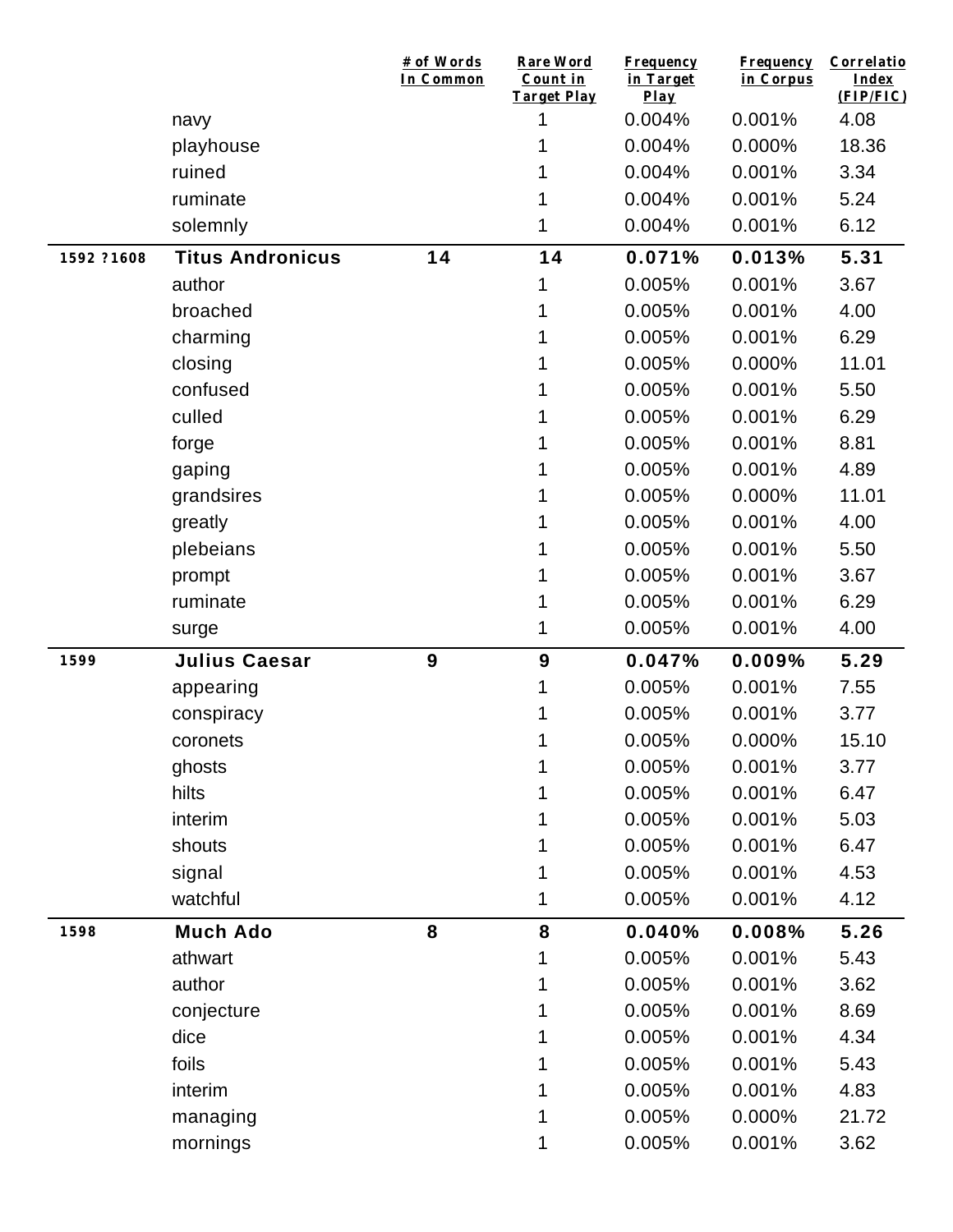|      |                             | # of Words<br>In Common | Rare Word<br>Count in<br><b>Target Play</b> | <b>Frequency</b><br>in Target<br>$Play$ | <b>Frequency</b><br>in Corpus | Correlatio<br><b>Index</b><br>(FIP/FIC) |
|------|-----------------------------|-------------------------|---------------------------------------------|-----------------------------------------|-------------------------------|-----------------------------------------|
| 1595 | <b>Richard II</b>           | 21                      | 22                                          | 0.100%                                  | 0.020%                        | 5.12                                    |
|      | author                      |                         | 1                                           | 0.005%                                  | 0.001%                        | 3.31                                    |
|      | bended                      |                         | 1                                           | 0.005%                                  | 0.001%                        | 6.63                                    |
|      | calais                      |                         | 1                                           | 0.005%                                  | 0.001%                        | 3.31                                    |
|      | conspiracy                  |                         |                                             | 0.005%                                  | 0.001%                        | 3.31                                    |
|      | enriched                    |                         | 1                                           | 0.005%                                  | 0.001%                        | 3.61                                    |
|      | fills                       |                         | $\overline{2}$                              | 0.009%                                  | 0.001%                        | 6.63                                    |
|      | forbids                     |                         | 1                                           | 0.005%                                  | 0.001%                        | 5.68                                    |
|      | ghosts                      |                         | 1                                           | 0.005%                                  | 0.001%                        | 3.31                                    |
|      | grandsires                  |                         | 1                                           | 0.005%                                  | 0.000%                        | 9.94                                    |
|      | greatly                     |                         | 1                                           | 0.005%                                  | 0.001%                        | 3.61                                    |
|      | helmet                      |                         | 1                                           | 0.005%                                  | 0.001%                        | 6.63                                    |
|      | largess                     |                         | 1                                           | 0.005%                                  | 0.000%                        | 13.25                                   |
|      | mirror                      |                         | 1                                           | 0.005%                                  | 0.001%                        | 4.42                                    |
|      | remembring                  |                         | 1                                           | 0.005%                                  | 0.001%                        | 7.95                                    |
|      | ruined                      |                         | 1                                           | 0.005%                                  | 0.001%                        | 3.61                                    |
|      | scrope                      |                         | 1                                           | 0.005%                                  | 0.001%                        | 4.42                                    |
|      | signal                      |                         | 1                                           | 0.005%                                  | 0.001%                        | 3.98                                    |
|      | solemnly                    |                         | 1                                           | 0.005%                                  | 0.001%                        | 6.63                                    |
|      | swarming                    |                         | 1                                           | 0.005%                                  | 0.000%                        | 19.88                                   |
|      | visits                      |                         | 1                                           | 0.005%                                  | 0.000%                        | 13.25                                   |
|      | whatever                    |                         | 1                                           | 0.005%                                  | 0.001%                        | 4.97                                    |
| 1603 | <b>Measure for Measure</b>  | 12                      | 13                                          | 0.061%                                  | 0.012%                        | 5.09                                    |
|      | athwart                     |                         | 1                                           | 0.005%                                  | 0.001%                        | 5.14                                    |
|      | celerity                    |                         | 1                                           | 0.005%                                  | 0.001%                        | 5.88                                    |
|      | dedicate                    |                         | 1                                           | 0.005%                                  | 0.001%                        | 5.14                                    |
|      | enriched                    |                         | 1                                           | 0.005%                                  | 0.001%                        | 3.74                                    |
|      | fills                       |                         | $\overline{2}$                              | 0.009%                                  | 0.001%                        | 6.86                                    |
|      | freshly                     |                         | 1                                           | 0.005%                                  | 0.001%                        | 5.14                                    |
|      | imagined                    |                         | 1                                           | 0.005%                                  | 0.001%                        | 5.14                                    |
|      | inconstant                  |                         | 1                                           | 0.005%                                  | 0.001%                        | 4.11                                    |
|      | lamentation                 |                         | 1                                           | 0.005%                                  | 0.001%                        | 4.57                                    |
|      | pith                        |                         | 1                                           | 0.005%                                  | 0.001%                        | 5.88                                    |
|      | plucks                      |                         | 1                                           | 0.005%                                  | 0.001%                        | 3.43                                    |
|      | unprofitable                |                         | 1                                           | 0.005%                                  | 0.001%                        | 8.23                                    |
| 1606 | <b>Antony and Cleopatra</b> | 20                      | 20                                          | 0.087%                                  | 0.018%                        | 4.89                                    |
|      | author                      |                         | 1                                           | 0.004%                                  | 0.001%                        | 3.16                                    |
|      | bended                      |                         | 1                                           | 0.004%                                  | 0.001%                        | 6.32                                    |
|      | broached                    |                         | 1                                           | 0.004%                                  | 0.001%                        | 3.45                                    |
|      | bruised                     |                         | 1                                           | 0.004%                                  | 0.001%                        | 4.21                                    |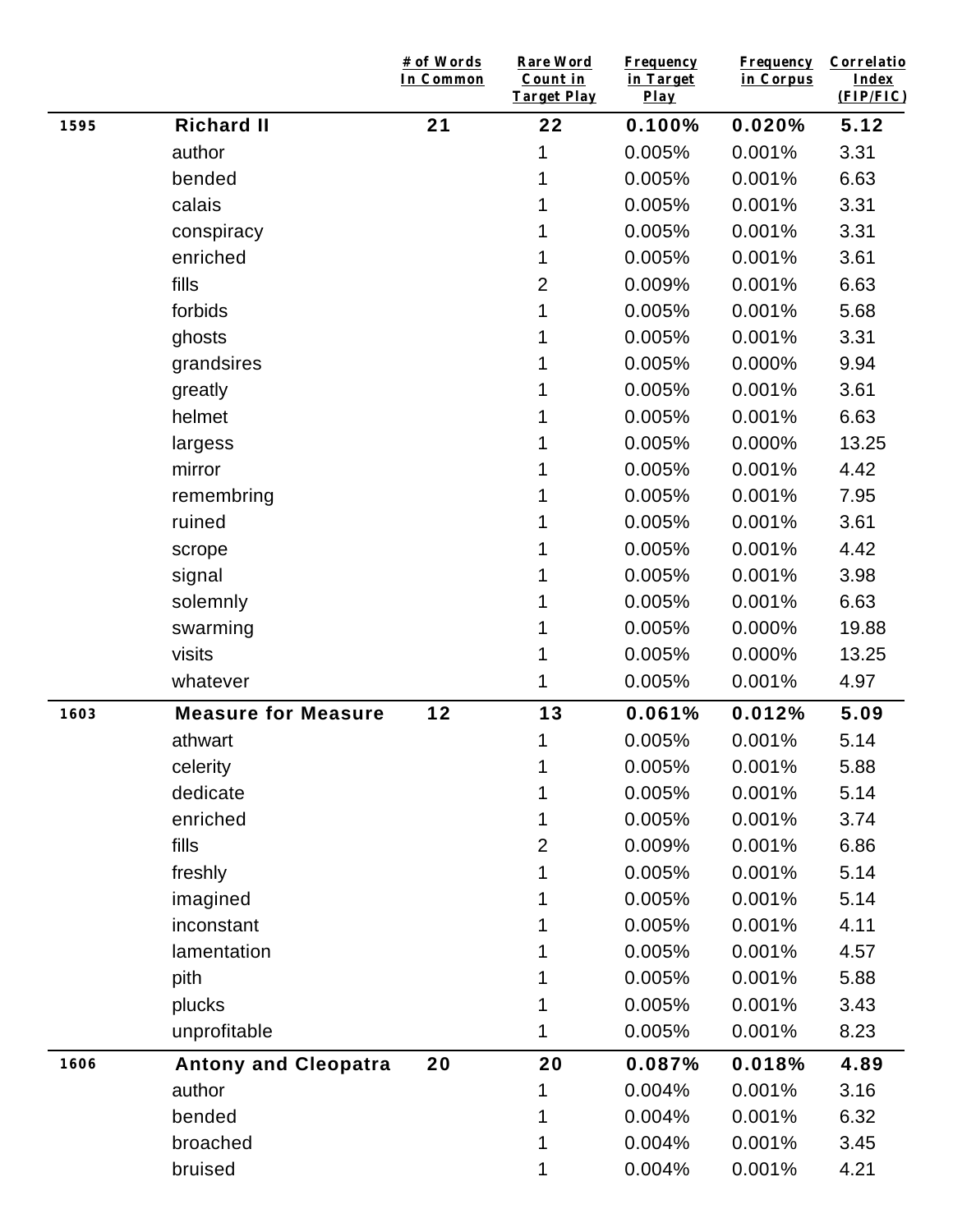|      |                             | # of Words<br>In Common | Rare Word<br>Count in<br><b>Target Play</b> | <b>Frequency</b><br>in Target<br>Play | <b>Frequency</b><br>in Corpus | Correlatio<br>Index<br>(FIP/FIC) |
|------|-----------------------------|-------------------------|---------------------------------------------|---------------------------------------|-------------------------------|----------------------------------|
|      | celerity                    |                         | 1                                           | 0.004%                                | 0.001%                        | 5.42                             |
|      | claps                       |                         | 1                                           | 0.004%                                | 0.000%                        | 9.48                             |
|      | cocks                       |                         | 1                                           | 0.004%                                | 0.001%                        | 5.42                             |
|      | conquring                   |                         | 1                                           | 0.004%                                | 0.000%                        | 12.64                            |
|      | dice                        |                         | 1                                           | 0.004%                                | 0.001%                        | 3.79                             |
|      | foils                       |                         | 1                                           | 0.004%                                | 0.001%                        | 4.74                             |
|      | ghosts                      |                         | 1                                           | 0.004%                                | 0.001%                        | 3.16                             |
|      | greatly                     |                         | 1                                           | 0.004%                                | 0.001%                        | 3.45                             |
|      | hammers                     |                         | 1                                           | 0.004%                                | 0.000%                        | 12.64                            |
|      | heave                       |                         | 1                                           | 0.004%                                | 0.001%                        | 4.21                             |
|      | helmet                      |                         | 1                                           | 0.004%                                | 0.001%                        | 6.32                             |
|      | navy                        |                         | 1                                           | 0.004%                                | 0.001%                        | 4.21                             |
|      | neighs                      |                         | 1                                           | 0.004%                                | 0.000%                        | 18.95                            |
|      | plebeians                   |                         | 1                                           | 0.004%                                | 0.001%                        | 4.74                             |
|      | prompt                      |                         | 1                                           | 0.004%                                | 0.001%                        | 3.16                             |
|      | tackle                      |                         | 1                                           | 0.004%                                | 0.001%                        | 6.32                             |
| 1602 | <b>Troilus and Cressida</b> | 23                      | 23                                          | 0.089%                                | 0.018%                        | 4.84                             |
|      | attaint                     |                         | 1                                           | 0.004%                                | 0.001%                        | 4.81                             |
|      | author                      |                         | 1                                           | 0.004%                                | 0.001%                        | 2.80                             |
|      | beholding                   |                         | 1                                           | 0.004%                                | 0.001%                        | 3.36                             |
|      | bruised                     |                         | 1                                           | 0.004%                                | 0.001%                        | 3.74                             |
|      | celerity                    |                         | 1                                           | 0.004%                                | 0.001%                        | 4.81                             |
|      | conjecture                  |                         | 1                                           | 0.004%                                | 0.001%                        | 6.73                             |
|      | conquring                   |                         | 1                                           | 0.004%                                | 0.000%                        | 11.21                            |
|      | dedicate                    |                         | 1                                           | 0.004%                                | 0.001%                        | 4.21                             |
|      | divert                      |                         |                                             | 0.004%                                | 0.000%                        | 16.82                            |
|      | forbids                     |                         | 1                                           | 0.004%                                | 0.001%                        | 4.81                             |
|      | forge                       |                         | 1                                           | 0.004%                                | 0.001%                        | 6.73                             |
|      | grandsires                  |                         | 1                                           | 0.004%                                | 0.000%                        | 8.41                             |
|      | helmet                      |                         | 1                                           | 0.004%                                | 0.001%                        | 5.61                             |
|      | ill-disposed                |                         | 1                                           | 0.004%                                | 0.000%                        | 16.82                            |
|      | imagined                    |                         | 1                                           | 0.004%                                | 0.001%                        | 4.21                             |
|      | linger                      |                         | 1                                           | 0.004%                                | 0.001%                        | 3.74                             |
|      | plucks                      |                         | 1                                           | 0.004%                                | 0.001%                        | 2.80                             |
|      | prompt                      |                         | 1                                           | 0.004%                                | 0.001%                        | 2.80                             |
|      | rivets                      |                         | 1                                           | 0.004%                                | 0.000%                        | 16.82                            |
|      | ruminate                    |                         | 1                                           | 0.004%                                | 0.001%                        | 4.81                             |
|      | sentinels                   |                         | 1                                           | 0.004%                                | 0.000%                        | 8.41                             |
|      | watchful                    |                         | 1                                           | 0.004%                                | 0.001%                        | 3.06                             |
|      | whatever                    |                         | 1                                           | 0.004%                                | 0.001%                        | 4.21                             |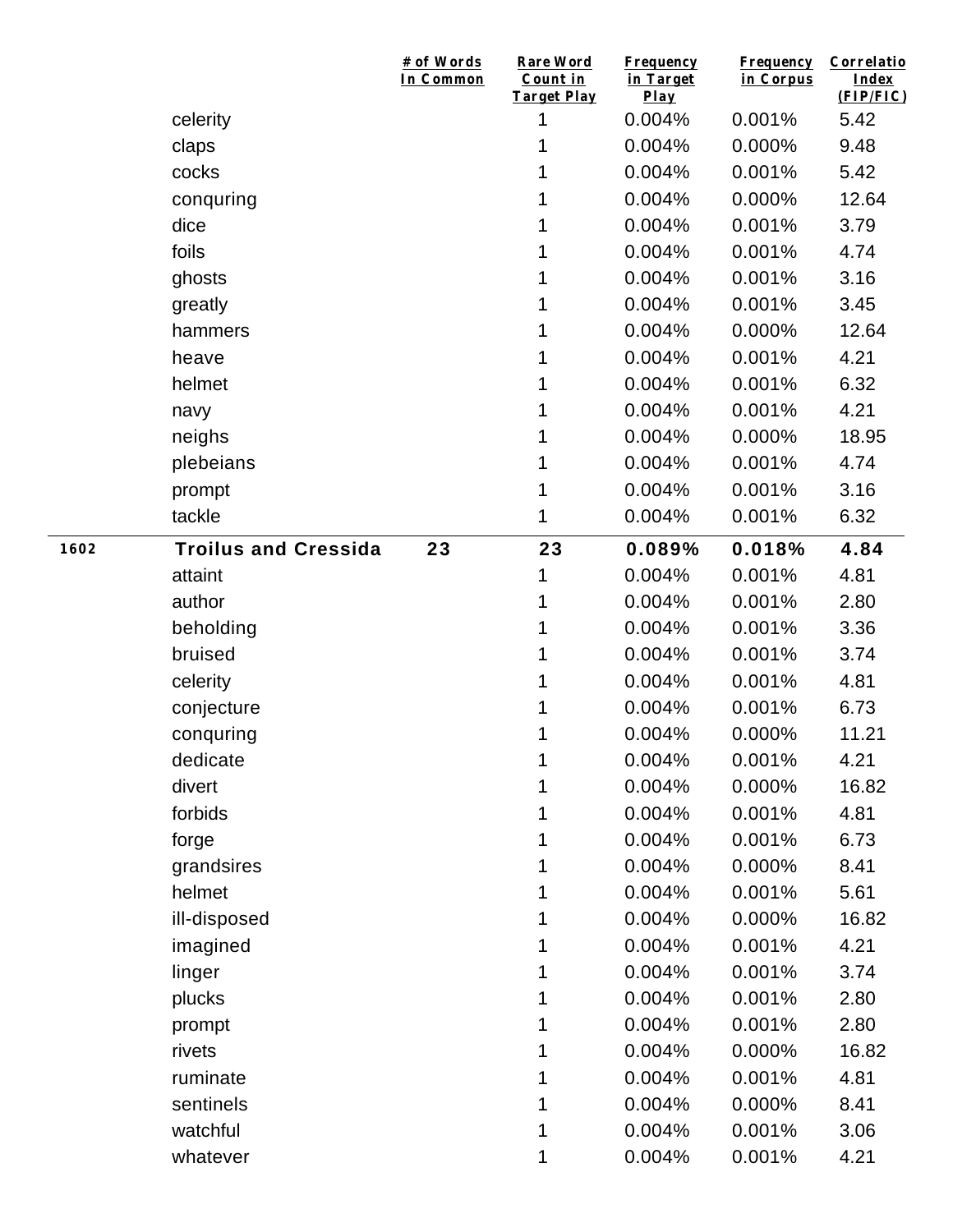|        |                            | # of Words<br>In Common | <b>Rare Word</b><br>Count in<br><b>Target Play</b> | <b>Frequency</b><br>in Target<br>Play | <b>Frequency</b><br>in Corpus | Correlatio<br><b>Index</b><br>(FIP/FIC) |
|--------|----------------------------|-------------------------|----------------------------------------------------|---------------------------------------|-------------------------------|-----------------------------------------|
| 1594-5 | <b>Loves Labour's Lost</b> | 16                      | 16                                                 | 0.075%                                | 0.016%                        | 4.79                                    |
|        | athwart                    |                         | 1                                                  | 0.005%                                | 0.001%                        | 5.12                                    |
|        | attaint                    |                         | 1                                                  | 0.005%                                | 0.001%                        | 5.85                                    |
|        | author                     |                         | 1                                                  | 0.005%                                | 0.001%                        | 3.42                                    |
|        | catherine                  |                         | 1                                                  | 0.005%                                | 0.001%                        | 3.73                                    |
|        | climbing                   |                         | 1                                                  | 0.005%                                | 0.001%                        | 5.12                                    |
|        | clocks                     |                         | 1                                                  | 0.005%                                | 0.001%                        | 6.83                                    |
|        | culled                     |                         | 1                                                  | 0.005%                                | 0.001%                        | 5.85                                    |
|        | define                     |                         | 1                                                  | 0.005%                                | 0.000%                        | 10.25                                   |
|        | dice                       |                         |                                                    | 0.005%                                | 0.001%                        | 4.10                                    |
|        | enriched                   |                         | 1                                                  | 0.005%                                | 0.001%                        | 3.73                                    |
|        | gentles                    |                         | 1                                                  | 0.005%                                | 0.001%                        | 4.55                                    |
|        | grapple                    |                         | 1                                                  | 0.005%                                | 0.001%                        | 5.12                                    |
|        | greatly                    |                         | 1                                                  | 0.005%                                | 0.001%                        | 3.73                                    |
|        | interim                    |                         | 1                                                  | 0.005%                                | 0.001%                        | 4.55                                    |
|        | lamentation                |                         | 1                                                  | 0.005%                                | 0.001%                        | 4.55                                    |
|        | majestical                 |                         | 1                                                  | 0.005%                                | 0.001%                        | 5.85                                    |
| 1596-7 | 1 Henry IV                 | 21                      | 21                                                 | 0.087%                                | 0.018%                        | 4.77                                    |
|        | athwart                    |                         | 1                                                  | 0.004%                                | 0.001%                        | 4.51                                    |
|        | broached                   |                         | 1                                                  | 0.004%                                | 0.001%                        | 3.28                                    |
|        | bruised                    |                         | 1                                                  | 0.004%                                | 0.001%                        | 4.01                                    |
|        | charming                   |                         | 1                                                  | 0.004%                                | 0.001%                        | 5.16                                    |
|        | clocks                     |                         | 1                                                  | 0.004%                                | 0.001%                        | 6.02                                    |
|        | closing                    |                         | 1                                                  | 0.004%                                | 0.000%                        | 9.03                                    |
|        | enriched                   |                         | 1                                                  | 0.004%                                | 0.001%                        | 3.28                                    |
|        | grapple                    |                         | 1                                                  | 0.004%                                | 0.001%                        | 4.51                                    |
|        | harrys                     |                         | 1                                                  | 0.004%                                | 0.001%                        | 4.51                                    |
|        | hilts                      |                         | 1                                                  | 0.004%                                | 0.001%                        | 5.16                                    |
|        | hum                        |                         | 1                                                  | 0.004%                                | 0.001%                        | 3.61                                    |
|        | murmur                     |                         | 1                                                  | 0.004%                                | 0.000%                        | 9.03                                    |
|        | ruined                     |                         | 1                                                  | 0.004%                                | 0.001%                        | 3.28                                    |
|        | sacrifices                 |                         |                                                    | 0.004%                                | 0.001%                        | 4.51                                    |
|        | scrope                     |                         | 1                                                  | 0.004%                                | 0.001%                        | 4.01                                    |
|        | shouts                     |                         | 1                                                  | 0.004%                                | 0.001%                        | 5.16                                    |
|        | shrill                     |                         | 1                                                  | 0.004%                                | 0.001%                        | 6.02                                    |
|        | solemnly                   |                         | 1                                                  | 0.004%                                | 0.001%                        | 6.02                                    |
|        | threatens                  |                         | 1                                                  | 0.004%                                | 0.001%                        | 4.01                                    |
|        | unprofitable               |                         | 1                                                  | 0.004%                                | 0.001%                        | 7.22                                    |
|        | wardrobe                   |                         | 1                                                  | 0.004%                                | 0.001%                        | 7.22                                    |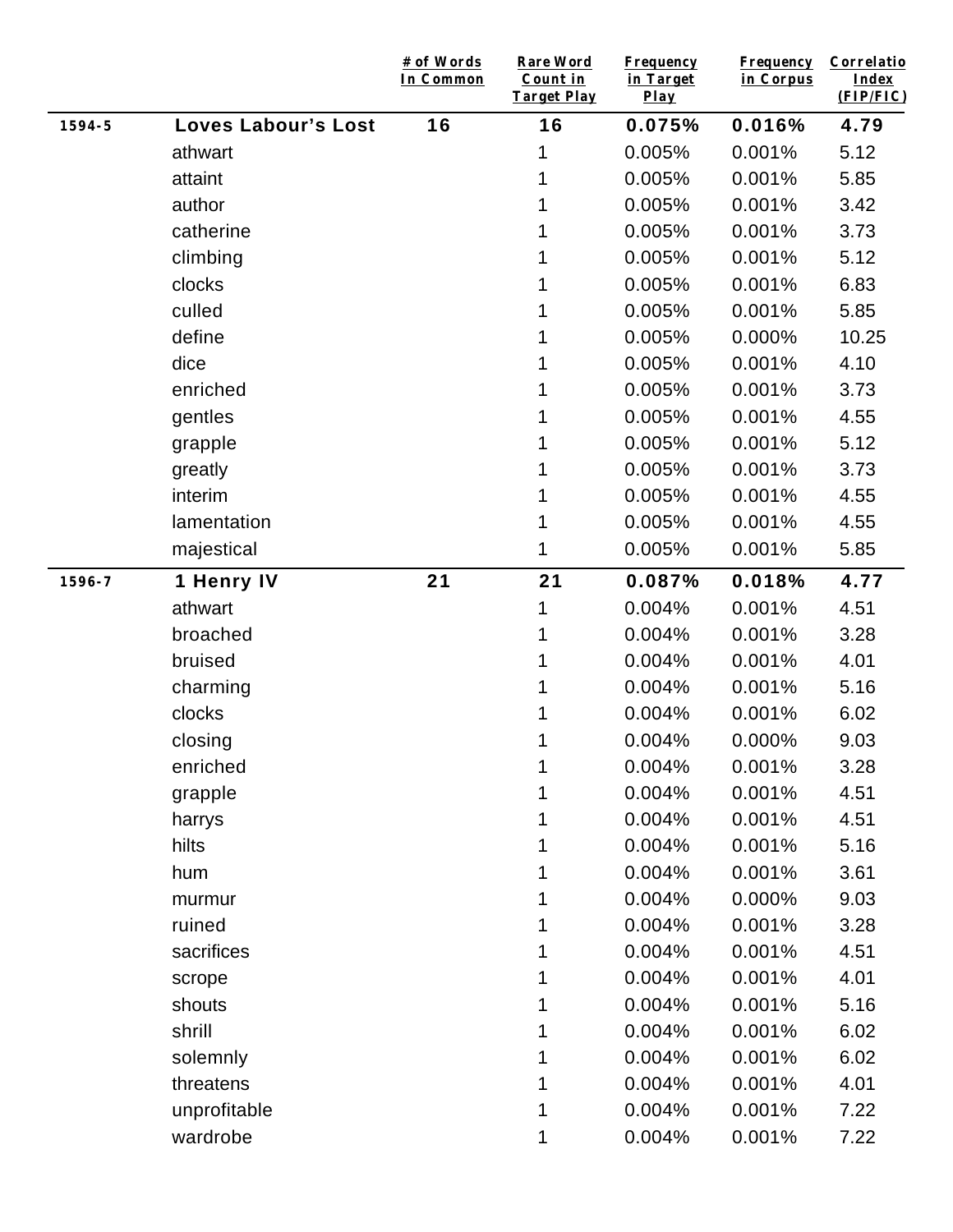|        |                               | # of Words<br>In Common | Rare Word<br>Count in<br>Target Play | <b>Frequency</b><br>in Target<br>Play | <b>Frequency</b><br>in Corpus | Correlatio<br><b>Index</b><br>(FIP/FIC) |
|--------|-------------------------------|-------------------------|--------------------------------------|---------------------------------------|-------------------------------|-----------------------------------------|
| 1608   | <b>Coriolanus</b>             | 17                      | 18                                   | 0.072%                                | 0.016%                        | 4.47                                    |
|        | acceptance                    |                         | 1                                    | 0.004%                                | 0.001%                        | 4.97                                    |
|        | antique                       |                         |                                      | 0.004%                                | 0.001%                        | 4.35                                    |
|        | author                        |                         |                                      | 0.004%                                | 0.001%                        | 2.90                                    |
|        | babies                        |                         |                                      | 0.004%                                | 0.000%                        | 11.60                                   |
|        | beach                         |                         | 1                                    | 0.004%                                | 0.001%                        | 5.80                                    |
|        | beholding                     |                         |                                      | 0.004%                                | 0.001%                        | 3.48                                    |
|        | bended                        |                         |                                      | 0.004%                                | 0.001%                        | 5.80                                    |
|        | confused                      |                         | 1                                    | 0.004%                                | 0.001%                        | 4.35                                    |
|        | creeping                      |                         | $\overline{2}$                       | 0.008%                                | 0.001%                        | 8.70                                    |
|        | lamentation                   |                         | 1                                    | 0.004%                                | 0.001%                        | 3.87                                    |
|        | linger                        |                         |                                      | 0.004%                                | 0.001%                        | 3.87                                    |
|        | plebeians                     |                         | 1                                    | 0.004%                                | 0.001%                        | 4.35                                    |
|        | prompt                        |                         |                                      | 0.004%                                | 0.001%                        | 2.90                                    |
|        | shouts                        |                         |                                      | 0.004%                                | 0.001%                        | 4.97                                    |
|        | solely                        |                         |                                      | 0.004%                                | 0.001%                        | 3.48                                    |
|        | transported                   |                         |                                      | 0.004%                                | 0.001%                        | 2.90                                    |
|        | trophy                        |                         | 1                                    | 0.004%                                | 0.001%                        | 6.96                                    |
| 1597-8 | <b>Merry Wives of Windsor</b> | 9                       | 9                                    | 0.043%                                | 0.010%                        | 4.40                                    |
|        | bruised                       |                         | 1                                    | 0.005%                                | 0.001%                        | 4.68                                    |
|        | conspiracy                    |                         |                                      | 0.005%                                | 0.001%                        | 3.51                                    |
|        | dice                          |                         | 1                                    | 0.005%                                | 0.001%                        | 4.21                                    |
|        | eke                           |                         | 1                                    | 0.005%                                | 0.001%                        | 5.26                                    |
|        | forge                         |                         | 1                                    | 0.005%                                | 0.001%                        | 8.42                                    |
|        | gentles                       |                         | 1                                    | 0.005%                                | 0.001%                        | 4.68                                    |
|        | hum                           |                         |                                      | 0.005%                                | 0.001%                        | 4.21                                    |
|        | mornings                      |                         |                                      | 0.005%                                | 0.001%                        | 3.51                                    |
|        | surge                         |                         | 1                                    | 0.005%                                | 0.001%                        | 3.83                                    |
| 1591   | 2 Henry VI                    | 22                      | 22                                   | 0.086%                                | 0.020%                        | 4.31                                    |
|        | bended                        |                         |                                      | 0.004%                                | 0.001%                        | 5.69                                    |
|        | broached                      |                         |                                      | 0.004%                                | 0.001%                        | 3.10                                    |
|        | cambridge                     |                         |                                      | 0.004%                                | 0.001%                        | 4.27                                    |
|        | charming                      |                         |                                      | 0.004%                                | 0.001%                        | 4.87                                    |
|        | climbing                      |                         |                                      | 0.004%                                | 0.001%                        | 4.27                                    |
|        | cripple                       |                         |                                      | 0.004%                                | 0.001%                        | 5.69                                    |
|        | dedicate                      |                         |                                      | 0.004%                                | 0.001%                        | 4.27                                    |
|        | dukedoms                      |                         |                                      | 0.004%                                | 0.001%                        | 4.27                                    |
|        | forbids                       |                         |                                      | 0.004%                                | 0.001%                        | 4.87                                    |
|        | ghosts                        |                         | 1                                    | 0.004%                                | 0.001%                        | 2.84                                    |
|        | grapple                       |                         |                                      | 0.004%                                | 0.001%                        | 4.27                                    |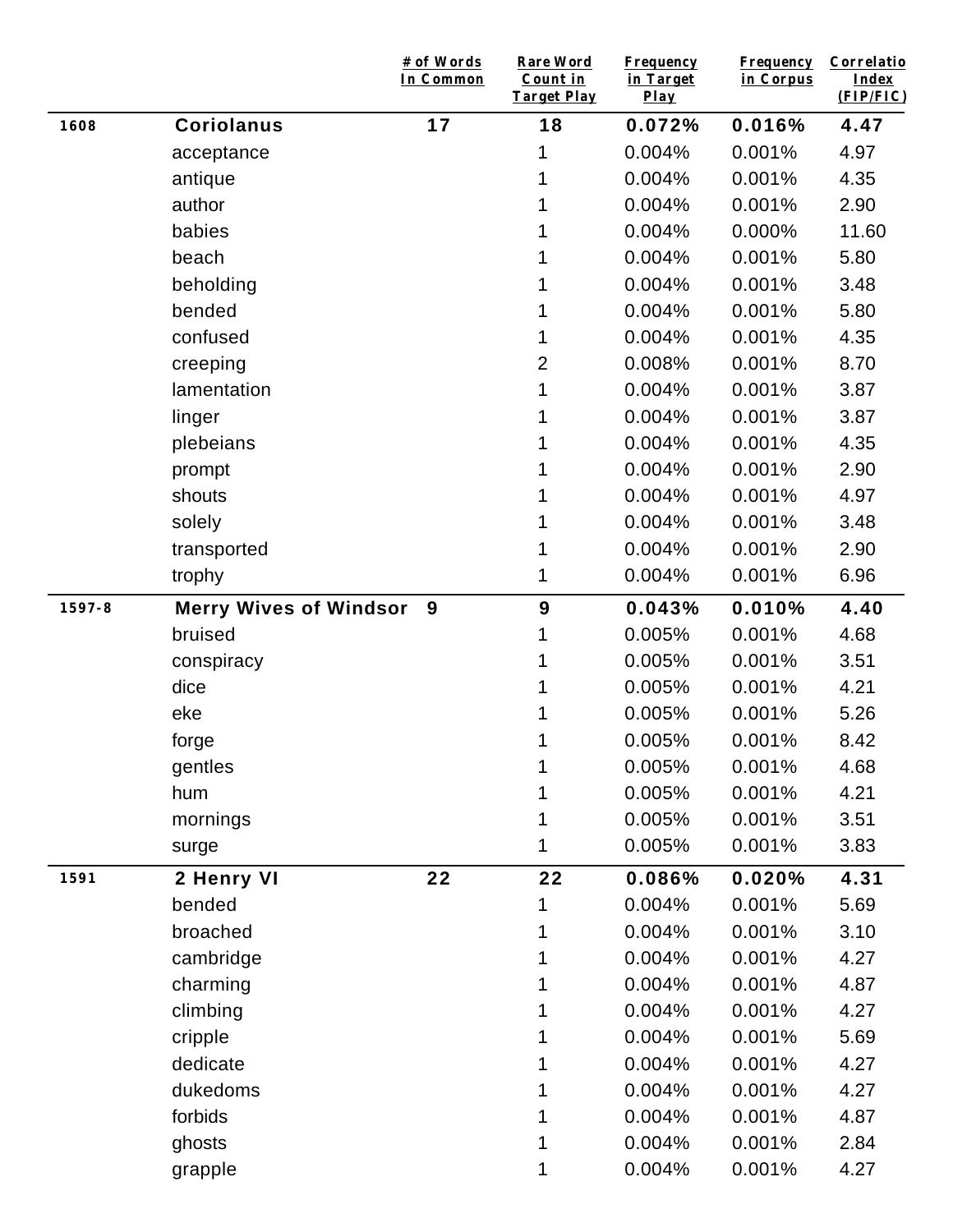|             |                          | # of Words<br>In Common | <b>Rare Word</b><br>Count in<br><b>Target Play</b> | <b>Frequency</b><br>in Target<br>Play | <b>Frequency</b><br>in Corpus | Correlatio<br>Index<br>(FIP/FIC) |
|-------------|--------------------------|-------------------------|----------------------------------------------------|---------------------------------------|-------------------------------|----------------------------------|
|             | greatly                  |                         | 1                                                  | 0.004%                                | 0.001%                        | 3.10                             |
|             | heave                    |                         | 1                                                  | 0.004%                                | 0.001%                        | 3.79                             |
|             | hempen                   |                         | 1                                                  | 0.004%                                | 0.000%                        | 11.37                            |
|             | lank                     |                         | 1                                                  | 0.004%                                | 0.000%                        | 11.37                            |
|             | linger                   |                         | 1                                                  | 0.004%                                | 0.001%                        | 3.79                             |
|             | mornings                 |                         | 1                                                  | 0.004%                                | 0.001%                        | 2.84                             |
|             | paly                     |                         | 1                                                  | 0.004%                                | 0.000%                        | 17.06                            |
|             | puissance                |                         |                                                    | 0.004%                                | 0.001%                        | 3.41                             |
|             | signal                   |                         | 1                                                  | 0.004%                                | 0.001%                        | 3.41                             |
|             | threatens                |                         | 1                                                  | 0.004%                                | 0.001%                        | 3.79                             |
|             | whispers                 |                         | 1                                                  | 0.004%                                | 0.001%                        | 4.87                             |
| $1600 - 1$  | <b>Hamlet</b>            | 23                      | 23                                                 | 0.083%                                | 0.020%                        | 4.22                             |
|             | antique                  |                         | 1                                                  | 0.004%                                | 0.001%                        | 3.93                             |
|             | author                   |                         | 1                                                  | 0.004%                                | 0.001%                        | 2.62                             |
|             | bended                   |                         | 1                                                  | 0.004%                                | 0.001%                        | 5.23                             |
|             | carriages                |                         | 1                                                  | 0.004%                                | 0.001%                        | 4.49                             |
|             | dalliance                |                         | 1                                                  | 0.004%                                | 0.001%                        | 4.49                             |
|             | define                   |                         | 1                                                  | 0.004%                                | 0.000%                        | 7.85                             |
|             | foils                    |                         | 1                                                  | 0.004%                                | 0.001%                        | 3.93                             |
|             | ghosts                   |                         | 1                                                  | 0.004%                                | 0.001%                        | 2.62                             |
|             | grapple                  |                         | 1                                                  | 0.004%                                | 0.001%                        | 3.93                             |
|             | greatly                  |                         | 1                                                  | 0.004%                                | 0.001%                        | 2.86                             |
|             | hammers                  |                         | 1                                                  | 0.004%                                | 0.000%                        | 10.47                            |
|             | hilts                    |                         | 1                                                  | 0.004%                                | 0.001%                        | 4.49                             |
|             | invites                  |                         | 1                                                  | 0.004%                                | 0.001%                        | 5.23                             |
|             | lank                     |                         | 1                                                  | 0.004%                                | 0.000%                        | 10.47                            |
|             | majestical               |                         |                                                    | 0.004%                                | 0.001%                        | 4.49                             |
|             | mirror                   |                         |                                                    | 0.004%                                | 0.001%                        | 3.49                             |
|             | mornings                 |                         | 1                                                  | 0.004%                                | 0.001%                        | 2.62                             |
|             | ordnance                 |                         |                                                    | 0.004%                                | 0.001%                        | 6.28                             |
|             | pith                     |                         | 1                                                  | 0.004%                                | 0.001%                        | 4.49                             |
|             | plucks                   |                         |                                                    | 0.004%                                | 0.001%                        | 2.62                             |
|             | trophy                   |                         | 1                                                  | 0.004%                                | 0.001%                        | 6.28                             |
|             | unprofitable             |                         | 1                                                  | 0.004%                                | 0.001%                        | 6.28                             |
|             | whispers                 |                         | 1                                                  | 0.004%                                | 0.001%                        | 4.49                             |
| $1613 - 14$ | <b>Two Noble Kinsmen</b> | 14                      | 14                                                 | 0.058%                                | 0.014%                        | 4.16                             |
|             | acceptance               |                         | 1                                                  | 0.004%                                | 0.001%                        | 5.18                             |
|             | broached                 |                         |                                                    | 0.004%                                | 0.001%                        | 3.30                             |
|             | celerity                 |                         | 1                                                  | 0.004%                                | 0.001%                        | 5.18                             |
|             | cripple                  |                         | 1                                                  | 0.004%                                | 0.001%                        | 6.04                             |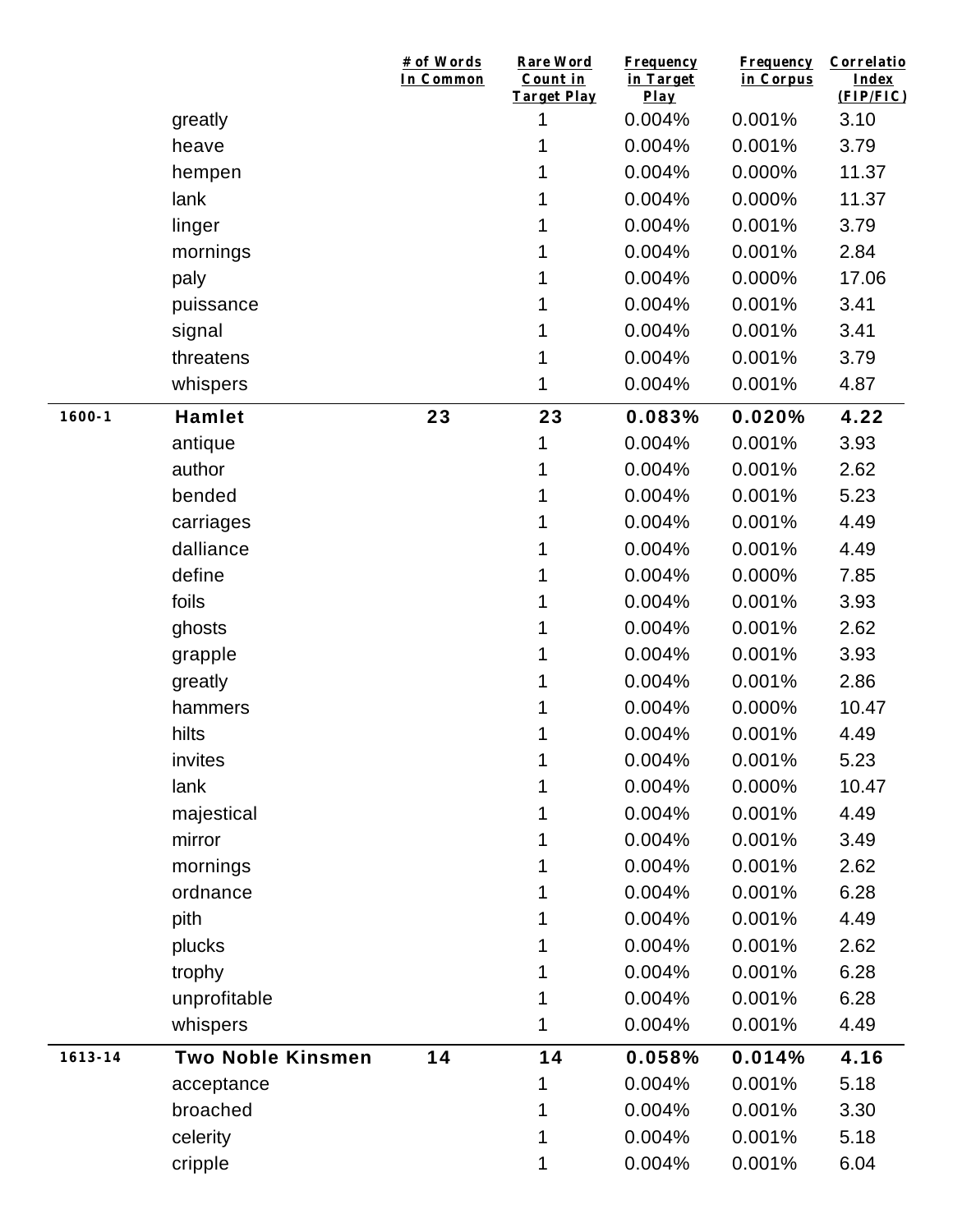|        |                    | # of Words<br>In Common | Rare Word<br>Count in<br><b>Target Play</b> | <b>Frequency</b><br>in Target<br>Play | <b>Frequency</b><br>in Corpus | Correlatio<br>Index<br>(FIP/FIC) |
|--------|--------------------|-------------------------|---------------------------------------------|---------------------------------------|-------------------------------|----------------------------------|
|        | eke                |                         | 1                                           | 0.004%                                | 0.001%                        | 4.53                             |
|        | enriched           |                         | 1                                           | 0.004%                                | 0.001%                        | 3.30                             |
|        | puissance          |                         | 1                                           | 0.004%                                | 0.001%                        | 3.63                             |
|        | sacrifices         |                         | 1                                           | 0.004%                                | 0.001%                        | 4.53                             |
|        | shrill             |                         | 1                                           | 0.004%                                | 0.001%                        | 6.04                             |
|        | surge              |                         | 1                                           | 0.004%                                | 0.001%                        | 3.30                             |
|        | tackle             |                         | 1                                           | 0.004%                                | 0.001%                        | 6.04                             |
|        | transported        |                         | 1                                           | 0.004%                                | 0.001%                        | 3.02                             |
|        | whispers           |                         | 1                                           | 0.004%                                | 0.001%                        | 5.18                             |
|        | whistle            |                         | 1                                           | 0.004%                                | 0.001%                        | 3.02                             |
| 1592-3 | <b>Richard III</b> | 19                      | 21                                          | 0.073%                                | 0.018%                        | 4.16                             |
|        | babies             |                         | 1                                           | 0.003%                                | 0.000%                        | 10.17                            |
|        | beholding          |                         | 1                                           | 0.003%                                | 0.001%                        | 3.05                             |
|        | billows            |                         | 1                                           | 0.003%                                | 0.001%                        | 6.10                             |
|        | bruised            |                         | 1                                           | 0.003%                                | 0.001%                        | 3.39                             |
|        | creeping           |                         | $\overline{2}$                              | 0.007%                                | 0.001%                        | 7.63                             |
|        | cripple            |                         | 1                                           | 0.003%                                | 0.001%                        | 5.09                             |
|        | enriched           |                         | 1                                           | 0.003%                                | 0.001%                        | 2.77                             |
|        | fills              |                         | $\overline{2}$                              | 0.007%                                | 0.001%                        | 5.09                             |
|        | forbids            |                         | 1                                           | 0.003%                                | 0.001%                        | 4.36                             |
|        | harrys             |                         | 1                                           | 0.003%                                | 0.001%                        | 3.81                             |
|        | hilts              |                         | 1                                           | 0.003%                                | 0.001%                        | 4.36                             |
|        | lamentation        |                         | 1                                           | 0.003%                                | 0.001%                        | 3.39                             |
|        | majestical         |                         | 1                                           | 0.003%                                | 0.001%                        | 4.36                             |
|        | navy               |                         | 1                                           | 0.003%                                | 0.001%                        | 3.39                             |
|        | plucks             |                         |                                             | 0.003%                                | 0.001%                        | 2.54                             |
|        | puissance          |                         |                                             | 0.003%                                | 0.001%                        | 3.05                             |
|        | sentinels          |                         |                                             | 0.003%                                | 0.000%                        | 7.63                             |
|        | solemnly           |                         | 1                                           | 0.003%                                | 0.001%                        | 5.09                             |
|        | watchful           |                         | 1                                           | 0.003%                                | 0.001%                        | 2.77                             |
| 1610   | <b>Cymbeline</b>   | 15                      | 15                                          | 0.055%                                | 0.013%                        | 4.15                             |
|        | abridgement        |                         | 1                                           | 0.004%                                | 0.000%                        | 8.03                             |
|        | athwart            |                         |                                             | 0.004%                                | 0.001%                        | 4.01                             |
|        | beach              |                         | 1                                           | 0.004%                                | 0.001%                        | 5.35                             |
|        | charming           |                         | 1                                           | 0.004%                                | 0.001%                        | 4.59                             |
|        | clocks             |                         |                                             | 0.004%                                | 0.001%                        | 5.35                             |
|        | dedicate           |                         | 1                                           | 0.004%                                | 0.001%                        | 4.01                             |
|        | enriched           |                         |                                             | 0.004%                                | 0.001%                        | 2.92                             |
|        | freshly            |                         | 1                                           | 0.004%                                | 0.001%                        | 4.01                             |
|        | ghosts             |                         | 1                                           | 0.004%                                | 0.001%                        | 2.68                             |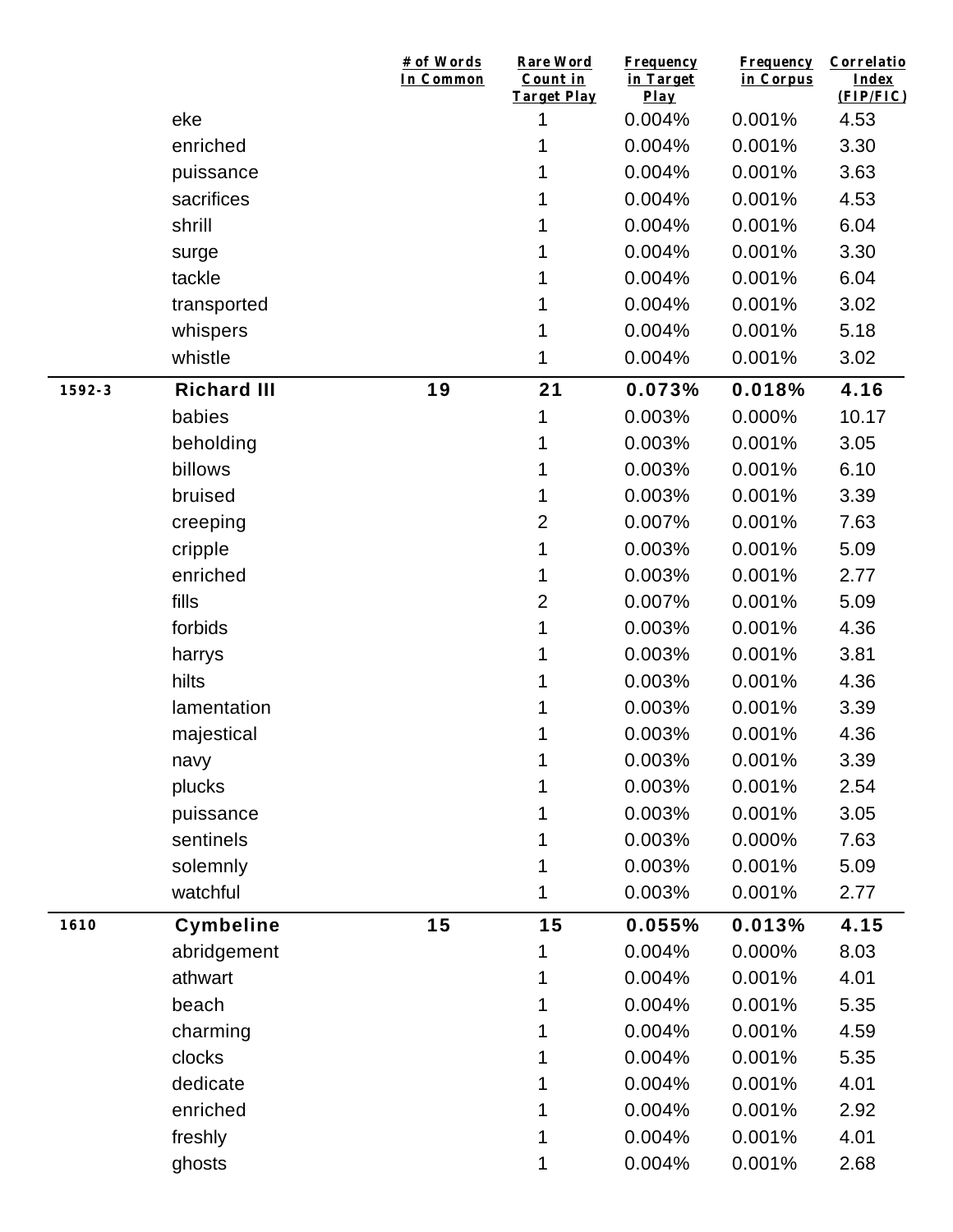|      |                         | # of Words<br>In Common | Rare Word<br>Count in<br>Target Play | <b>Frequency</b><br>in Target<br>Play | <b>Frequency</b><br>in Corpus | Correlatio<br>Index<br>(FIP/FIC) |
|------|-------------------------|-------------------------|--------------------------------------|---------------------------------------|-------------------------------|----------------------------------|
|      | hum                     |                         | 1                                    | 0.004%                                | 0.001%                        | 3.21                             |
|      | imagined                |                         | 1                                    | 0.004%                                | 0.001%                        | 4.01                             |
|      | mornings                |                         |                                      | 0.004%                                | 0.001%                        | 2.68                             |
|      | ordnance                |                         | 1                                    | 0.004%                                | 0.001%                        | 6.42                             |
|      | sacrifices              |                         | 1                                    | 0.004%                                | 0.001%                        | 4.01                             |
|      | unworthiness            |                         | 1                                    | 0.004%                                | 0.000%                        | 10.71                            |
| 1609 | <b>Winter's Tale</b>    | 18                      | 19                                   | 0.076%                                | 0.019%                        | 4.12                             |
|      | acceptance              |                         | 1                                    | 0.004%                                | 0.001%                        | 5.02                             |
|      | appearing               |                         | 1                                    | 0.004%                                | 0.001%                        | 5.85                             |
|      | beholding               |                         | 1                                    | 0.004%                                | 0.001%                        | 3.51                             |
|      | clocks                  |                         | 1                                    | 0.004%                                | 0.001%                        | 5.85                             |
|      | cocks                   |                         | 1                                    | 0.004%                                | 0.001%                        | 5.02                             |
|      | conjecture              |                         | 1                                    | 0.004%                                | 0.001%                        | 7.02                             |
|      | conspiracy              |                         | 1                                    | 0.004%                                | 0.001%                        | 2.93                             |
|      | creeping                |                         | $\overline{2}$                       | 0.008%                                | 0.001%                        | 8.78                             |
|      | dice                    |                         | 1                                    | 0.004%                                | 0.001%                        | 3.51                             |
|      | gesture                 |                         | 1                                    | 0.004%                                | 0.001%                        | 5.02                             |
|      | hum                     |                         | 1                                    | 0.004%                                | 0.001%                        | 3.51                             |
|      | inconstant              |                         | 1                                    | 0.004%                                | 0.001%                        | 3.51                             |
|      | mirror                  |                         | 1                                    | 0.004%                                | 0.001%                        | 3.90                             |
|      | plucks                  |                         | 1                                    | 0.004%                                | 0.001%                        | 2.93                             |
|      | solely                  |                         | 1                                    | 0.004%                                | 0.001%                        | 3.51                             |
|      | threatens               |                         | 1                                    | 0.004%                                | 0.001%                        | 3.90                             |
|      | transported             |                         | 1                                    | 0.004%                                | 0.001%                        | 2.93                             |
|      | whistle                 |                         | 1                                    | 0.004%                                | 0.001%                        | 2.93                             |
| 1591 | 3 Henry VI              | $12$                    | 13                                   | 0.054%                                | 0.014%                        | 4.01                             |
|      | author                  |                         | 1                                    | 0.004%                                | 0.001%                        | 3.03                             |
|      | broached                |                         | 1                                    | 0.004%                                | 0.001%                        | 3.31                             |
|      | calais                  |                         | 1                                    | 0.004%                                | 0.001%                        | 3.03                             |
|      | fills                   |                         | $\overline{2}$                       | 0.008%                                | 0.001%                        | 6.07                             |
|      | greatly                 |                         | 1                                    | 0.004%                                | 0.001%                        | 3.31                             |
|      | heave                   |                         | 1                                    | 0.004%                                | 0.001%                        | 4.05                             |
|      | inly                    |                         | 1                                    | 0.004%                                | 0.000%                        | 9.10                             |
|      | linger                  |                         | 1                                    | 0.004%                                | 0.001%                        | 4.05                             |
|      | mirror                  |                         | 1                                    | 0.004%                                | 0.001%                        | 4.05                             |
|      | mornings                |                         | 1                                    | 0.004%                                | 0.001%                        | 3.03                             |
|      | shouts                  |                         | 1                                    | 0.004%                                | 0.001%                        | 5.20                             |
|      | signal                  |                         | 1                                    | 0.004%                                | 0.001%                        | 3.64                             |
| 1595 | <b>Romeo and Juliet</b> | 15                      | 15                                   | 0.062%                                | 0.015%                        | 4.00                             |
|      | athwart                 |                         | 1                                    | 0.004%                                | 0.001%                        | 4.50                             |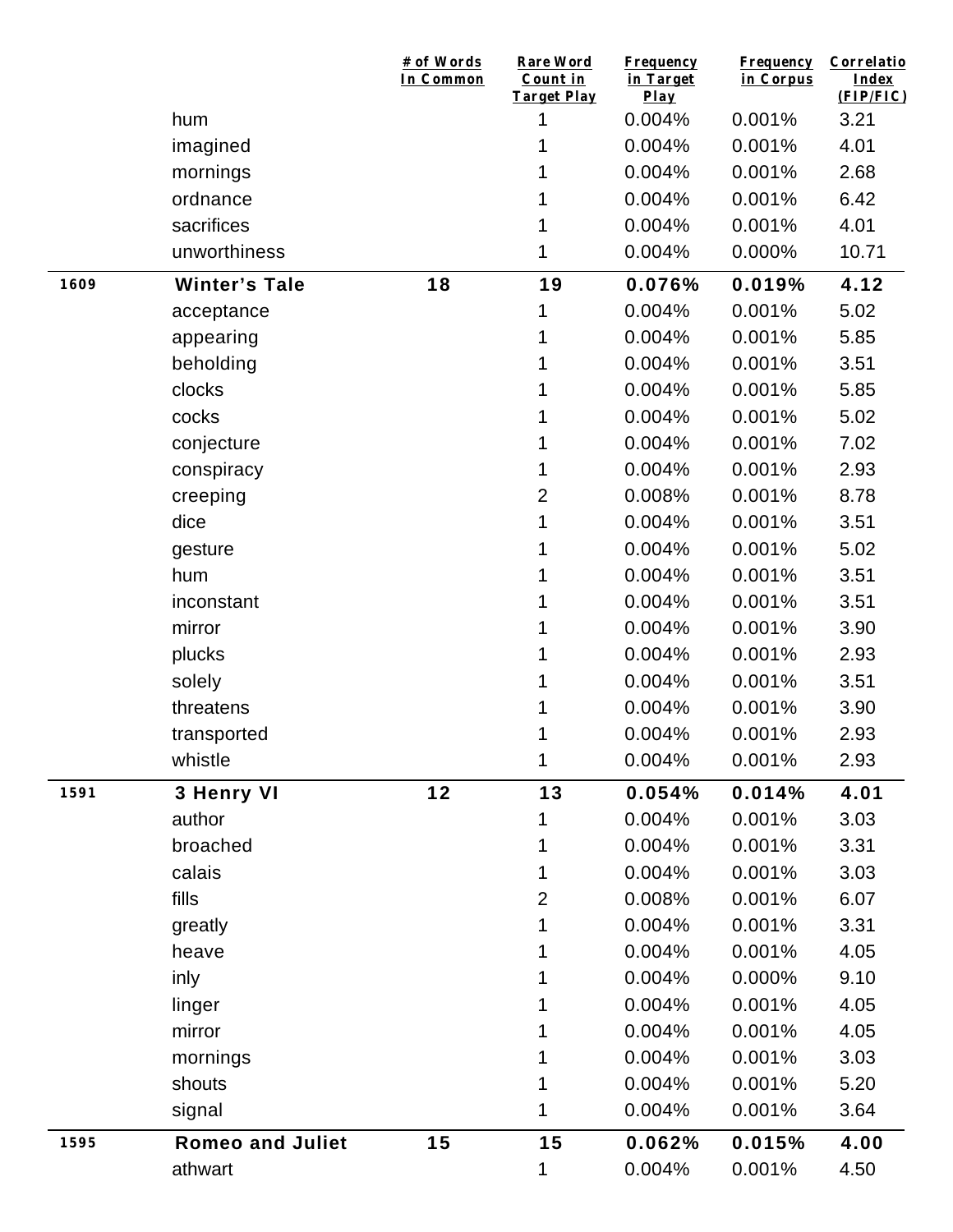|            |                | # of Words<br>In Common | <b>Rare Word</b><br>Count in<br><b>Target Play</b> | Frequency<br>in Target<br>Play | <b>Frequency</b><br>in Corpus | Correlatio<br>Index<br>(FIP/FIC) |
|------------|----------------|-------------------------|----------------------------------------------------|--------------------------------|-------------------------------|----------------------------------|
|            | claps          |                         | 1                                                  | 0.004%                         | 0.000%                        | 9.00                             |
|            | culled         |                         |                                                    | 0.004%                         | 0.001%                        | 5.14                             |
|            | dedicate       |                         |                                                    | 0.004%                         | 0.001%                        | 4.50                             |
|            | imagined       |                         | 1                                                  | 0.004%                         | 0.001%                        | 4.50                             |
|            | inconstant     |                         |                                                    | 0.004%                         | 0.001%                        | 3.60                             |
|            | lamentation    |                         |                                                    | 0.004%                         | 0.001%                        | 4.00                             |
|            | mornings       |                         |                                                    | 0.004%                         | 0.001%                        | 3.00                             |
|            | plucks         |                         |                                                    | 0.004%                         | 0.001%                        | 3.00                             |
|            | prompt         |                         | 1                                                  | 0.004%                         | 0.001%                        | 3.00                             |
|            | remembring     |                         |                                                    | 0.004%                         | 0.001%                        | 7.20                             |
|            | sacrifices     |                         |                                                    | 0.004%                         | 0.001%                        | 4.50                             |
|            | signal         |                         |                                                    | 0.004%                         | 0.001%                        | 3.60                             |
|            | solely         |                         | 1                                                  | 0.004%                         | 0.001%                        | 3.60                             |
|            | whistle        |                         | 1                                                  | 0.004%                         | 0.001%                        | 3.00                             |
| 1597-8     | 2 henry IV     | 19                      | 19                                                 | 0.074%                         | 0.019%                        | 3.89                             |
|            | appearing      |                         | 1                                                  | 0.004%                         | 0.001%                        | 5.66                             |
|            | author         |                         | 1                                                  | 0.004%                         | 0.001%                        | 2.83                             |
|            | beholding      |                         |                                                    | 0.004%                         | 0.001%                        | 3.40                             |
|            | billows        |                         |                                                    | 0.004%                         | 0.001%                        | 6.80                             |
|            | catherine      |                         | 1                                                  | 0.004%                         | 0.001%                        | 3.09                             |
|            | conjecture     |                         |                                                    | 0.004%                         | 0.001%                        | 6.80                             |
|            | gaping         |                         | 1                                                  | 0.004%                         | 0.001%                        | 3.78                             |
|            | harrys         |                         |                                                    | 0.004%                         | 0.001%                        | 4.25                             |
|            | imagined       |                         | 1                                                  | 0.004%                         | 0.001%                        | 4.25                             |
|            | navy           |                         | 1                                                  | 0.004%                         | 0.001%                        | 3.78                             |
|            | plucks         |                         | 1                                                  | 0.004%                         | 0.001%                        | 2.83                             |
|            | prompt         |                         |                                                    | 0.004%                         | 0.001%                        | 2.83                             |
|            | puissance      |                         |                                                    | 0.004%                         | 0.001%                        | 3.40                             |
|            | scrope         |                         |                                                    | 0.004%                         | 0.001%                        | 3.78                             |
|            | ship-boys      |                         |                                                    | 0.004%                         | 0.000%                        | 11.33                            |
|            | surge          |                         |                                                    | 0.004%                         | 0.001%                        | 3.09                             |
|            | watchful       |                         |                                                    | 0.004%                         | 0.001%                        | 3.09                             |
|            | well-appointed |                         |                                                    | 0.004%                         | 0.000%                        | 11.33                            |
|            | whistle        |                         | 1                                                  | 0.004%                         | 0.001%                        | 2.83                             |
| $1603 - 4$ | <b>Othello</b> | 20                      | 21                                                 | 0.081%                         | 0.021%                        | 3.81                             |
|            | acceptance     |                         | 1                                                  | 0.004%                         | 0.001%                        | 4.82                             |
|            | antique        |                         |                                                    | 0.004%                         | 0.001%                        | 4.22                             |
|            | bruised        |                         |                                                    | 0.004%                         | 0.001%                        | 3.75                             |
|            | confused       |                         | 1                                                  | 0.004%                         | 0.001%                        | 4.22                             |
|            | fills          |                         | $\overline{2}$                                     | 0.008%                         | 0.001%                        | 5.63                             |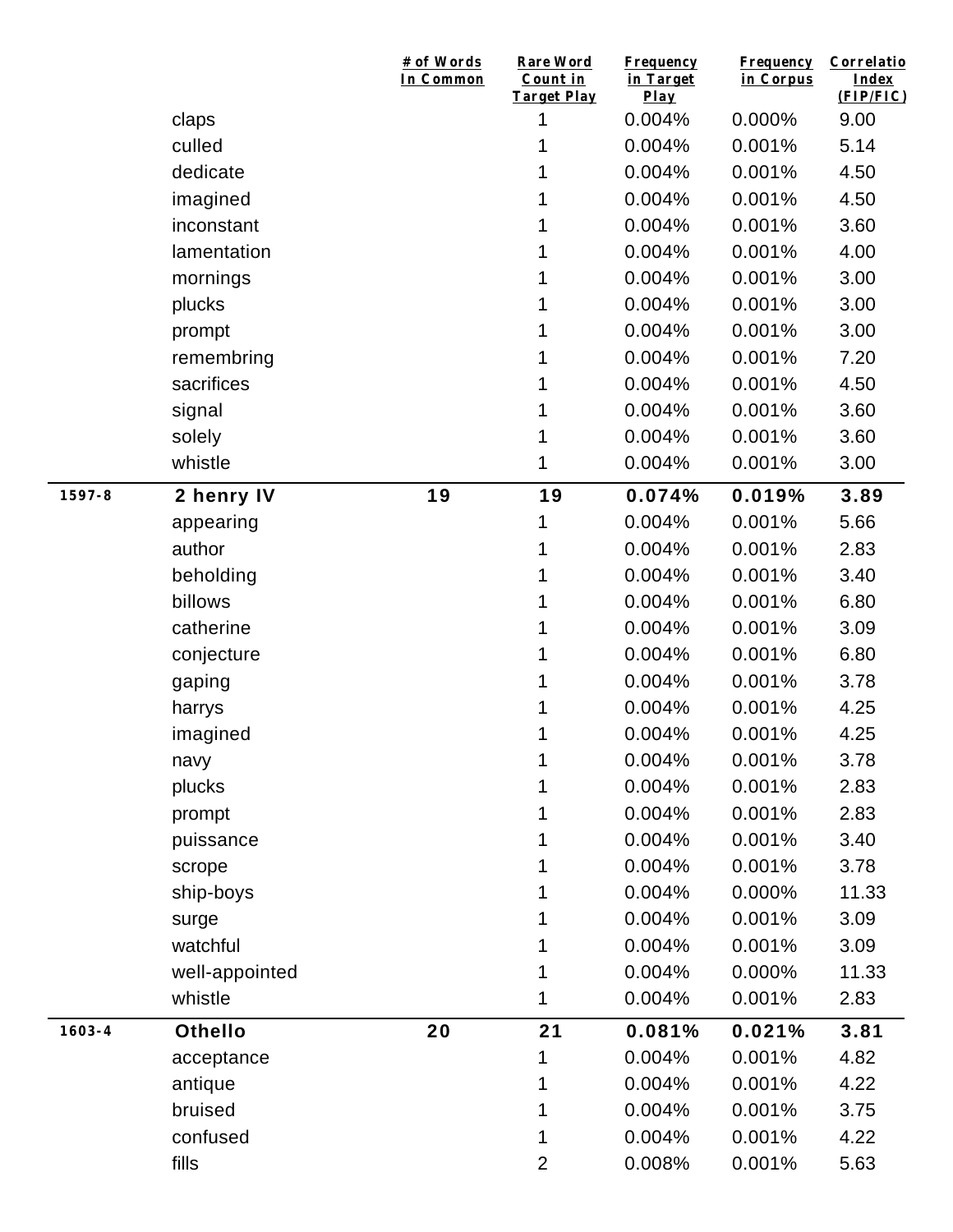|            |                           | # of Words<br>In Common | Rare Word<br>Count in<br><b>Target Play</b> | <b>Frequency</b><br>in Target<br>Play | <b>Frequency</b><br>in Corpus | Correlatio<br>Index<br>(FIP/FIC) |
|------------|---------------------------|-------------------------|---------------------------------------------|---------------------------------------|-------------------------------|----------------------------------|
|            | gesture                   |                         | 1                                           | 0.004%                                | 0.001%                        | 4.82                             |
|            | greatly                   |                         | 1                                           | 0.004%                                | 0.001%                        | 3.07                             |
|            | heave                     |                         | 1                                           | 0.004%                                | 0.001%                        | 3.75                             |
|            | hum                       |                         | 1                                           | 0.004%                                | 0.001%                        | 3.38                             |
|            | interim                   |                         | 1                                           | 0.004%                                | 0.001%                        | 3.75                             |
|            | linger                    |                         | 1                                           | 0.004%                                | 0.001%                        | 3.75                             |
|            | pith                      |                         | 1                                           | 0.004%                                | 0.001%                        | 4.82                             |
|            | plucks                    |                         | 1                                           | 0.004%                                | 0.001%                        | 2.81                             |
|            | prompt                    |                         | 1                                           | 0.004%                                | 0.001%                        | 2.81                             |
|            | ruminate                  |                         | 1                                           | 0.004%                                | 0.001%                        | 4.82                             |
|            | shrill                    |                         | 1                                           | 0.004%                                | 0.001%                        | 5.63                             |
|            | surge                     |                         | 1                                           | 0.004%                                | 0.001%                        | 3.07                             |
|            | transported               |                         | 1                                           | 0.004%                                | 0.001%                        | 2.81                             |
|            | whatever                  |                         | 1                                           | 0.004%                                | 0.001%                        | 4.22                             |
|            | whistle                   |                         | 1                                           | 0.004%                                | 0.001%                        | 2.81                             |
| $1605 - 6$ | <b>Lear Quarto</b>        | 13                      | 13                                          | 0.052%                                | 0.014%                        | 3.79                             |
|            | attaint                   |                         | 1                                           | 0.004%                                | 0.001%                        | 5.04                             |
|            | beach                     |                         | 1                                           | 0.004%                                | 0.001%                        | 5.88                             |
|            | beholding                 |                         | 1                                           | 0.004%                                | 0.001%                        | 3.53                             |
|            | climbing                  |                         | 1                                           | 0.004%                                | 0.001%                        | 4.41                             |
|            | cocks                     |                         | 1                                           | 0.004%                                | 0.001%                        | 5.04                             |
|            | conspiracy                |                         | 1                                           | 0.004%                                | 0.001%                        | 2.94                             |
|            | dice                      |                         | 1                                           | 0.004%                                | 0.001%                        | 3.53                             |
|            | heave                     |                         | 1                                           | 0.004%                                | 0.001%                        | 3.92                             |
|            | hum                       |                         | 1                                           | 0.004%                                | 0.001%                        | 3.53                             |
|            | ruined                    |                         |                                             | 0.004%                                | 0.001%                        | 3.21                             |
|            | sacrifices                |                         |                                             | 0.004%                                | 0.001%                        | 4.41                             |
|            | surge                     |                         |                                             | 0.004%                                | 0.001%                        | 3.21                             |
|            | whistle                   |                         | 1                                           | 0.004%                                | 0.001%                        | 2.94                             |
| 1598-9     | <b>H5_MONTJOY</b>         |                         |                                             | 116                                   |                               |                                  |
| 1596-7     | <b>Merchant of Venice</b> | 1                       | 1                                           | 0.005%                                | 0.000%                        | 13.79                            |
|            | mercenary                 |                         | 1                                           | 0.005%                                | 0.000%                        | 13.79                            |
| 1610       | <b>Cymbeline</b>          | 1                       | 1                                           | 0.004%                                | $0.000\%$                     | 10.71                            |
|            | condemnation              |                         | 1                                           | 0.004%                                | 0.000%                        | 10.71                            |
| 1596       | <b>King John</b>          | $\overline{2}$          | $\mathbf{2}$                                | 0.010%                                | 0.001%                        | 8.51                             |
|            | effusion                  |                         | 1                                           | 0.005%                                | 0.000%                        | 10.64                            |
|            | kneeling                  |                         | 1                                           | 0.005%                                | 0.001%                        | 7.10                             |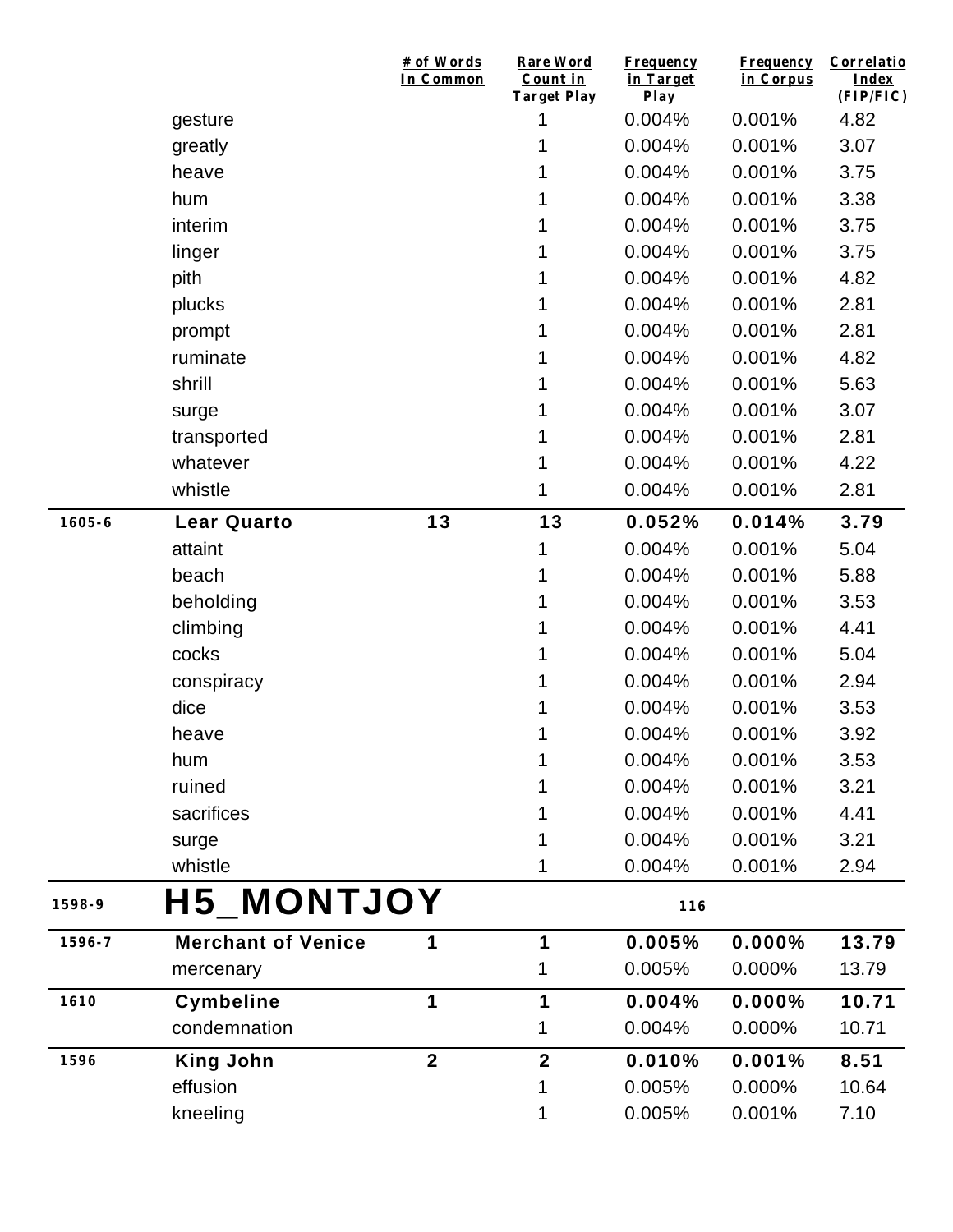|            |                            | # of Words<br>In Common | <b>Rare Word</b><br>Count in<br><b>Target Play</b> | <b>Frequency</b><br>in Target<br>$Play$ | <b>Frequency</b><br>in Corpus | Correlatio<br>Index<br>(FIP/FIC) |
|------------|----------------------------|-------------------------|----------------------------------------------------|-----------------------------------------|-------------------------------|----------------------------------|
| 1606       | <b>Macbeth</b>             | 4                       | 4                                                  | 0.024%                                  | 0.003%                        | 7.97                             |
|            | gore                       |                         |                                                    | 0.006%                                  | 0.001%                        | 5.75                             |
|            | gulf                       |                         |                                                    | 0.006%                                  | 0.001%                        | 5.75                             |
|            | rebuked                    |                         |                                                    | 0.006%                                  | 0.000%                        | 25.89                            |
|            | repentance                 |                         |                                                    | 0.006%                                  | 0.001%                        | 8.63                             |
| 1611       | <b>Tempest</b>             | 1                       | 1                                                  | 0.006%                                  | 0.001%                        | 7.73                             |
|            | admire                     |                         | 1                                                  | 0.006%                                  | 0.001%                        | 7.73                             |
| 1592       | 1 Henry VI                 | $\overline{3}$          | 3                                                  | 0.014%                                  | 0.002%                        | 7.00                             |
|            | drench                     |                         |                                                    | 0.005%                                  | 0.001%                        | 8.40                             |
|            | effusion                   |                         |                                                    | 0.005%                                  | 0.000%                        | 10.50                            |
|            | gore                       |                         |                                                    | 0.005%                                  | 0.001%                        | 4.66                             |
| $1604 - 5$ | All's Well                 | 1                       | 1                                                  | 0.005%                                  | 0.001%                        | 6.83                             |
|            | digested                   |                         | 1                                                  | 0.005%                                  | 0.001%                        | 6.83                             |
| 1594       | <b>Comedy of Errors</b>    | 1                       | 1                                                  | 0.007%                                  | 0.001%                        | 6.64                             |
|            | gulf                       |                         | 1                                                  | 0.007%                                  | 0.001%                        | 6.64                             |
| 1608       | <b>Coriolanus</b>          | 4                       | 4                                                  | 0.016%                                  | 0.002%                        | 6.63                             |
|            | admire                     |                         |                                                    | 0.004%                                  | 0.001%                        | 4.97                             |
|            | fester                     |                         |                                                    | 0.004%                                  | 0.000%                        | 17.40                            |
|            | gulf                       |                         |                                                    | 0.004%                                  | 0.001%                        | 3.87                             |
|            | mercenary                  |                         |                                                    | 0.004%                                  | 0.000%                        | 11.60                            |
| 1595       | <b>Richard II</b>          | $\overline{2}$          | $\overline{\mathbf{2}}$                            | 0.009%                                  | 0.001%                        | 6.63                             |
|            | exchequer                  |                         |                                                    | 0.005%                                  | 0.001%                        | 6.63                             |
|            | kneeling                   |                         |                                                    | 0.005%                                  | 0.001%                        | 6.63                             |
| $1590 - 1$ | <b>Two Gentlemen of</b>    | $\mathbf{3}$            | 3                                                  | 0.018%                                  | 0.003%                        | 6.42                             |
|            | exchequer                  |                         |                                                    | 0.006%                                  | 0.001%                        | 8.56                             |
|            | rashness                   |                         |                                                    | 0.006%                                  | 0.001%                        | 4.28                             |
|            | repentance                 |                         |                                                    | 0.006%                                  | 0.001%                        | 8.56                             |
| 1607-1608? | Timon                      | 4                       | 4                                                  | 0.023%                                  | 0.004%                        | 6.15                             |
|            | bruise                     |                         |                                                    | 0.006%                                  | 0.001%                        | 5.07                             |
|            | englutted                  |                         |                                                    | 0.006%                                  | 0.000%                        | 25.36                            |
|            | gore                       |                         |                                                    | 0.006%                                  | 0.001%                        | 5.63                             |
|            | rashness                   |                         | 1                                                  | 0.006%                                  | 0.001%                        | 4.23                             |
| 1613       | <b>Henry VIII</b>          | 1                       | 1                                                  | 0.004%                                  | 0.001%                        | 6.12                             |
|            | repentance                 |                         | 1                                                  | 0.004%                                  | 0.001%                        | 6.12                             |
| 1603       | <b>Measure for Measure</b> | 4                       | 4                                                  | 0.019%                                  | 0.003%                        | 6.10                             |
|            | bruise                     |                         |                                                    | 0.005%                                  | 0.001%                        | 4.11                             |
|            | condemnation               |                         |                                                    | 0.005%                                  | 0.000%                        | 13.72                            |
|            | effusion                   |                         | 1                                                  | 0.005%                                  | 0.000%                        | 10.29                            |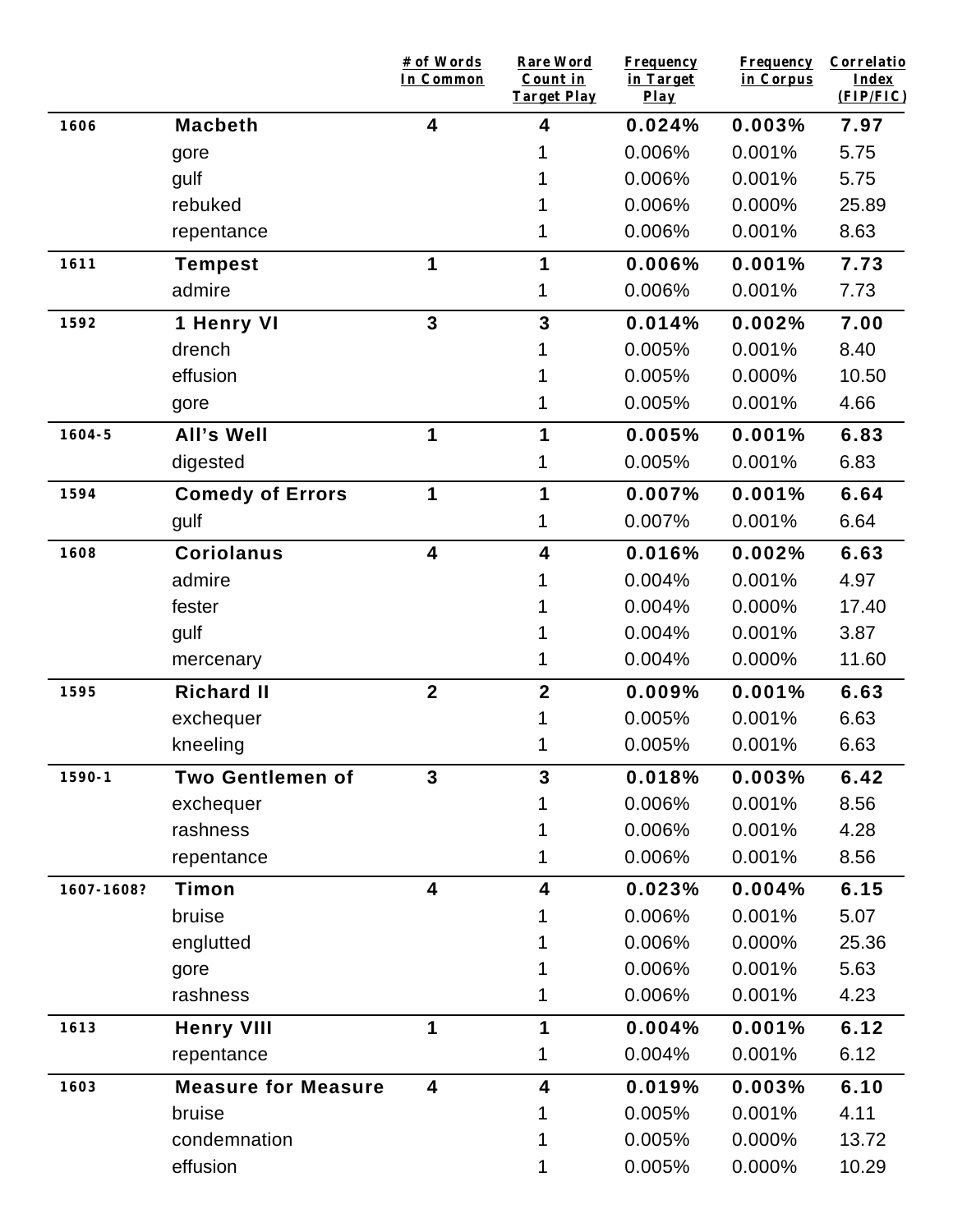|             |                             | # of Words<br>In Common | <b>Rare Word</b><br>Count in<br><b>Target Play</b> | <b>Frequency</b><br>in Target<br>$Play$ | <b>Frequency</b><br>in Corpus | Correlatio<br>Index<br>(FIP/FIC) |
|-------------|-----------------------------|-------------------------|----------------------------------------------------|-----------------------------------------|-------------------------------|----------------------------------|
|             | licence                     |                         | 1                                                  | 0.005%                                  | 0.001%                        | 4.11                             |
| $1590 - 1$  | <b>Taming of the Shrew</b>  | 1                       | 1                                                  | 0.005%                                  | 0.001%                        | 6.03                             |
|             | admire                      |                         |                                                    | 0.005%                                  | 0.001%                        | 6.03                             |
| 1595        | <b>Midsummer Night's</b>    | 1                       | 1                                                  | 0.006%                                  | 0.001%                        | 5.79                             |
|             | gore                        |                         | 1                                                  | 0.006%                                  | 0.001%                        | 5.79                             |
| 1602        | <b>Troilus and Cressida</b> | 1                       | 1                                                  | 0.004%                                  | 0.001%                        | 5.61                             |
|             | digested                    |                         | 1                                                  | 0.004%                                  | 0.001%                        | 5.61                             |
| 1598        | <b>Much Ado</b>             | $\boldsymbol{2}$        | $\mathbf{2}$                                       | 0.010%                                  | 0.002%                        | 5.43                             |
|             | bruise                      |                         | 1                                                  | 0.005%                                  | 0.001%                        | 4.34                             |
|             | repentance                  |                         | 1                                                  | 0.005%                                  | 0.001%                        | 7.24                             |
| 1596-7      | 1 Henry IV                  | $\overline{3}$          | $\overline{3}$                                     | 0.012%                                  | 0.002%                        | 5.16                             |
|             | bruise                      |                         |                                                    | 0.004%                                  | 0.001%                        | 3.61                             |
|             | drench                      |                         |                                                    | 0.004%                                  | 0.001%                        | 7.22                             |
|             | exchequer                   |                         | 1                                                  | 0.004%                                  | 0.001%                        | 6.02                             |
| 1601        | <b>Twelfth Night</b>        | $\overline{3}$          | $\overline{3}$                                     | 0.015%                                  | 0.003%                        | 5.13                             |
|             | admire                      |                         |                                                    | 0.005%                                  | 0.001%                        | 6.35                             |
|             | gore                        |                         |                                                    | 0.005%                                  | 0.001%                        | 4.94                             |
|             | licence                     |                         |                                                    | 0.005%                                  | 0.001%                        | 4.44                             |
| 1594-5      | <b>Loves Labour's Lost</b>  | $\overline{2}$          | $\overline{2}$                                     | 0.009%                                  | 0.002%                        | 4.82                             |
|             | admire                      |                         |                                                    | 0.005%                                  | 0.001%                        | 5.85                             |
|             | bruise                      |                         | 1                                                  | 0.005%                                  | 0.001%                        | 4.10                             |
| 1606        | <b>Antony and Cleopatra</b> | $\overline{\mathbf{4}}$ | 4                                                  | 0.017%                                  | 0.004%                        | 4.59                             |
|             | digested                    |                         | 1.                                                 | 0.004%                                  | 0.001%                        | 6.32                             |
|             | drench                      |                         |                                                    | 0.004%                                  | 0.001%                        | 7.58                             |
|             | licence                     |                         |                                                    | 0.004%                                  | 0.001%                        | 3.79                             |
|             | rashness                    |                         |                                                    | 0.004%                                  | 0.001%                        | 3.16                             |
| $1613 - 14$ | <b>Two Noble Kinsmen</b>    | $\mathbf{2}$            | $\mathbf{2}$                                       | 0.008%                                  | 0.002%                        | 4.27                             |
|             | admire                      |                         |                                                    | 0.004%                                  | 0.001%                        | 5.18                             |
|             | bruise                      |                         |                                                    | 0.004%                                  | 0.001%                        | 3.63                             |
| 1597-8      | 2 henry IV                  | $\overline{2}$          | $\overline{2}$                                     | 0.008%                                  | 0.002%                        | 4.25                             |
|             | licence                     |                         |                                                    | 0.004%                                  | 0.001%                        | 3.40                             |
|             | repentance                  |                         |                                                    | 0.004%                                  | 0.001%                        | 5.66                             |
| 1599-1600   | As You Like It              | 1                       | 1                                                  | 0.005%                                  | 0.001%                        | 4.06                             |
|             | licence                     |                         | 1                                                  | 0.005%                                  | 0.001%                        | 4.06                             |
| 1591        | 3 Henry VI                  | 1                       | 1                                                  | 0.004%                                  | 0.001%                        | 4.05                             |
|             | gulf                        |                         | 1                                                  | 0.004%                                  | 0.001%                        | 4.05                             |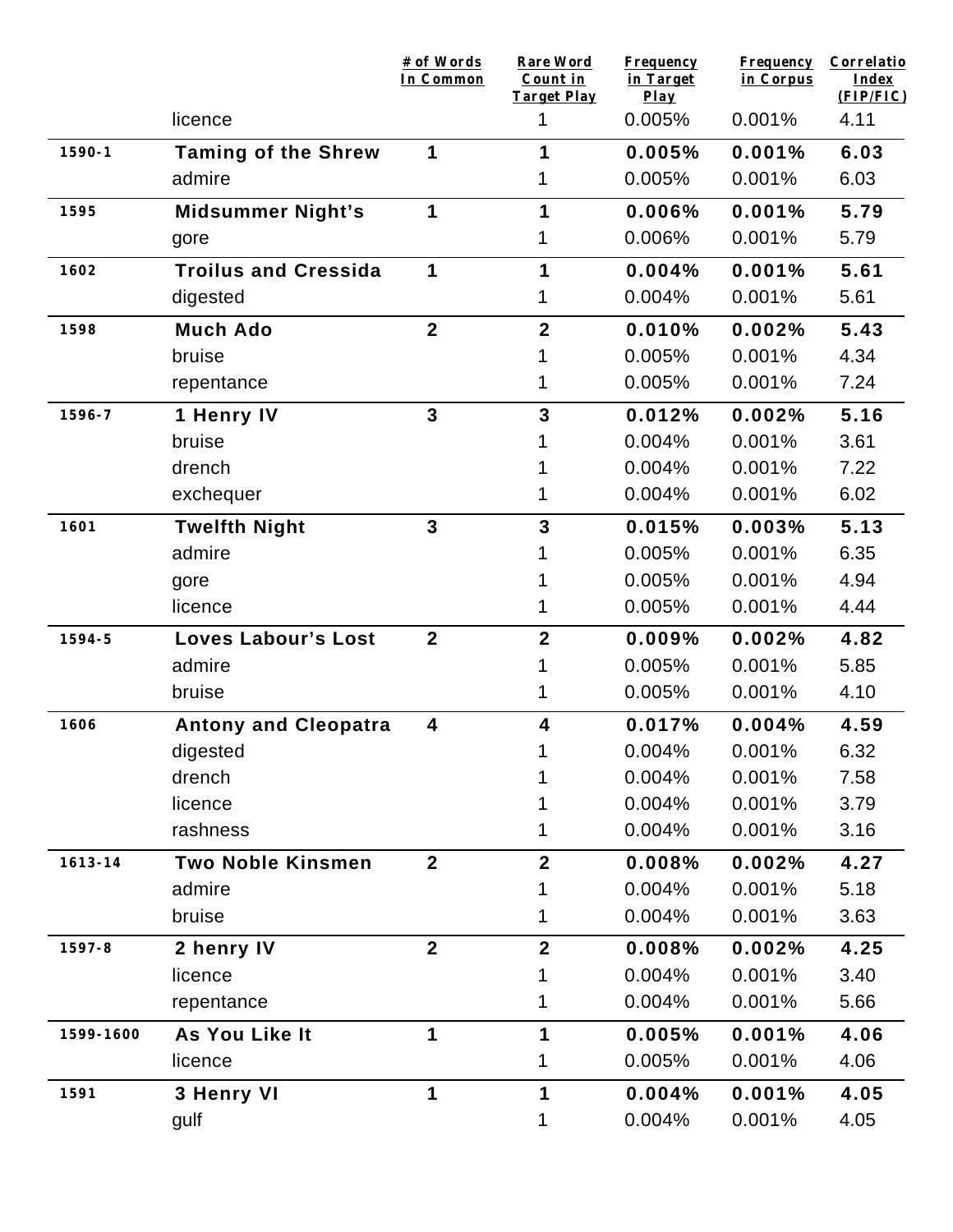|            |                             | # of Words<br>In Common | <b>Rare Word</b><br>Count in<br><b>Target Play</b> | <b>Frequency</b><br>in Target<br>$Play$ | <b>Frequency</b><br>in Corpus | Correlatio<br>Index<br>(FIP/FIC) |
|------------|-----------------------------|-------------------------|----------------------------------------------------|-----------------------------------------|-------------------------------|----------------------------------|
| 1595       | <b>Romeo and Juliet</b>     | 1                       | 1                                                  | 0.004%                                  | 0.001%                        | 4.00                             |
|            | gore                        |                         | 1                                                  | 0.004%                                  | 0.001%                        | 4.00                             |
| 1607       | <b>Pericles</b>             | 1                       | 1                                                  | 0.005%                                  | 0.001%                        | 3.92                             |
|            | rashness                    |                         | 1                                                  | 0.005%                                  | 0.001%                        | 3.92                             |
| $1605 - 6$ | <b>Lear Quarto</b>          | $\overline{3}$          | $\overline{\mathbf{3}}$                            | 0.012%                                  | 0.003%                        | 3.78                             |
|            | bruise                      |                         |                                                    | 0.004%                                  | 0.001%                        | 3.53                             |
|            | kneeling                    |                         |                                                    | 0.004%                                  | 0.001%                        | 5.88                             |
|            | rashness                    |                         | 1                                                  | 0.004%                                  | 0.001%                        | 2.94                             |
| $1600 - 1$ | <b>Hamlet</b>               | $6\phantom{1}$          | $6\phantom{1}$                                     | 0.022%                                  | 0.006%                        | 3.62                             |
|            | digested                    |                         |                                                    | 0.004%                                  | 0.001%                        | 5.23                             |
|            | gore                        |                         |                                                    | 0.004%                                  | 0.001%                        | 3.49                             |
|            | gulf                        |                         |                                                    | 0.004%                                  | 0.001%                        | 3.49                             |
|            | licence                     |                         |                                                    | 0.004%                                  | 0.001%                        | 3.14                             |
|            | rashness                    |                         |                                                    | 0.004%                                  | 0.001%                        | 2.62                             |
|            | repentance                  |                         | 1                                                  | 0.004%                                  | 0.001%                        | 5.23                             |
| 1591       | 2 Henry VI                  | 1                       | 1                                                  | 0.004%                                  | 0.001%                        | 3.41                             |
|            | licence                     |                         | 1                                                  | 0.004%                                  | 0.001%                        | 3.41                             |
| 1609       | <b>Winter's Tale</b>        | 1                       | 1                                                  | 0.004%                                  | 0.001%                        | 2.93                             |
|            | rashness                    |                         | 1                                                  | 0.004%                                  | 0.001%                        | 2.93                             |
| 1592-3     | <b>Richard III</b>          | $\boldsymbol{2}$        | $\boldsymbol{2}$                                   | 0.007%                                  | 0.002%                        | 2.91                             |
|            | gulf                        |                         |                                                    | 0.003%                                  | 0.001%                        | 3.39                             |
|            | rashness                    |                         |                                                    | 0.003%                                  | 0.001%                        | 2.54                             |
| $1600 - 1$ | <b>HAM_FIRST PLAYER</b>     |                         |                                                    | $100$                                   |                               |                                  |
| 1594       | <b>Comedy of Errors</b>     | 1                       | 1                                                  | 0.007%                                  | 0.001%                        | 8.54                             |
|            | declining                   |                         | 1                                                  | 0.007%                                  | 0.001%                        | 8.54                             |
| 1606       | <b>Macbeth</b>              | $\overline{7}$          | $\overline{7}$                                     | 0.042%                                  | 0.005%                        | 8.24                             |
|            | alarm                       |                         |                                                    | 0.006%                                  | 0.000%                        | 12.95                            |
|            | blanket                     |                         |                                                    | 0.006%                                  | 0.001%                        | 6.47                             |
|            | eterne                      |                         |                                                    | 0.006%                                  | 0.000%                        | 25.89                            |
|            | nave                        |                         |                                                    | 0.006%                                  | 0.000%                        | 17.26                            |
|            | neutral                     |                         |                                                    | 0.006%                                  | 0.001%                        | 10.36                            |
|            | rebellious                  |                         |                                                    | 0.006%                                  | 0.001%                        | 4.71                             |
|            | steeped                     |                         |                                                    | 0.006%                                  | 0.001%                        | 4.71                             |
| 1611       | <b>Tempest</b>              | 1                       | 1                                                  | 0.006%                                  | 0.001%                        | 7.73                             |
|            | barefoot                    |                         | 1                                                  | 0.006%                                  | 0.001%                        | 7.73                             |
| 1602       | <b>Troilus and Cressida</b> | $6\phantom{1}$          | 11                                                 | 0.042%                                  | 0.005%                        | 7.71                             |
|            | alarm                       |                         | 1                                                  | 0.004%                                  | 0.000%                        | 8.41                             |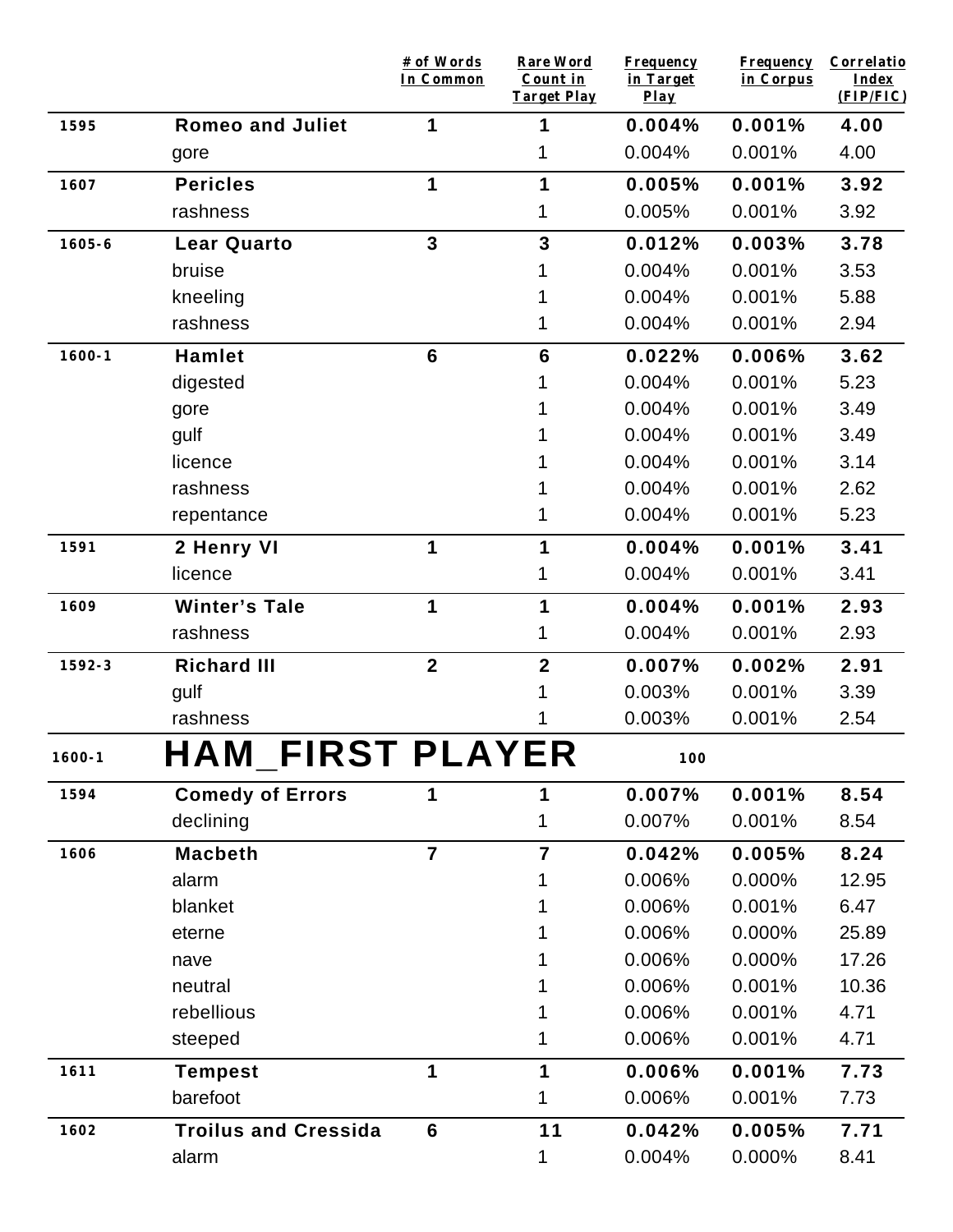|            |                             | # of Words<br>In Common | <b>Rare Word</b><br>Count in<br><b>Target Play</b> | <b>Frequency</b><br>in Target<br>Play | <b>Frequency</b><br>in Corpus | Correlatio<br>Index<br>(FIP/FIC) |
|------------|-----------------------------|-------------------------|----------------------------------------------------|---------------------------------------|-------------------------------|----------------------------------|
|            | barefoot                    |                         | 1                                                  | 0.004%                                | 0.001%                        | 4.81                             |
|            | flaming                     |                         |                                                    | 0.004%                                | 0.001%                        | 5.61                             |
|            | ilium                       |                         |                                                    | 0.004%                                | 0.001%                        | 3.36                             |
|            | pyrrhus                     |                         | 6                                                  | 0.023%                                | 0.001%                        | 18.35                            |
|            | roused                      |                         | 1                                                  | 0.004%                                | 0.001%                        | 3.36                             |
| 1607-1608? | Timon                       | $\overline{3}$          | $\overline{\mathbf{3}}$                            | 0.017%                                | 0.002%                        | 7.61                             |
|            | declining                   |                         |                                                    | 0.006%                                | 0.001%                        | 7.24                             |
|            | milky                       |                         |                                                    | 0.006%                                | 0.000%                        | 12.68                            |
|            | orb                         |                         |                                                    | 0.006%                                | 0.001%                        | 5.63                             |
| 1592 ?1608 | <b>Titus Andronicus</b>     | $\mathbf{3}$            | $\overline{\mathbf{3}}$                            | 0.015%                                | 0.002%                        | 7.34                             |
|            | cyclops                     |                         |                                                    | 0.005%                                | 0.000%                        | 22.02                            |
|            | speechless                  |                         |                                                    | 0.005%                                | 0.001%                        | 3.67                             |
|            | stoops                      |                         |                                                    | 0.005%                                | 0.000%                        | 11.01                            |
| $1605 - 6$ | <b>Lear Quarto</b>          | $\overline{7}$          | $\overline{7}$                                     | 0.028%                                | 0.005%                        | 5.88                             |
|            | a-work                      |                         |                                                    | 0.004%                                | 0.000%                        | 8.82                             |
|            | blanket                     |                         |                                                    | 0.004%                                | 0.001%                        | 4.41                             |
|            | declining                   |                         |                                                    | 0.004%                                | 0.001%                        | 5.04                             |
|            | milky                       |                         |                                                    | 0.004%                                | 0.000%                        | 8.82                             |
|            | neutral                     |                         |                                                    | 0.004%                                | 0.001%                        | 7.05                             |
|            | roused                      |                         |                                                    | 0.004%                                | 0.001%                        | 3.53                             |
|            | stoops                      |                         | 1                                                  | 0.004%                                | 0.000%                        | 8.82                             |
| 1596-7     | <b>Merchant of Venice</b>   | 4                       | 4                                                  | 0.019%                                | 0.003%                        | 5.71                             |
|            | mincing                     |                         |                                                    | 0.005%                                | 0.000%                        | 10.34                            |
|            | orb                         |                         | 1                                                  | 0.005%                                | 0.001%                        | 4.60                             |
|            | speechless                  |                         |                                                    | 0.005%                                | 0.001%                        | 3.45                             |
|            | stoops                      |                         | 1                                                  | 0.005%                                | 0.000%                        | 10.34                            |
| 1598-9     | <b>Henry V</b>              | $\overline{\mathbf{4}}$ | $\overline{\mathbf{4}}$                            | 0.016%                                | 0.003%                        | 5.63                             |
|            | antique                     |                         |                                                    | 0.004%                                | 0.001%                        | 4.40                             |
|            | hammers                     |                         |                                                    | 0.004%                                | 0.000%                        | 11.73                            |
|            | lank                        |                         |                                                    | 0.004%                                | 0.000%                        | 11.73                            |
|            | steeped                     |                         |                                                    | 0.004%                                | 0.001%                        | 3.20                             |
| 1606       | <b>Antony and Cleopatra</b> | $6\phantom{1}$          | $6\phantom{1}6$                                    | 0.026%                                | 0.005%                        | 5.55                             |
|            | declining                   |                         |                                                    | 0.004%                                | 0.001%                        | 5.42                             |
|            | hammers                     |                         |                                                    | 0.004%                                | 0.000%                        | 12.64                            |
|            | orb                         |                         |                                                    | 0.004%                                | 0.001%                        | 4.21                             |
|            | steeped                     |                         |                                                    | 0.004%                                | 0.001%                        | 3.45                             |
|            | synod                       |                         |                                                    | 0.004%                                | 0.001%                        | 6.32                             |
|            | unequal                     |                         |                                                    | 0.004%                                | 0.001%                        | 7.58                             |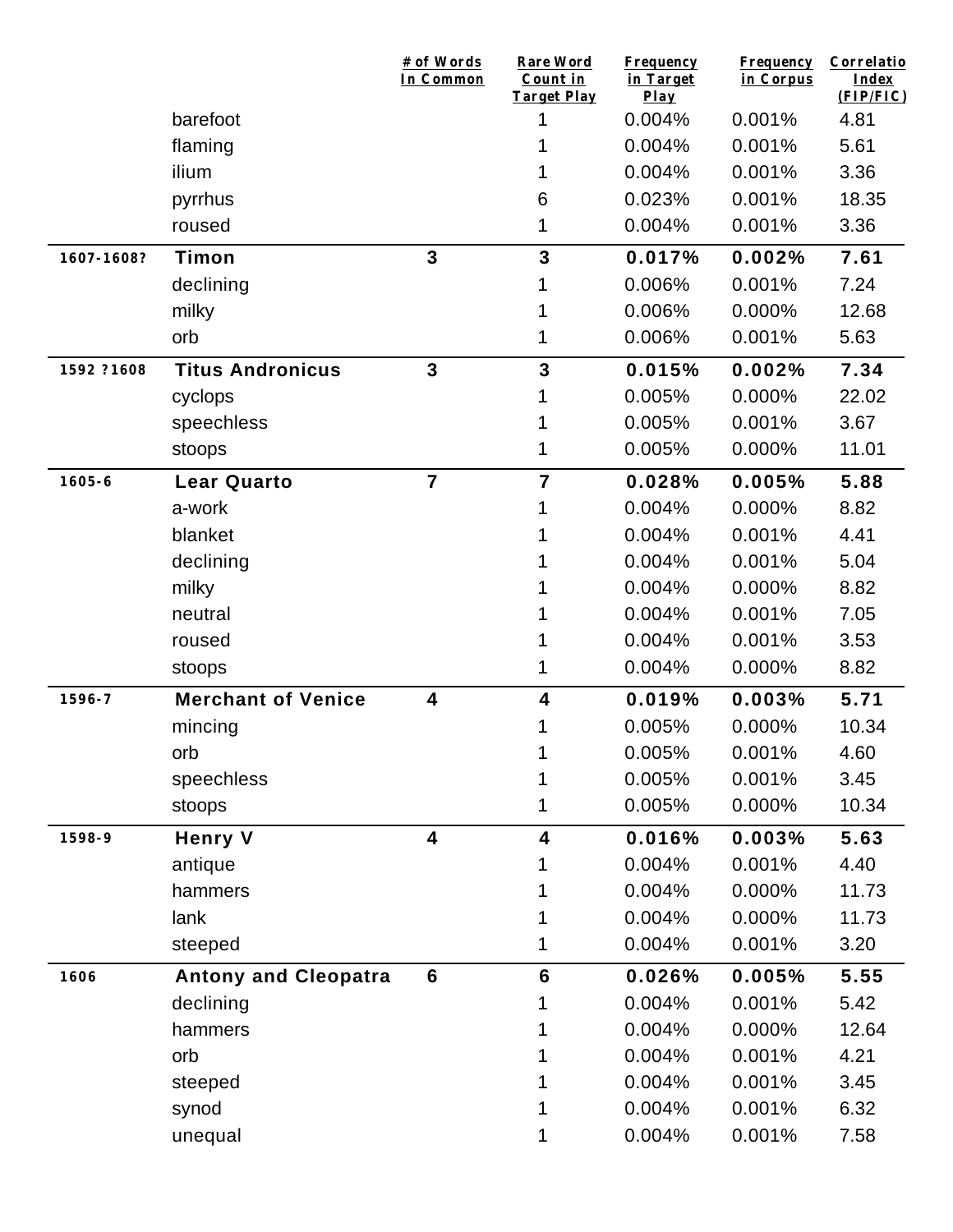|             |                            | # of Words<br>In Common | <b>Rare Word</b><br>Count in<br><b>Target Play</b> | Frequency<br>in Target<br>Play | <b>Frequency</b><br>in Corpus | Correlatio<br><b>Index</b><br>(FIP/FIC) |
|-------------|----------------------------|-------------------------|----------------------------------------------------|--------------------------------|-------------------------------|-----------------------------------------|
| 1595        | <b>Midsummer Night's</b>   | $\mathbf{2}$            | $\mathbf{2}$                                       | 0.012%                         | 0.002%                        | 5.21                                    |
|             | antique                    |                         |                                                    | 0.006%                         | 0.001%                        | 6.51                                    |
|             | bowl                       |                         | 1                                                  | 0.006%                         | 0.001%                        | 4.34                                    |
| $1613 - 14$ | <b>Two Noble Kinsmen</b>   | $\overline{\mathbf{4}}$ | 4                                                  | 0.017%                         | 0.003%                        | 5.18                                    |
|             | flaming                    |                         |                                                    | 0.004%                         | 0.001%                        | 6.04                                    |
|             | neutral                    |                         |                                                    | 0.004%                         | 0.001%                        | 7.25                                    |
|             | rebellious                 |                         |                                                    | 0.004%                         | 0.001%                        | 3.30                                    |
|             | synod                      |                         | 1                                                  | 0.004%                         | 0.001%                        | 6.04                                    |
| 1591        | 2 Henry VI                 | $\mathbf{3}$            | 3                                                  | 0.012%                         | 0.002%                        | 5.12                                    |
|             | flaming                    |                         |                                                    | 0.004%                         | 0.001%                        | 5.69                                    |
|             | lank                       |                         |                                                    | 0.004%                         | 0.000%                        | 11.37                                   |
|             | rebellious                 |                         | 1                                                  | 0.004%                         | 0.001%                        | 3.10                                    |
| 1601        | <b>Twelfth Night</b>       | 1                       | 1                                                  | 0.005%                         | 0.001%                        | 4.94                                    |
|             | orb                        |                         |                                                    | 0.005%                         | 0.001%                        | 4.94                                    |
| $1590 - 1$  | <b>Taming of the Shrew</b> | $\mathbf{3}$            | 3                                                  | 0.014%                         | 0.003%                        | 4.87                                    |
|             | barefoot                   |                         |                                                    | 0.005%                         | 0.001%                        | 6.03                                    |
|             | bowl                       |                         |                                                    | 0.005%                         | 0.001%                        | 3.52                                    |
|             | declining                  |                         |                                                    | 0.005%                         | 0.001%                        | 6.03                                    |
| 1599-1600   | As You Like It             | $\overline{3}$          | 3                                                  | 0.014%                         | 0.003%                        | 4.87                                    |
|             | antique                    |                         |                                                    | 0.005%                         | 0.001%                        | 5.07                                    |
|             | rebellious                 |                         |                                                    | 0.005%                         | 0.001%                        | 3.69                                    |
|             | synod                      |                         |                                                    | 0.005%                         | 0.001%                        | 6.76                                    |
| 1597-8      | 2 henry IV                 | 8                       | 8                                                  | 0.031%                         | 0.006%                        | 4.86                                    |
|             | a-work                     |                         | 1                                                  | 0.004%                         | 0.000%                        | 8.50                                    |
|             | blanket                    |                         | 1                                                  | 0.004%                         | 0.001%                        | 4.25                                    |
|             | clout                      |                         |                                                    | 0.004%                         | 0.001%                        | 4.86                                    |
|             | forged                     |                         | 1                                                  | 0.004%                         | 0.001%                        | 2.83                                    |
|             | nave                       |                         | 1                                                  | 0.004%                         | 0.000%                        | 11.33                                   |
|             | roused                     |                         |                                                    | 0.004%                         | 0.001%                        | 3.40                                    |
|             | striking                   |                         | 1                                                  | 0.004%                         | 0.001%                        | 4.86                                    |
|             | unequal                    |                         | 1                                                  | 0.004%                         | 0.001%                        | 6.80                                    |
| 1598        | <b>Much Ado</b>            | 1                       | 1                                                  | 0.005%                         | 0.001%                        | 4.83                                    |
|             | orb                        |                         | 1                                                  | 0.005%                         | 0.001%                        | 4.83                                    |
| 1592        | 1 Henry VI                 | $5\phantom{1}$          | $5\phantom{1}$                                     | 0.024%                         | 0.005%                        | 4.66                                    |
|             | forged                     |                         | 1                                                  | 0.005%                         | 0.001%                        | 3.50                                    |
|             | rebellious                 |                         | 1                                                  | 0.005%                         | 0.001%                        | 3.82                                    |
|             | roused                     |                         |                                                    | 0.005%                         | 0.001%                        | 4.20                                    |
|             | striking                   |                         | 1                                                  | 0.005%                         | 0.001%                        | 6.00                                    |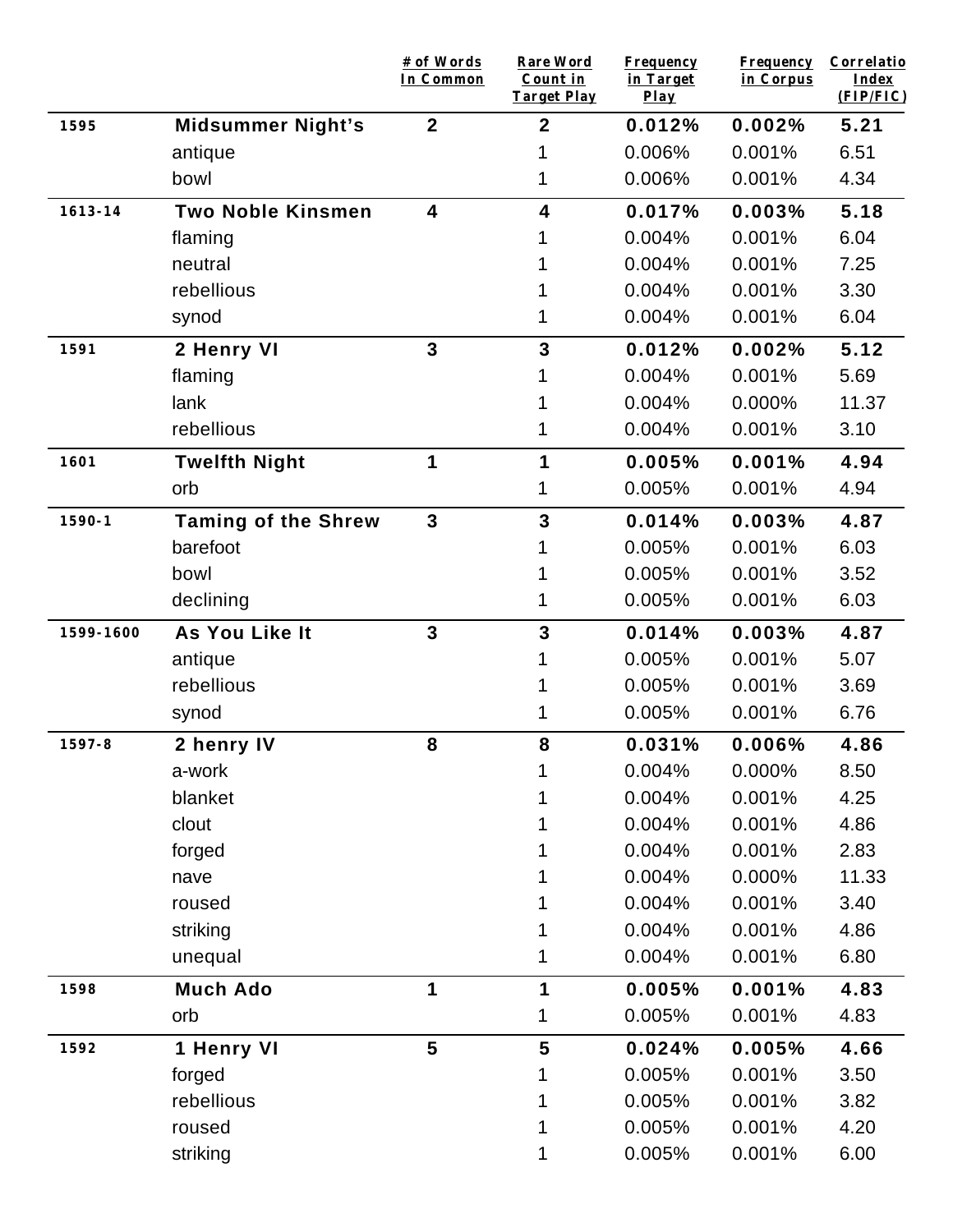|            |                            | # of Words<br>In Common | <b>Rare Word</b><br>Count in<br><b>Target Play</b> | <b>Frequency</b><br>in Target<br>Play | <b>Frequency</b><br>in Corpus | Correlatio<br>Index<br>(FIP/FIC) |
|------------|----------------------------|-------------------------|----------------------------------------------------|---------------------------------------|-------------------------------|----------------------------------|
|            | unequal                    |                         | 1                                                  | 0.005%                                | 0.001%                        | 8.40                             |
| 1591       | 3 Henry VI                 | $\mathbf{2}$            | $\mathbf{2}$                                       | 0.008%                                | 0.002%                        | 4.55                             |
|            | steeped                    |                         |                                                    | 0.004%                                | 0.001%                        | 3.31                             |
|            | unequal                    |                         | 1                                                  | 0.004%                                | 0.001%                        | 7.28                             |
| 1596-7     | 1 Henry IV                 | $\mathbf{3}$            | $\mathbf{3}$                                       | 0.012%                                | 0.003%                        | 4.33                             |
|            | forged                     |                         |                                                    | 0.004%                                | 0.001%                        | 3.01                             |
|            | mincing                    |                         |                                                    | 0.004%                                | 0.000%                        | 9.03                             |
|            | orb                        |                         | 1                                                  | 0.004%                                | 0.001%                        | 4.01                             |
| 1603       | <b>Measure for Measure</b> | $\overline{2}$          | $\mathbf{2}$                                       | 0.009%                                | 0.002%                        | 4.33                             |
|            | speechless                 |                         |                                                    | 0.005%                                | 0.001%                        | 3.43                             |
|            | striking                   |                         | 1                                                  | 0.005%                                | 0.001%                        | 5.88                             |
| $1604 - 5$ | All's Well                 | $\overline{2}$          | $\overline{2}$                                     | 0.009%                                | 0.002%                        | 4.32                             |
|            | barefoot                   |                         |                                                    | 0.005%                                | 0.001%                        | 5.86                             |
|            | forged                     |                         | 1                                                  | 0.005%                                | 0.001%                        | 3.42                             |
| 1596       | <b>King John</b>           | $\overline{2}$          | $\overline{2}$                                     | 0.010%                                | 0.002%                        | 4.26                             |
|            | antique                    |                         |                                                    | 0.005%                                | 0.001%                        | 5.32                             |
|            | speechless                 |                         | 1                                                  | 0.005%                                | 0.001%                        | 3.55                             |
| $1603 - 4$ | <b>Othello</b>             | $\overline{\mathbf{4}}$ | 4                                                  | 0.015%                                | 0.004%                        | 4.22                             |
|            | antique                    |                         |                                                    | 0.004%                                | 0.001%                        | 4.22                             |
|            | barefoot                   |                         |                                                    | 0.004%                                | 0.001%                        | 4.82                             |
|            | flaming                    |                         |                                                    | 0.004%                                | 0.001%                        | 5.63                             |
|            | steeped                    |                         |                                                    | 0.004%                                | 0.001%                        | 3.07                             |
| 1595       | <b>Romeo and Juliet</b>    | 7                       | $\overline{7}$                                     | 0.029%                                | 0.007%                        | 4.20                             |
|            | barefoot                   |                         | 1                                                  | 0.004%                                | 0.001%                        | 5.14                             |
|            | bowl                       |                         |                                                    | 0.004%                                | 0.001%                        | 3.00                             |
|            | clout                      |                         |                                                    | 0.004%                                | 0.001%                        | 5.14                             |
|            | orb                        |                         |                                                    | 0.004%                                | 0.001%                        | 4.00                             |
|            | rebellious                 |                         |                                                    | 0.004%                                | 0.001%                        | 3.27                             |
|            | spokes                     |                         |                                                    | 0.004%                                | 0.000%                        | 12.00                            |
|            | steeped                    |                         |                                                    | 0.004%                                | 0.001%                        | 3.27                             |
| 1608       | <b>Coriolanus</b>          | $\overline{7}$          | $\overline{7}$                                     | 0.028%                                | 0.007%                        | 3.99                             |
|            | antique                    |                         | 1                                                  | 0.004%                                | 0.001%                        | 4.35                             |
|            | bisson                     |                         |                                                    | 0.004%                                | 0.000%                        | 17.40                            |
|            | bowl                       |                         |                                                    | 0.004%                                | 0.001%                        | 2.90                             |
|            | forged                     |                         |                                                    | 0.004%                                | 0.001%                        | 2.90                             |
|            | orb                        |                         |                                                    | 0.004%                                | 0.001%                        | 3.87                             |
|            | speechless                 |                         |                                                    | 0.004%                                | 0.001%                        | 2.90                             |
|            | synod                      |                         | 1                                                  | 0.004%                                | 0.001%                        | 5.80                             |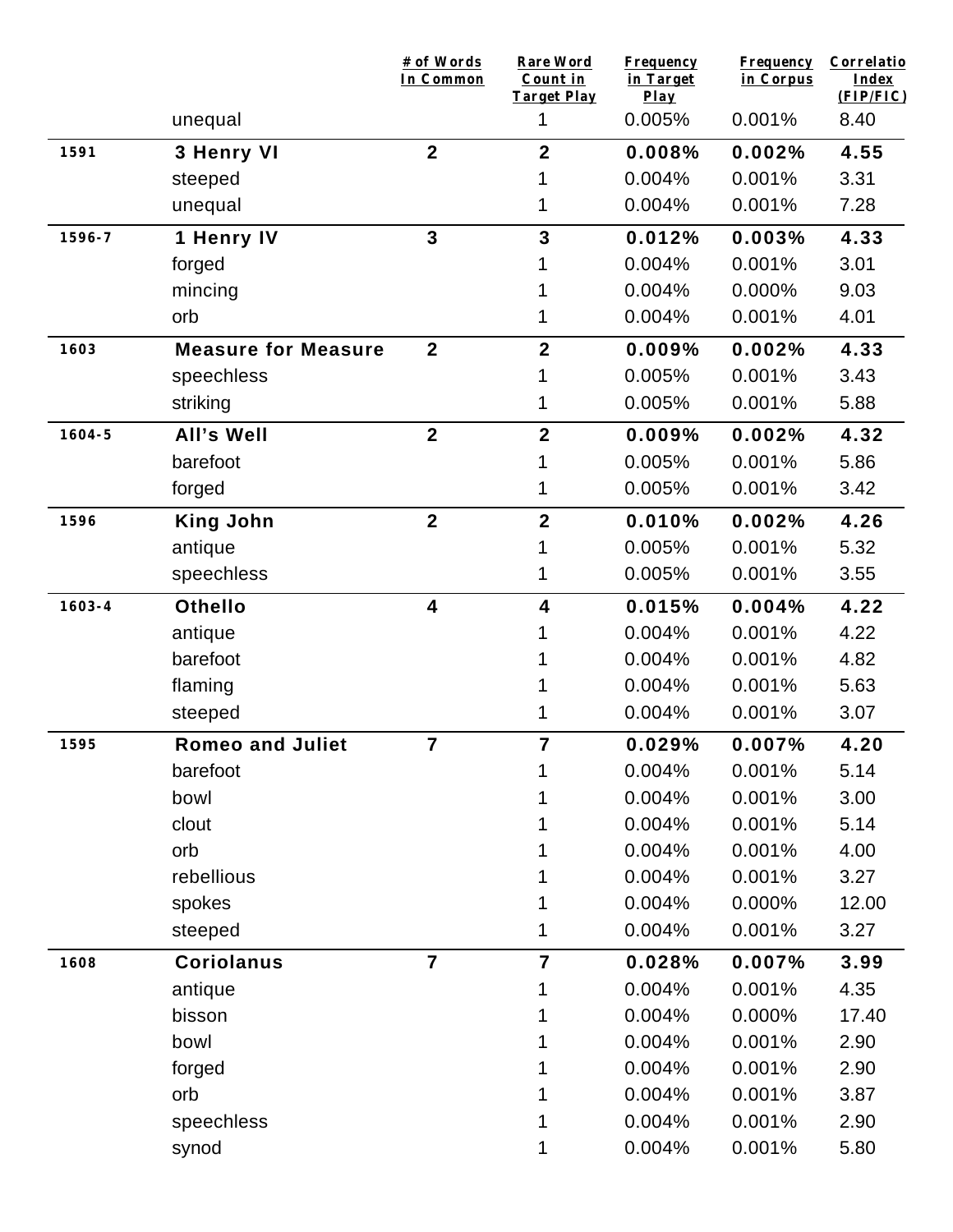|            |                            | # of Words<br>In Common | Rare Word<br>Count in<br><b>Target Play</b> | <b>Frequency</b><br>in Target<br>$Play$ | <b>Frequency</b><br>in Corpus | Correlatio<br>Index<br>(FIP/FIC) |
|------------|----------------------------|-------------------------|---------------------------------------------|-----------------------------------------|-------------------------------|----------------------------------|
| 1594-5     | <b>Loves Labour's Lost</b> | $\mathbf{3}$            | 3                                           | 0.014%                                  | 0.004%                        | 3.97                             |
|            | bowl                       |                         |                                             | 0.005%                                  | 0.001%                        | 3.42                             |
|            | clout                      |                         |                                             | 0.005%                                  | 0.001%                        | 5.85                             |
|            | speechless                 |                         | 1                                           | 0.005%                                  | 0.001%                        | 3.42                             |
| 1613       | <b>Henry VIII</b>          | $\mathbf{3}$            | 3                                           | 0.013%                                  | 0.003%                        | 3.93                             |
|            | bowl                       |                         |                                             | 0.004%                                  | 0.001%                        | 3.06                             |
|            | forged                     |                         |                                             | 0.004%                                  | 0.001%                        | 3.06                             |
|            | mincing                    |                         | 1                                           | 0.004%                                  | 0.000%                        | 9.18                             |
| 1607       | <b>Pericles</b>            | 1                       | 1                                           | 0.005%                                  | 0.001%                        | 3.92                             |
|            | speechless                 |                         | 1                                           | 0.005%                                  | 0.001%                        | 3.92                             |
| 1595       | <b>Richard II</b>          | 5                       | 5                                           | 0.023%                                  | 0.006%                        | 3.82                             |
|            | declining                  |                         |                                             | 0.005%                                  | 0.001%                        | 5.68                             |
|            | forged                     |                         |                                             | 0.005%                                  | 0.001%                        | 3.31                             |
|            | rebellious                 |                         |                                             | 0.005%                                  | 0.001%                        | 3.61                             |
|            | roused                     |                         |                                             | 0.005%                                  | 0.001%                        | 3.98                             |
|            | speechless                 |                         |                                             | 0.005%                                  | 0.001%                        | 3.31                             |
| 1599       | <b>Julius Caesar</b>       | $\mathbf{2}$            | $\mathbf{2}$                                | 0.010%                                  | 0.003%                        | 3.77                             |
|            | bowl                       |                         |                                             | 0.005%                                  | 0.001%                        | 3.77                             |
|            | speechless                 |                         | 1                                           | 0.005%                                  | 0.001%                        | 3.77                             |
| 1610       | <b>Cymbeline</b>           | 8                       | 8                                           | 0.029%                                  | 0.009%                        | 3.29                             |
|            | blanket                    |                         |                                             | 0.004%                                  | 0.001%                        | 4.01                             |
|            | bowl                       |                         |                                             | 0.004%                                  | 0.001%                        | 2.68                             |
|            | forged                     |                         |                                             | 0.004%                                  | 0.001%                        | 2.68                             |
|            | roused                     |                         |                                             | 0.004%                                  | 0.001%                        | 3.21                             |
|            | speechless                 |                         |                                             | 0.004%                                  | 0.001%                        | 2.68                             |
|            | steeped                    |                         |                                             | 0.004%                                  | 0.001%                        | 2.92                             |
|            | striking                   |                         |                                             | 0.004%                                  | 0.001%                        | 4.59                             |
|            | synod                      |                         |                                             | 0.004%                                  | 0.001%                        | 5.35                             |
| 1609       | <b>Winter's Tale</b>       | 1                       | 1                                           | 0.004%                                  | 0.001%                        | 3.19                             |
|            | steeped                    |                         | 1                                           | 0.004%                                  | 0.001%                        | 3.19                             |
| 1592-3     | <b>Richard III</b>         | $\overline{3}$          | $\overline{\mathbf{3}}$                     | 0.010%                                  | 0.003%                        | 3.05                             |
|            | bowl                       |                         |                                             | 0.003%                                  | 0.001%                        | 2.54                             |
|            | clout                      |                         |                                             | 0.003%                                  | 0.001%                        | 4.36                             |
|            | steeped                    |                         |                                             | 0.003%                                  | 0.001%                        | 2.77                             |
| $1600 - 1$ | <b>HAM GHOST</b>           |                         |                                             | 100                                     |                               |                                  |
| 1594       | <b>Comedy of Errors</b>    | $6\phantom{1}6$         | $6\phantom{1}6$                             | 0.041%                                  | 0.004%                        | 9.19                             |
|            | adulterate                 |                         | 1                                           | 0.007%                                  | 0.000%                        | 19.92                            |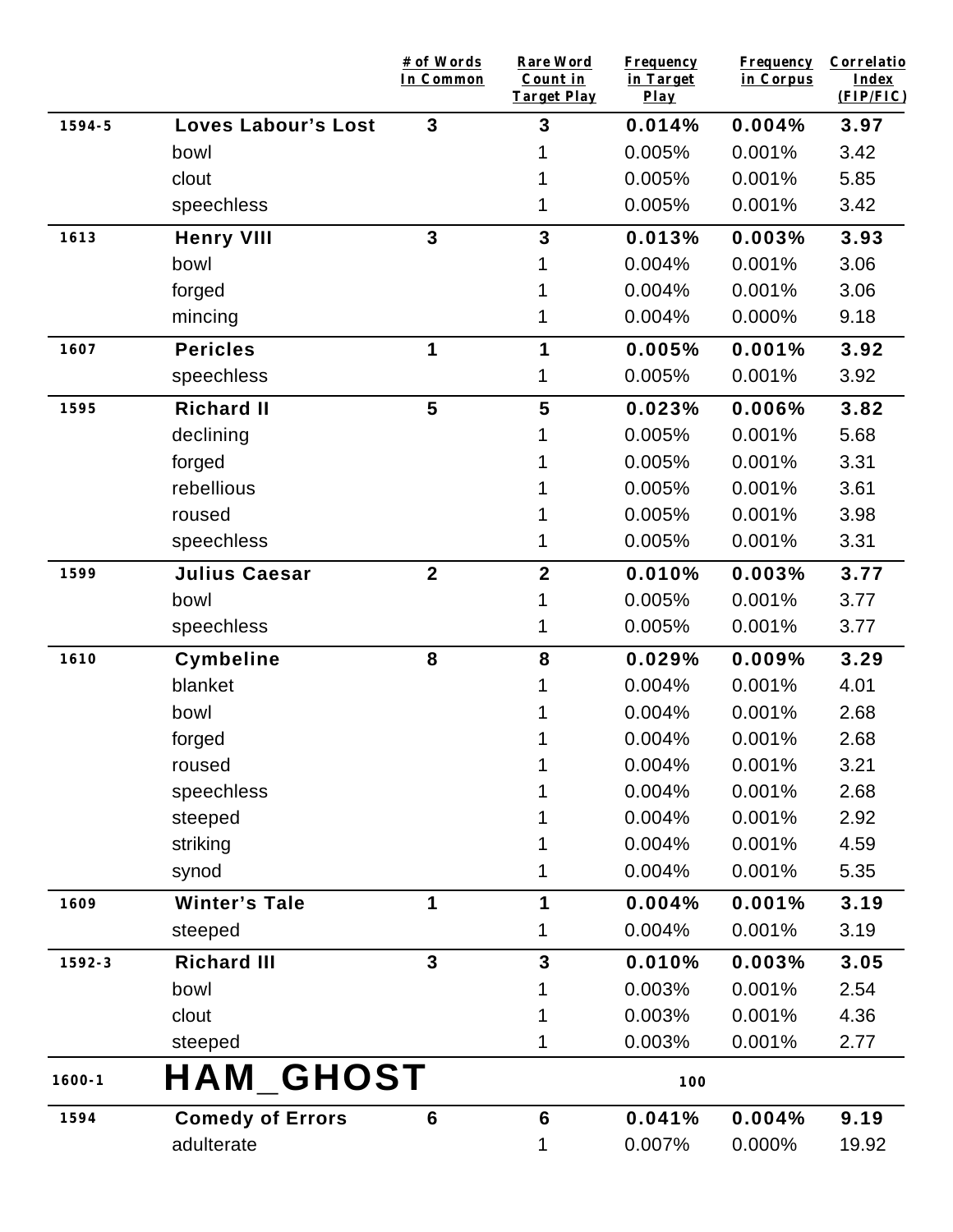|            |                           | # of Words<br>In Common | <b>Rare Word</b><br>Count in<br>Target Play | <b>Frequency</b><br>in Target<br>Play | <b>Frequency</b><br>in Corpus | Correlatio<br>Index<br>(FIP/FIC) |
|------------|---------------------------|-------------------------|---------------------------------------------|---------------------------------------|-------------------------------|----------------------------------|
|            | alleys                    |                         | 1                                           | 0.007%                                | 0.000%                        | 29.88                            |
|            | decline                   |                         |                                             | 0.007%                                | 0.001%                        | 5.98                             |
|            | doomed                    |                         |                                             | 0.007%                                | 0.001%                        | 11.95                            |
|            | porcupine                 |                         |                                             | 0.007%                                | 0.001%                        | 7.47                             |
|            | vigour                    |                         |                                             | 0.007%                                | 0.001%                        | 5.43                             |
| 1607-1608? | Timon                     | $\overline{\mathbf{4}}$ | $\overline{\mathbf{4}}$                     | 0.023%                                | 0.003%                        | 7.80                             |
|            | crust                     |                         | 1                                           | 0.006%                                | 0.001%                        | 10.14                            |
|            | decline                   |                         |                                             | 0.006%                                | 0.001%                        | 5.07                             |
|            | duller                    |                         |                                             | 0.006%                                | 0.001%                        | 10.14                            |
|            | reckning                  |                         | 1                                           | 0.006%                                | 0.001%                        | 8.45                             |
| 1607       | <b>Pericles</b>           | 9                       | $\boldsymbol{9}$                            | 0.048%                                | 0.007%                        | 7.17                             |
|            | eager                     |                         |                                             | 0.005%                                | 0.001%                        | 5.22                             |
|            | freeze                    |                         |                                             | 0.005%                                | 0.001%                        | 4.27                             |
|            | gins                      |                         |                                             | 0.005%                                | 0.001%                        | 7.84                             |
|            | glow-worm                 |                         |                                             | 0.005%                                | 0.000%                        | 23.51                            |
|            | incest                    |                         |                                             | 0.005%                                | 0.001%                        | 6.72                             |
|            | spheres                   |                         |                                             | 0.005%                                | 0.001%                        | 5.22                             |
|            | strongest                 |                         |                                             | 0.005%                                | 0.001%                        | 6.72                             |
|            | sulphrous                 |                         |                                             | 0.005%                                | 0.000%                        | 15.67                            |
|            | vial                      |                         |                                             | 0.005%                                | 0.001%                        | 9.40                             |
| 1611       | <b>Tempest</b>            | 5                       | 5                                           | 0.031%                                | 0.004%                        | 7.12                             |
|            | gins                      |                         |                                             | 0.006%                                | 0.001%                        | 9.02                             |
|            | knotty                    |                         |                                             | 0.006%                                | 0.000%                        | 18.05                            |
|            | strongest                 |                         |                                             | 0.006%                                | 0.001%                        | 7.73                             |
|            | thorns                    |                         |                                             | 0.006%                                | 0.001%                        | 4.92                             |
|            | vigour                    |                         |                                             | 0.006%                                | 0.001%                        | 4.92                             |
| 1596-7     | <b>Merchant of Venice</b> | 4                       | 4                                           | 0.019%                                | 0.003%                        | 6.90                             |
|            | contrive                  |                         |                                             | 0.005%                                | 0.001%                        | 5.17                             |
|            | lightest                  |                         |                                             | 0.005%                                | 0.000%                        | 20.69                            |
|            | weakest                   |                         |                                             | 0.005%                                | 0.001%                        | 8.28                             |
|            | whet                      |                         | 1                                           | 0.005%                                | 0.001%                        | 4.60                             |
| 1606       | <b>Macbeth</b>            | 4                       | $\overline{\mathbf{4}}$                     | 0.024%                                | 0.004%                        | 6.68                             |
|            | combined                  |                         |                                             | 0.006%                                | 0.001%                        | 8.63                             |
|            | gins                      |                         |                                             | 0.006%                                | 0.001%                        | 8.63                             |
|            | juice                     |                         |                                             | 0.006%                                | 0.001%                        | 5.75                             |
|            | purged                    |                         |                                             | 0.006%                                | 0.001%                        | 5.18                             |
| 1599       | <b>Julius Caesar</b>      | $6\phantom{1}$          | $6\phantom{1}6$                             | 0.031%                                | 0.005%                        | 6.47                             |
|            | combined                  |                         |                                             | 0.005%                                | 0.001%                        | 7.55                             |
|            | contrive                  |                         | 1                                           | 0.005%                                | 0.001%                        | 5.66                             |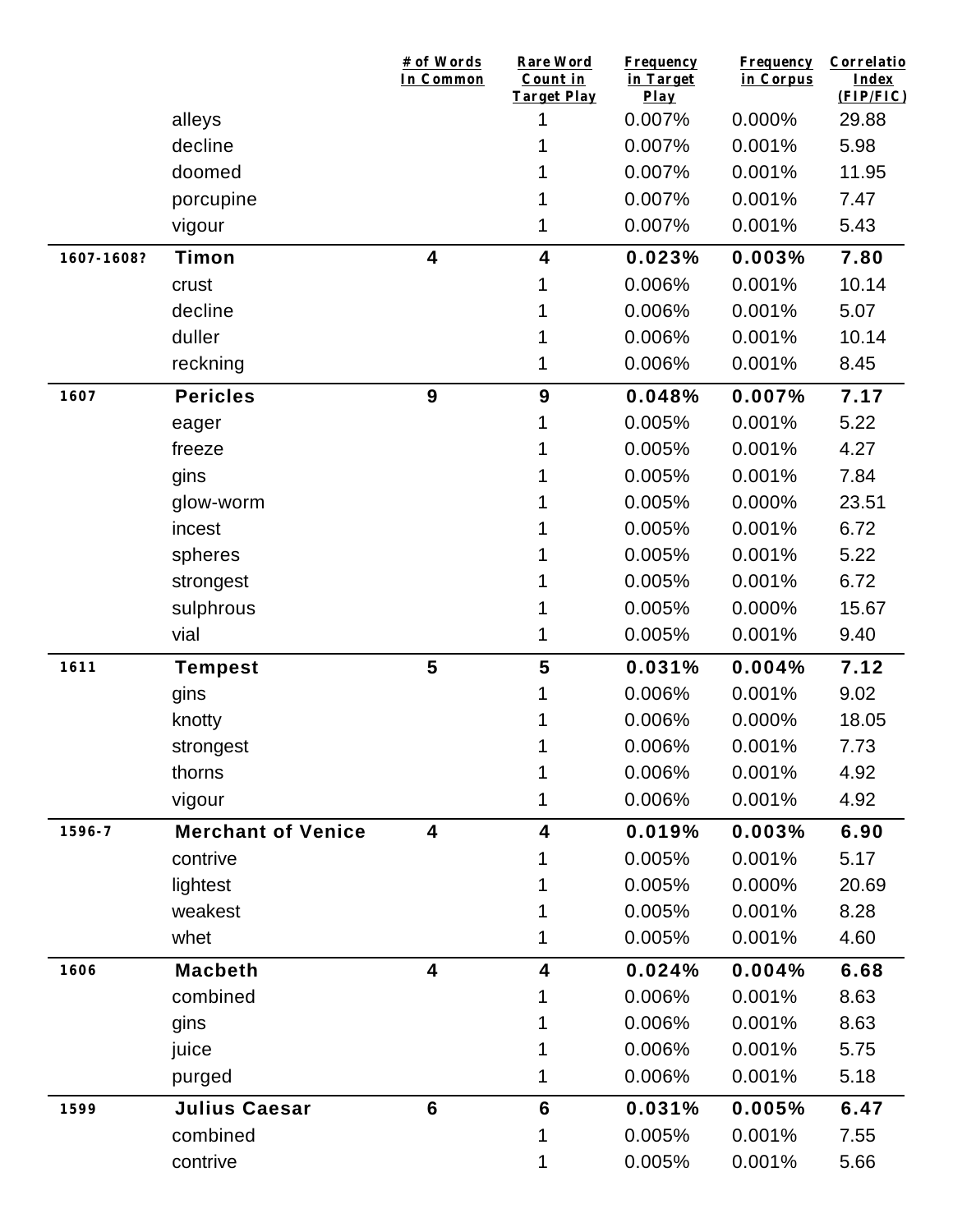|            |                            | # of Words<br>In Common | Rare Word<br>Count in<br><b>Target Play</b> | <b>Frequency</b><br>in Target<br>Play | <b>Frequency</b><br>in Corpus | <b>Correlatio</b><br>Index<br>(FIP/FIC) |
|------------|----------------------------|-------------------------|---------------------------------------------|---------------------------------------|-------------------------------|-----------------------------------------|
|            | decline                    |                         | 1                                           | 0.005%                                | 0.001%                        | 4.53                                    |
|            | knotty                     |                         |                                             | 0.005%                                | 0.000%                        | 15.10                                   |
|            | lethe                      |                         |                                             | 0.005%                                | 0.001%                        | 7.55                                    |
|            | whet                       |                         | 1                                           | 0.005%                                | 0.001%                        | 5.03                                    |
| 1601       | <b>Twelfth Night</b>       | $\overline{7}$          | $\overline{7}$                              | 0.036%                                | 0.006%                        | 5.98                                    |
|            | blazon                     |                         |                                             | 0.005%                                | 0.001%                        | 7.40                                    |
|            | lethe                      |                         |                                             | 0.005%                                | 0.001%                        | 7.40                                    |
|            | purged                     |                         |                                             | 0.005%                                | 0.001%                        | 4.44                                    |
|            | radiant                    |                         |                                             | 0.005%                                | 0.001%                        | 4.94                                    |
|            | scent                      |                         |                                             | 0.005%                                | 0.000%                        | 14.81                                   |
|            | spheres                    |                         |                                             | 0.005%                                | 0.001%                        | 4.94                                    |
|            | whet                       |                         |                                             | 0.005%                                | 0.001%                        | 4.94                                    |
| 1596-7     | 1 Henry IV                 | $\overline{\mathbf{4}}$ | 4                                           | 0.017%                                | 0.003%                        | 5.78                                    |
|            | blunted                    |                         |                                             | 0.004%                                | 0.000%                        | 18.05                                   |
|            | forged                     |                         |                                             | 0.004%                                | 0.001%                        | 3.01                                    |
|            | fretful                    |                         |                                             | 0.004%                                | 0.001%                        | 7.22                                    |
|            | stung                      |                         | 1                                           | 0.004%                                | 0.001%                        | 6.02                                    |
| $1590 - 1$ | <b>Taming of the Shrew</b> | $\mathbf{3}$            | 3                                           | 0.014%                                | 0.003%                        | 5.76                                    |
|            | contrive                   |                         |                                             | 0.005%                                | 0.001%                        | 5.28                                    |
|            | freeze                     |                         |                                             | 0.005%                                | 0.001%                        | 3.84                                    |
|            | scent                      |                         | 1                                           | 0.005%                                | 0.000%                        | 14.07                                   |
| 1595       | <b>Midsummer Night's</b>   | ${\bf 8}$               | 8                                           | 0.048%                                | 0.008%                        | 5.71                                    |
|            | howsoever                  |                         |                                             | 0.006%                                | 0.001%                        | 5.21                                    |
|            | juice                      |                         | 1                                           | 0.006%                                | 0.001%                        | 5.79                                    |
|            | mornings                   |                         |                                             | 0.006%                                | 0.001%                        | 4.34                                    |
|            | radiant                    |                         |                                             | 0.006%                                | 0.001%                        | 5.79                                    |
|            | spheres                    |                         |                                             | 0.006%                                | 0.001%                        | 5.79                                    |
|            | strongest                  |                         |                                             | 0.006%                                | 0.001%                        | 7.45                                    |
|            | stung                      |                         | 1                                           | 0.006%                                | 0.001%                        | 8.69                                    |
|            | thorns                     |                         | 1                                           | 0.006%                                | 0.001%                        | 4.74                                    |
| $1604 - 5$ | All's Well                 | $\overline{\mathbf{4}}$ | 4                                           | 0.019%                                | 0.003%                        | 5.47                                    |
|            | curd                       |                         | 1                                           | 0.005%                                | 0.000%                        | 20.50                                   |
|            | forged                     |                         | 1                                           | 0.005%                                | 0.001%                        | 3.42                                    |
|            | thorns                     |                         |                                             | 0.005%                                | 0.001%                        | 3.73                                    |
|            | weakest                    |                         | 1                                           | 0.005%                                | 0.001%                        | 8.20                                    |
| 1594-5     | <b>Loves Labour's Lost</b> | 5                       | 5                                           | 0.023%                                | 0.004%                        | 5.39                                    |
|            | blossoms                   |                         | 1                                           | 0.005%                                | 0.001%                        | 6.83                                    |
|            | duller                     |                         |                                             | 0.005%                                | 0.001%                        | 8.20                                    |
|            | purged                     |                         | 1                                           | 0.005%                                | 0.001%                        | 4.10                                    |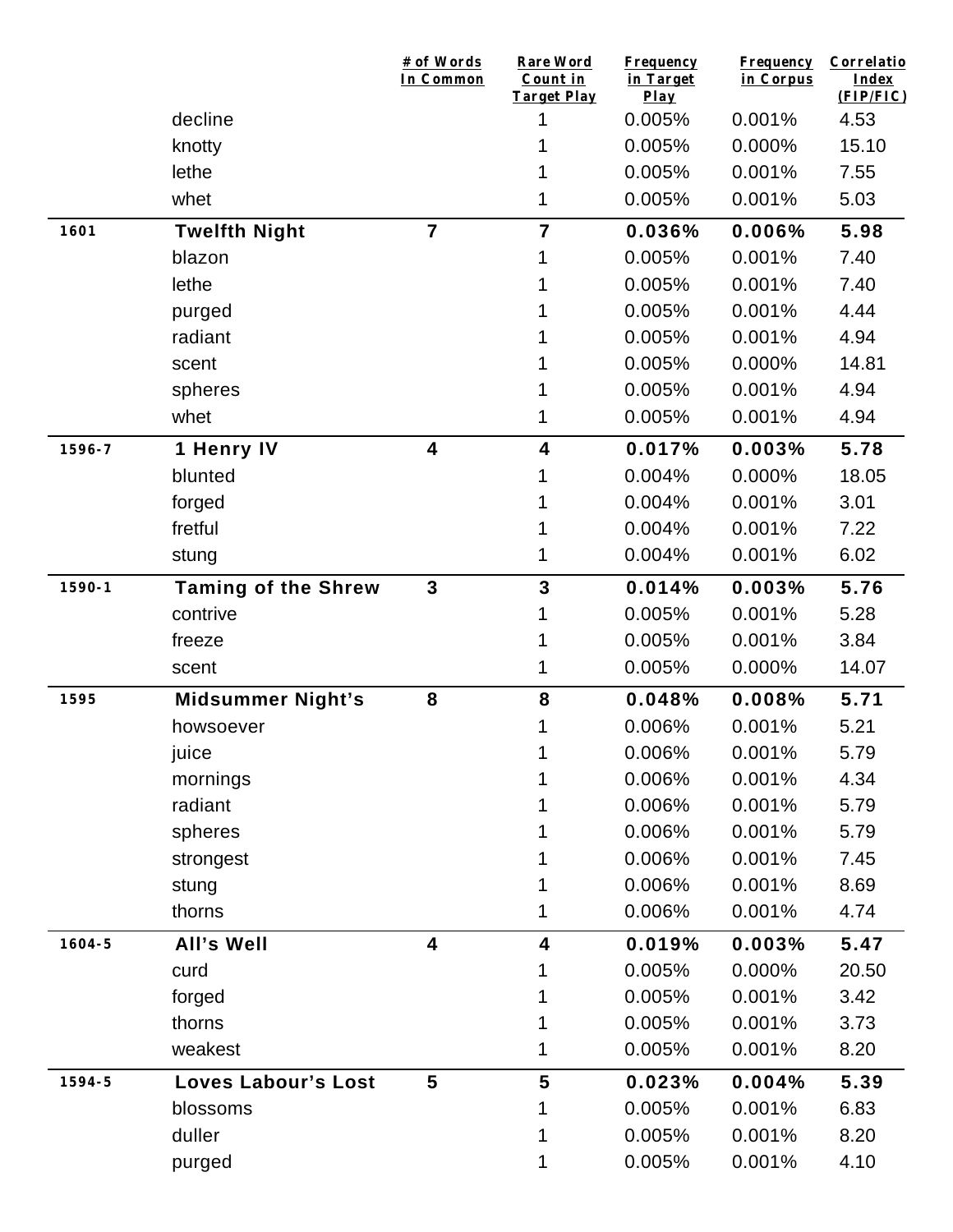|            |                               | # of Words<br>In Common | Rare Word<br>Count in<br><b>Target Play</b> | <b>Frequency</b><br>in Target<br>$Play$ | <b>Frequency</b><br>in Corpus | Correlatio<br><b>Index</b><br>(FIP/FIC) |
|------------|-------------------------------|-------------------------|---------------------------------------------|-----------------------------------------|-------------------------------|-----------------------------------------|
|            | reckning                      |                         |                                             | 0.005%                                  | 0.001%                        | 6.83                                    |
|            | vigour                        |                         | 1                                           | 0.005%                                  | 0.001%                        | 3.73                                    |
| 1598       | <b>Much Ado</b>               | $\overline{\mathbf{4}}$ | $\overline{\mathbf{4}}$                     | 0.020%                                  | 0.004%                        | 5.26                                    |
|            | blazon                        |                         |                                             | 0.005%                                  | 0.001%                        | 7.24                                    |
|            | duller                        |                         |                                             | 0.005%                                  | 0.001%                        | 8.69                                    |
|            | howsoever                     |                         |                                             | 0.005%                                  | 0.001%                        | 4.34                                    |
|            | mornings                      |                         | 1                                           | 0.005%                                  | 0.001%                        | 3.62                                    |
| 1606       | <b>Antony and Cleopatra</b>   | 9                       | 9                                           | 0.039%                                  | 0.007%                        | 5.25                                    |
|            | barked                        |                         |                                             | 0.004%                                  | 0.000%                        | 18.95                                   |
|            | combined                      |                         |                                             | 0.004%                                  | 0.001%                        | 6.32                                    |
|            | fighting                      |                         |                                             | 0.004%                                  | 0.001%                        | 3.45                                    |
|            | juice                         |                         |                                             | 0.004%                                  | 0.001%                        | 4.21                                    |
|            | lethe                         |                         |                                             | 0.004%                                  | 0.001%                        | 6.32                                    |
|            | linked                        |                         |                                             | 0.004%                                  | 0.001%                        | 7.58                                    |
|            | purged                        |                         |                                             | 0.004%                                  | 0.001%                        | 3.79                                    |
|            | spheres                       |                         |                                             | 0.004%                                  | 0.001%                        | 4.21                                    |
|            | strongest                     |                         | 1                                           | 0.004%                                  | 0.001%                        | 5.42                                    |
| $1597 - 8$ | <b>Merry Wives of Windsor</b> | $\overline{\mathbf{7}}$ | $\overline{7}$                              | 0.034%                                  | 0.007%                        | 5.17                                    |
|            | blazon                        |                         |                                             | 0.005%                                  | 0.001%                        | 7.01                                    |
|            | howsoever                     |                         |                                             | 0.005%                                  | 0.001%                        | 4.21                                    |
|            | juice                         |                         |                                             | 0.005%                                  | 0.001%                        | 4.68                                    |
|            | luxury                        |                         |                                             | 0.005%                                  | 0.001%                        | 5.26                                    |
|            | mornings                      |                         |                                             | 0.005%                                  | 0.001%                        | 3.51                                    |
|            | posset                        |                         |                                             | 0.005%                                  | 0.000%                        | 14.03                                   |
|            | radiant                       |                         | 1                                           | 0.005%                                  | 0.001%                        | 4.68                                    |
| 1603       | <b>Measure for Measure</b>    | $6\phantom{1}$          | $6\phantom{1}6$                             | 0.028%                                  | 0.005%                        | 5.14                                    |
|            | combined                      |                         |                                             | 0.005%                                  | 0.001%                        | 6.86                                    |
|            | howsoever                     |                         |                                             | 0.005%                                  | 0.001%                        | 4.11                                    |
|            | incest                        |                         |                                             | 0.005%                                  | 0.001%                        | 5.88                                    |
|            | luxury                        |                         |                                             | 0.005%                                  | 0.001%                        | 5.14                                    |
|            | reckning                      |                         |                                             | 0.005%                                  | 0.001%                        | 6.86                                    |
|            | vigour                        |                         |                                             | 0.005%                                  | 0.001%                        | 3.74                                    |
| $1605 - 6$ | <b>Lear Quarto</b>            | 8                       | 8                                           | 0.032%                                  | 0.007%                        | 4.95                                    |
|            | crust                         |                         | 1                                           | 0.004%                                  | 0.001%                        | 7.05                                    |
|            | decline                       |                         |                                             | 0.004%                                  | 0.001%                        | 3.53                                    |
|            | fretful                       |                         |                                             | 0.004%                                  | 0.001%                        | 7.05                                    |
|            | incestuous                    |                         |                                             | 0.004%                                  | 0.001%                        | 7.05                                    |
|            | luxury                        |                         |                                             | 0.004%                                  | 0.001%                        | 4.41                                    |
|            | radiant                       |                         |                                             | 0.004%                                  | 0.001%                        | 3.92                                    |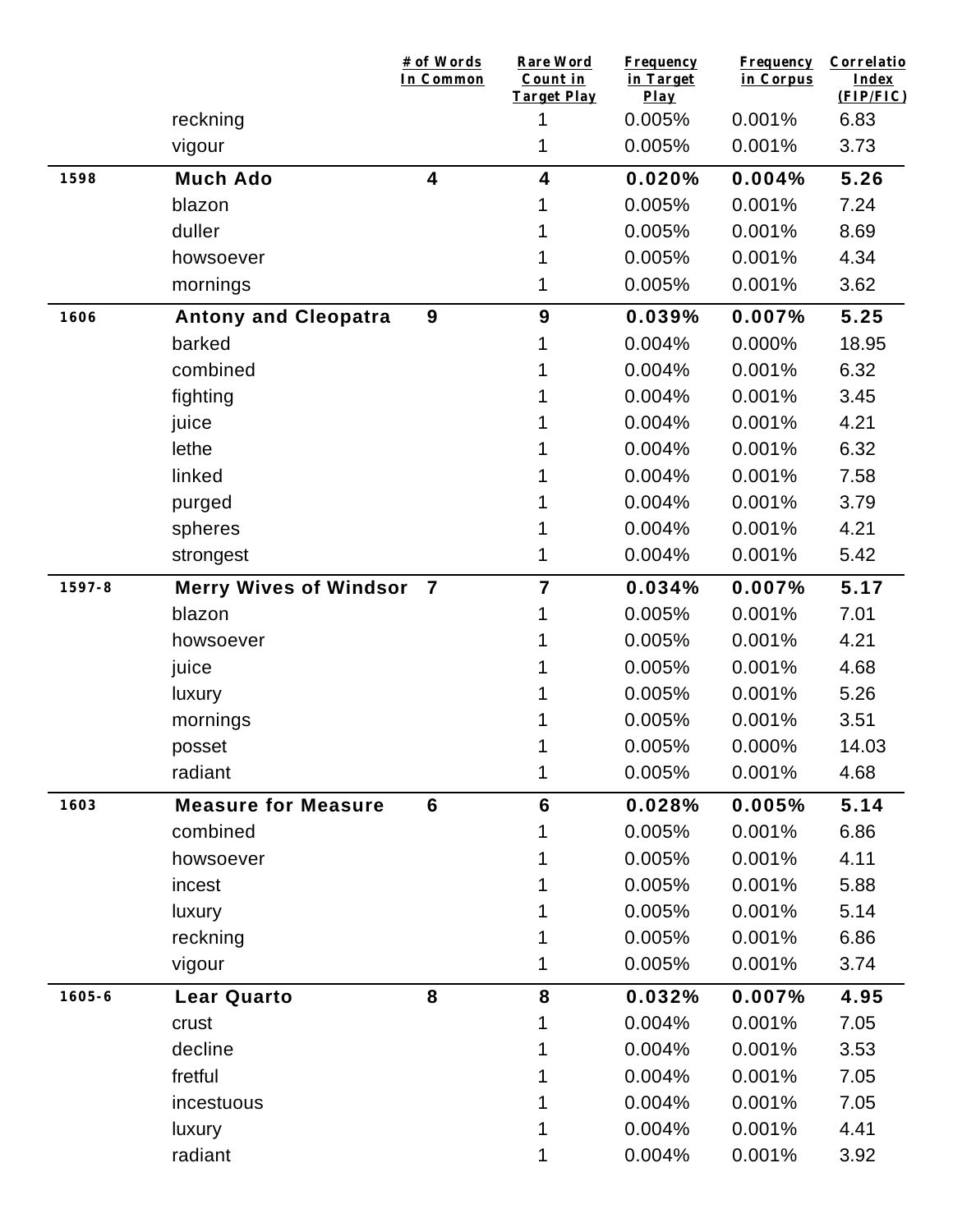|             |                          | # of Words<br>In Common | <b>Rare Word</b><br>Count in<br>Target Play | <b>Frequency</b><br>in Target<br>Play | <b>Frequency</b><br>in Corpus | Correlatio<br>Index<br>(FIP/FIC) |
|-------------|--------------------------|-------------------------|---------------------------------------------|---------------------------------------|-------------------------------|----------------------------------|
|             | stung                    |                         |                                             | 0.004%                                | 0.001%                        | 5.88                             |
|             | traitorous               |                         | 1                                           | 0.004%                                | 0.001%                        | 3.92                             |
| 1592 ?1608  | <b>Titus Andronicus</b>  | 1                       | 1                                           | 0.005%                                | 0.001%                        | 4.89                             |
|             | traitorous               |                         | 1                                           | 0.005%                                | 0.001%                        | 4.89                             |
| $1613 - 14$ | <b>Two Noble Kinsmen</b> | $\overline{7}$          | $\overline{7}$                              | 0.029%                                | 0.006%                        | 4.88                             |
|             | blazon                   |                         |                                             | 0.004%                                | 0.001%                        | 6.04                             |
|             | blossoms                 |                         |                                             | 0.004%                                | 0.001%                        | 6.04                             |
|             | freeze                   |                         |                                             | 0.004%                                | 0.001%                        | 3.30                             |
|             | pursuest                 |                         |                                             | 0.004%                                | 0.000%                        | 12.09                            |
|             | reckning                 |                         |                                             | 0.004%                                | 0.001%                        | 6.04                             |
|             | spheres                  |                         |                                             | 0.004%                                | 0.001%                        | 4.03                             |
|             | vigour                   |                         | 1                                           | 0.004%                                | 0.001%                        | 3.30                             |
| 1596        | <b>King John</b>         | 10                      | 10                                          | 0.049%                                | 0.010%                        | 4.84                             |
|             | doomed                   |                         |                                             | 0.005%                                | 0.001%                        | 8.51                             |
|             | freeze                   |                         |                                             | 0.005%                                | 0.001%                        | 3.87                             |
|             | howsoever                |                         |                                             | 0.005%                                | 0.001%                        | 4.26                             |
|             | linked                   |                         |                                             | 0.005%                                | 0.001%                        | 8.51                             |
|             | purged                   |                         |                                             | 0.005%                                | 0.001%                        | 4.26                             |
|             | spheres                  |                         |                                             | 0.005%                                | 0.001%                        | 4.73                             |
|             | strongest                |                         |                                             | 0.005%                                | 0.001%                        | 6.08                             |
|             | thorns                   |                         |                                             | 0.005%                                | 0.001%                        | 3.87                             |
|             | vigour                   |                         |                                             | 0.005%                                | 0.001%                        | 3.87                             |
|             | whet                     |                         | 1                                           | 0.005%                                | 0.001%                        | 4.73                             |
| 1592        | 1 Henry VI               | 4                       | 4                                           | 0.019%                                | 0.004%                        | 4.80                             |
|             | eager                    |                         | 1                                           | 0.005%                                | 0.001%                        | 4.66                             |
|             | forged                   |                         |                                             | 0.005%                                | 0.001%                        | 3.50                             |
|             | linked                   |                         |                                             | 0.005%                                | 0.001%                        | 8.40                             |
|             | traitorous               |                         | 1                                           | 0.005%                                | 0.001%                        | 4.66                             |
| 1595        | <b>Romeo and Juliet</b>  | 9                       | 9                                           | 0.037%                                | 0.008%                        | 4.63                             |
|             | blazon                   |                         | 1                                           | 0.004%                                | 0.001%                        | 6.00                             |
|             | combined                 |                         |                                             | 0.004%                                | 0.001%                        | 6.00                             |
|             | fighting                 |                         |                                             | 0.004%                                | 0.001%                        | 3.27                             |
|             | mornings                 |                         |                                             | 0.004%                                | 0.001%                        | 3.00                             |
|             | purged                   |                         |                                             | 0.004%                                | 0.001%                        | 3.60                             |
|             | reckning                 |                         |                                             | 0.004%                                | 0.001%                        | 6.00                             |
|             | spheres                  |                         |                                             | 0.004%                                | 0.001%                        | 4.00                             |
|             | vial                     |                         |                                             | 0.004%                                | 0.001%                        | 7.20                             |
|             | weakest                  |                         |                                             | 0.004%                                | 0.001%                        | 7.20                             |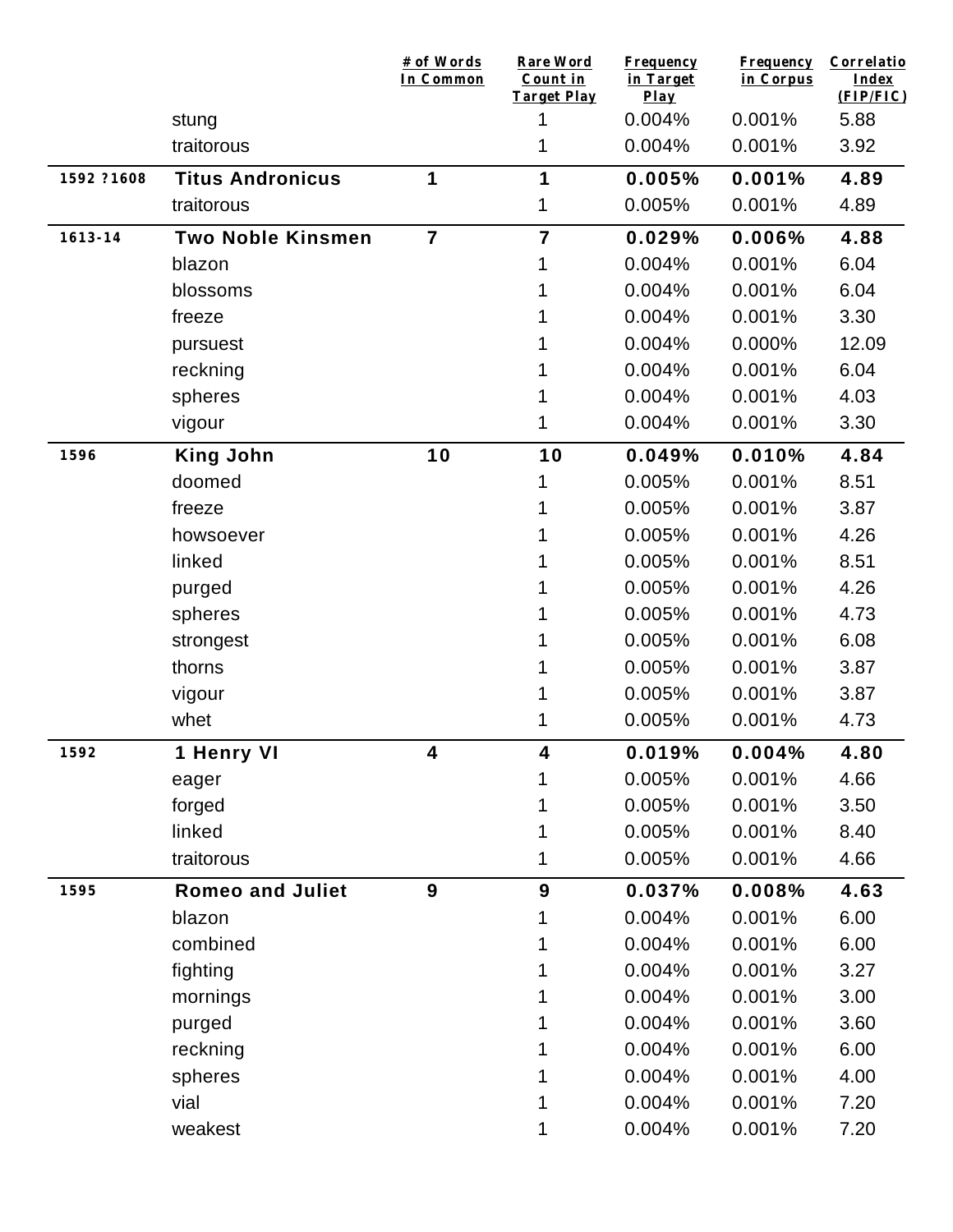|        |                    | # of Words<br>In Common | <b>Rare Word</b><br>Count in<br><b>Target Play</b> | <b>Frequency</b><br>in Target<br>$Play$ | <b>Frequency</b><br>in Corpus | Correlatio<br><b>Index</b><br>(FIP/FIC) |
|--------|--------------------|-------------------------|----------------------------------------------------|-----------------------------------------|-------------------------------|-----------------------------------------|
| 1592-3 | <b>Richard III</b> | 8                       | 8                                                  | 0.028%                                  | 0.006%                        | 4.61                                    |
|        | adulterate         |                         | 1                                                  | 0.003%                                  | 0.000%                        | 10.17                                   |
|        | crust              |                         |                                                    | 0.003%                                  | 0.001%                        | 6.10                                    |
|        | decline            |                         |                                                    | 0.003%                                  | 0.001%                        | 3.05                                    |
|        | lethe              |                         |                                                    | 0.003%                                  | 0.001%                        | 5.09                                    |
|        | luxury             |                         | 1                                                  | 0.003%                                  | 0.001%                        | 3.81                                    |
|        | purged             |                         |                                                    | 0.003%                                  | 0.001%                        | 3.05                                    |
|        | tormenting         |                         | 1                                                  | 0.003%                                  | 0.000%                        | 15.26                                   |
|        | whet               |                         | 1                                                  | 0.003%                                  | 0.001%                        | 3.39                                    |
| 1595   | <b>Richard II</b>  | $\overline{7}$          | $\overline{7}$                                     | 0.032%                                  | 0.007%                        | 4.56                                    |
|        | contrive           |                         | 1                                                  | 0.005%                                  | 0.001%                        | 4.97                                    |
|        | doomed             |                         | 1                                                  | 0.005%                                  | 0.001%                        | 7.95                                    |
|        | eager              |                         | 1                                                  | 0.005%                                  | 0.001%                        | 4.42                                    |
|        | fighting           |                         |                                                    | 0.005%                                  | 0.001%                        | 3.61                                    |
|        | forged             |                         | 1                                                  | 0.005%                                  | 0.001%                        | 3.31                                    |
|        | vial               |                         | 1                                                  | 0.005%                                  | 0.001%                        | 7.95                                    |
|        | vigour             |                         | 1                                                  | 0.005%                                  | 0.001%                        | 3.61                                    |
| 1591   | 3 Henry VI         | $6\phantom{1}6$         | $6\phantom{1}6$                                    | 0.025%                                  | 0.005%                        | 4.55                                    |
|        | eager              |                         | 1                                                  | 0.004%                                  | 0.001%                        | 4.05                                    |
|        | linked             |                         | 1                                                  | 0.004%                                  | 0.001%                        | 7.28                                    |
|        | mornings           |                         | 1                                                  | 0.004%                                  | 0.001%                        | 3.03                                    |
|        | seduce             |                         | 1                                                  | 0.004%                                  | 0.000%                        | 18.21                                   |
|        | thorns             |                         | 1                                                  | 0.004%                                  | 0.001%                        | 3.31                                    |
|        | whet               |                         | 1                                                  | 0.004%                                  | 0.001%                        | 4.05                                    |
| 1610   | <b>Cymbeline</b>   | 11                      | 11                                                 | 0.040%                                  | 0.009%                        | 4.53                                    |
|        | doomed             |                         | 1                                                  | 0.004%                                  | 0.001%                        | 6.42                                    |
|        | duller             |                         | 1                                                  | 0.004%                                  | 0.001%                        | 6.42                                    |
|        | fighting           |                         |                                                    | 0.004%                                  | 0.001%                        | 2.92                                    |
|        | forged             |                         | 1                                                  | 0.004%                                  | 0.001%                        | 2.68                                    |
|        | garbage            |                         |                                                    | 0.004%                                  | 0.000%                        | 16.06                                   |
|        | gins               |                         | 1                                                  | 0.004%                                  | 0.001%                        | 5.35                                    |
|        | hand-in-hand       |                         | 1                                                  | 0.004%                                  | 0.000%                        | 16.06                                   |
|        | mornings           |                         |                                                    | 0.004%                                  | 0.001%                        | 2.68                                    |
|        | pursuest           |                         | 1                                                  | 0.004%                                  | 0.000%                        | 10.71                                   |
|        | radiant            |                         | 1                                                  | 0.004%                                  | 0.001%                        | 3.57                                    |
|        | vigour             |                         | 1                                                  | 0.004%                                  | 0.001%                        | 2.92                                    |
| 1608   | <b>Coriolanus</b>  | $\overline{7}$          | $\overline{7}$                                     | 0.028%                                  | 0.006%                        | 4.51                                    |
|        | fighting           |                         | 1                                                  | 0.004%                                  | 0.001%                        | 3.16                                    |
|        | forged             |                         | 1                                                  | 0.004%                                  | 0.001%                        | 2.90                                    |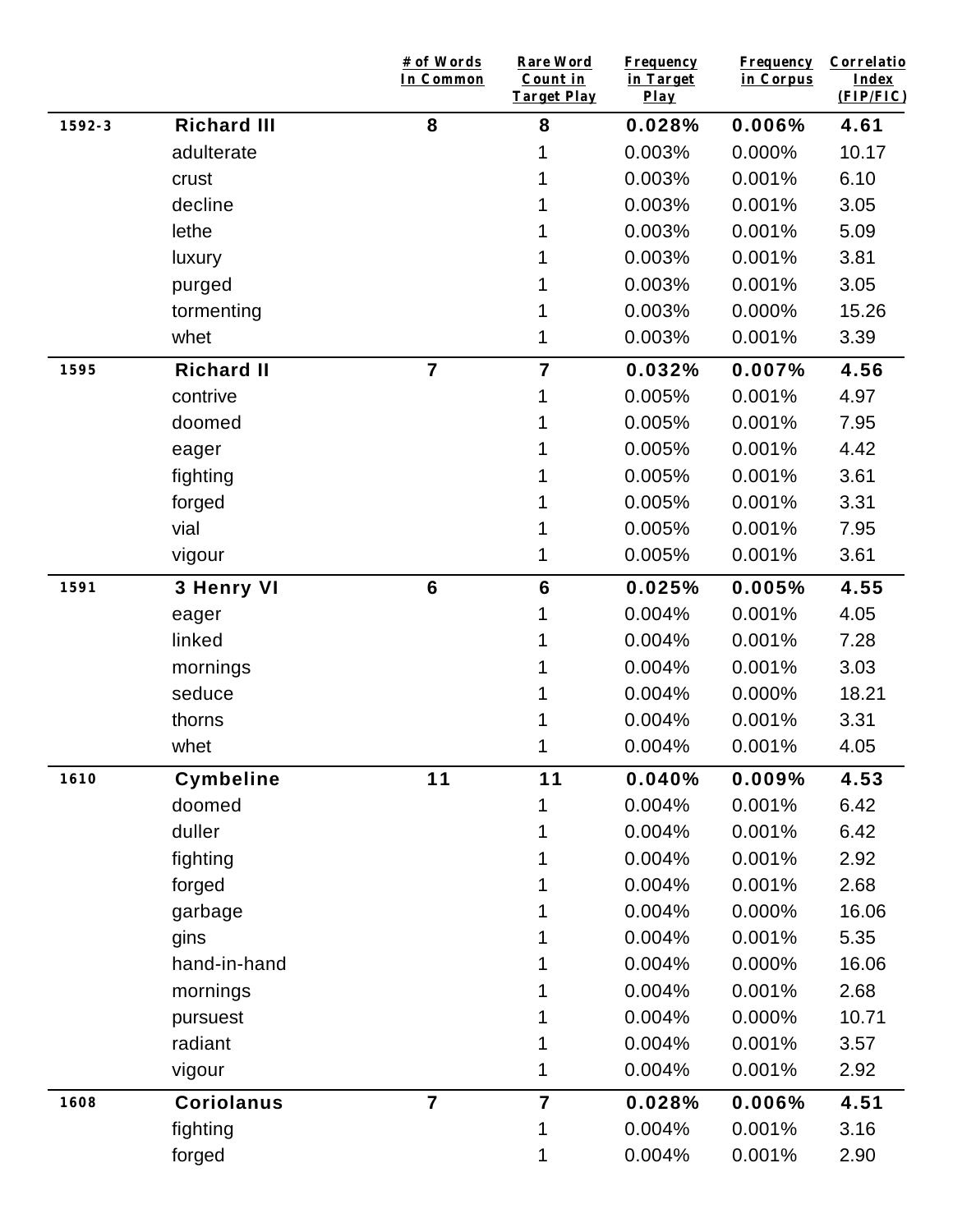|           |                             | # of Words<br>In Common | <b>Rare Word</b><br>Count in<br><b>Target Play</b> | <b>Frequency</b><br>in Target<br>Play | <b>Frequency</b><br>in Corpus | Correlatio<br>Index<br>(FIP/FIC) |
|-----------|-----------------------------|-------------------------|----------------------------------------------------|---------------------------------------|-------------------------------|----------------------------------|
|           | harrow                      |                         | 1                                                  | 0.004%                                | 0.000%                        | 17.40                            |
|           | howsoever                   |                         |                                                    | 0.004%                                | 0.001%                        | 3.48                             |
|           | strongest                   |                         |                                                    | 0.004%                                | 0.001%                        | 4.97                             |
|           | tetter                      |                         |                                                    | 0.004%                                | 0.000%                        | 11.60                            |
|           | traitorous                  |                         |                                                    | 0.004%                                | 0.001%                        | 3.87                             |
| 1598-9    | <b>Henry V</b>              | 8                       | 8                                                  | 0.032%                                | 0.007%                        | 4.47                             |
|           | fighting                    |                         |                                                    | 0.004%                                | 0.001%                        | 3.20                             |
|           | howsoever                   |                         |                                                    | 0.004%                                | 0.001%                        | 3.52                             |
|           | imperfections               |                         |                                                    | 0.004%                                | 0.000%                        | 8.79                             |
|           | luxury                      |                         |                                                    | 0.004%                                | 0.001%                        | 4.40                             |
|           | mornings                    |                         |                                                    | 0.004%                                | 0.001%                        | 2.93                             |
|           | purged                      |                         |                                                    | 0.004%                                | 0.001%                        | 3.52                             |
|           | reckning                    |                         |                                                    | 0.004%                                | 0.001%                        | 5.86                             |
|           | seduce                      |                         | 1                                                  | 0.004%                                | 0.000%                        | 17.59                            |
| 1613      | <b>Henry VIII</b>           | $6\phantom{1}6$         | $6\phantom{1}$                                     | 0.025%                                | 0.006%                        | 4.41                             |
|           | blossoms                    |                         |                                                    | 0.004%                                | 0.001%                        | 6.12                             |
|           | decline                     |                         |                                                    | 0.004%                                | 0.001%                        | 3.67                             |
|           | forged                      |                         |                                                    | 0.004%                                | 0.001%                        | 3.06                             |
|           | freeze                      |                         |                                                    | 0.004%                                | 0.001%                        | 3.34                             |
|           | lewdness                    |                         |                                                    | 0.004%                                | 0.000%                        | 18.36                            |
|           | whet                        |                         |                                                    | 0.004%                                | 0.001%                        | 4.08                             |
| 1597-8    | 2 henry IV                  | 4                       | $\overline{\mathbf{4}}$                            | 0.016%                                | 0.004%                        | 4.39                             |
|           | fighting                    |                         |                                                    | 0.004%                                | 0.001%                        | 3.09                             |
|           | forged                      |                         |                                                    | 0.004%                                | 0.001%                        | 2.83                             |
|           | lethe                       |                         | 1                                                  | 0.004%                                | 0.001%                        | 5.66                             |
|           | quicksilver                 |                         | 1                                                  | 0.004%                                | 0.000%                        | 16.99                            |
| 1599-1600 | As You Like It              | $\overline{3}$          | $\overline{3}$                                     | 0.014%                                | 0.003%                        | 4.35                             |
|           | contrive                    |                         |                                                    | 0.005%                                | 0.001%                        | 5.07                             |
|           | freeze                      |                         |                                                    | 0.005%                                | 0.001%                        | 3.69                             |
|           | spheres                     |                         |                                                    | 0.005%                                | 0.001%                        | 4.51                             |
| 1602      | <b>Troilus and Cressida</b> | 8                       | 8                                                  | 0.031%                                | 0.007%                        | 4.27                             |
|           | contrive                    |                         |                                                    | 0.004%                                | 0.001%                        | 4.21                             |
|           | decline                     |                         |                                                    | 0.004%                                | 0.001%                        | 3.36                             |
|           | howsoever                   |                         |                                                    | 0.004%                                | 0.001%                        | 3.36                             |
|           | luxury                      |                         |                                                    | 0.004%                                | 0.001%                        | 4.21                             |
|           | porcupine                   |                         |                                                    | 0.004%                                | 0.001%                        | 4.21                             |
|           | tetter                      |                         |                                                    | 0.004%                                | 0.000%                        | 11.21                            |
|           | vigour                      |                         |                                                    | 0.004%                                | 0.001%                        | 3.06                             |
|           | weakest                     |                         |                                                    | 0.004%                                | 0.001%                        | 6.73                             |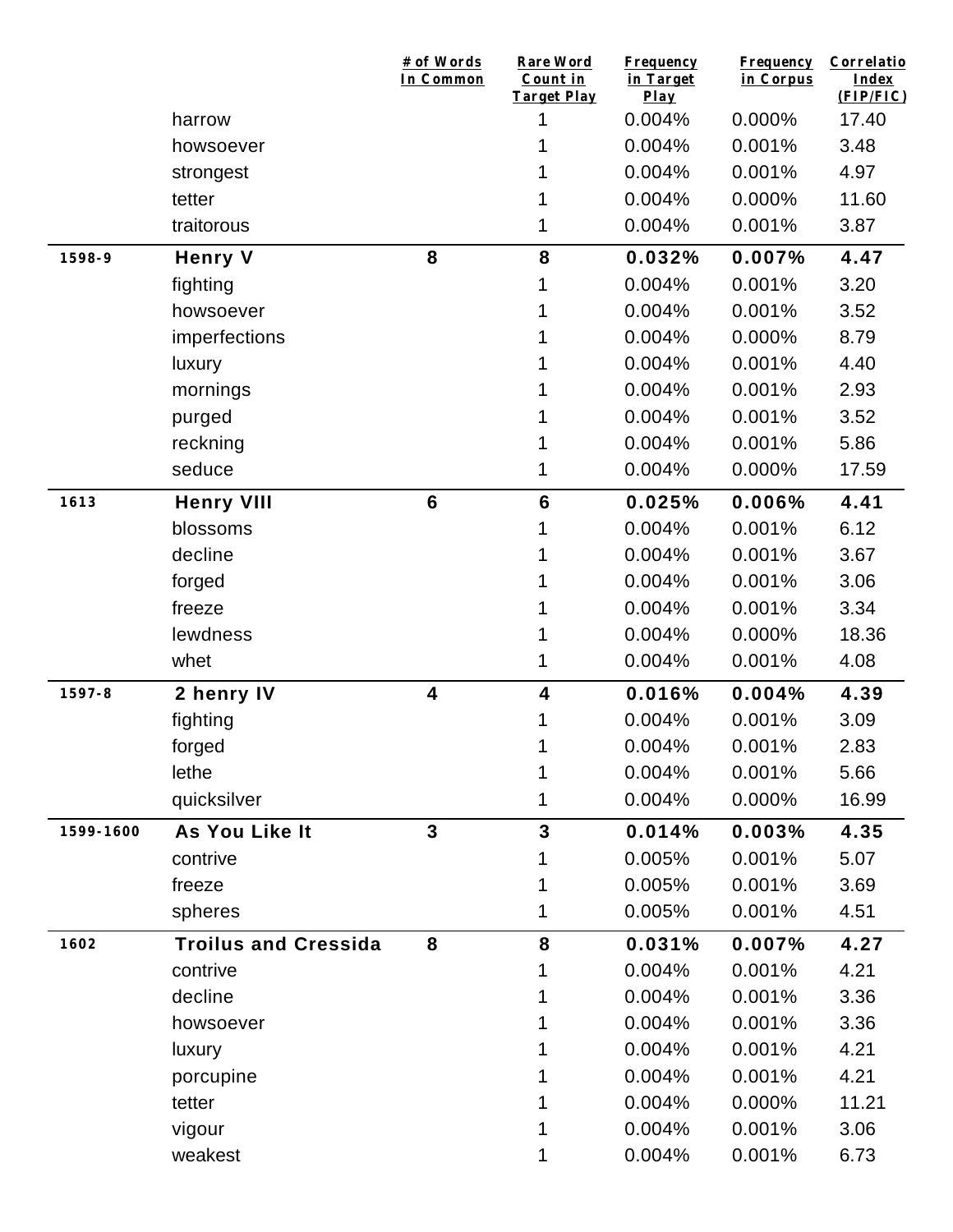|             |                          | # of Words<br>In Common | <b>Rare Word</b><br>Count in<br><b>Target Play</b> | <b>Frequency</b><br>in Target<br>$Play$ | <b>Frequency</b><br>in Corpus | Correlatio<br>Index<br>(FIP/FIC) |
|-------------|--------------------------|-------------------------|----------------------------------------------------|-----------------------------------------|-------------------------------|----------------------------------|
| 1591        | 2 Henry VI               | $\overline{7}$          | 7                                                  | 0.027%                                  | 0.007%                        | 4.19                             |
|             | blossoms                 |                         |                                                    | 0.004%                                  | 0.001%                        | 5.69                             |
|             | fretful                  |                         |                                                    | 0.004%                                  | 0.001%                        | 6.82                             |
|             | gins                     |                         |                                                    | 0.004%                                  | 0.001%                        | 5.69                             |
|             | mornings                 |                         |                                                    | 0.004%                                  | 0.001%                        | 2.84                             |
|             | porcupine                |                         |                                                    | 0.004%                                  | 0.001%                        | 4.27                             |
|             | thorns                   |                         |                                                    | 0.004%                                  | 0.001%                        | 3.10                             |
|             | whet                     |                         |                                                    | 0.004%                                  | 0.001%                        | 3.79                             |
| 1609        | <b>Winter's Tale</b>     | $\overline{3}$          | $\mathbf{3}$                                       | 0.012%                                  | 0.003%                        | 3.76                             |
|             | blossoms                 |                         |                                                    | 0.004%                                  | 0.001%                        | 5.85                             |
|             | fighting                 |                         |                                                    | 0.004%                                  | 0.001%                        | 3.19                             |
|             | thorns                   |                         |                                                    | 0.004%                                  | 0.001%                        | 3.19                             |
| 1601        | TN_ANTONIO               |                         |                                                    | 73                                      |                               |                                  |
| 1607-1608?  | Timon                    | 5                       | 5                                                  | 0.029%                                  | 0.002%                        | 12.68                            |
|             | dedication               |                         |                                                    | 0.006%                                  | 0.000%                        | 16.90                            |
|             | expose                   |                         |                                                    | 0.006%                                  | 0.001%                        | 8.45                             |
|             | kindnesses               |                         |                                                    | 0.006%                                  | 0.000%                        | 12.68                            |
|             | traffics                 |                         |                                                    | 0.006%                                  | 0.000%                        | 16.90                            |
|             | trunks                   |                         | 1                                                  | 0.006%                                  | 0.000%                        | 12.68                            |
| $1613 - 14$ | <b>Two Noble Kinsmen</b> | 1                       | 1                                                  | 0.004%                                  | 0.000%                        | 9.07                             |
|             | unfriended               |                         | 1                                                  | 0.004%                                  | 0.000%                        | 9.07                             |
| 1607        | <b>Pericles</b>          | 4                       | 4                                                  | 0.022%                                  | 0.002%                        | 8.95                             |
|             | intrim                   |                         | 1                                                  | 0.005%                                  | $0.000\%$                     | 23.51                            |
|             | pirate                   |                         |                                                    | 0.005%                                  | 0.001%                        | 5.88                             |
|             | sanctity                 |                         |                                                    | 0.005%                                  | 0.001%                        | 7.84                             |
|             | twin                     |                         |                                                    | 0.005%                                  | 0.001%                        | 9.40                             |
| 1594        | <b>Comedy of Errors</b>  | $6\phantom{1}$          | $6\phantom{1}6$                                    | 0.041%                                  | 0.005%                        | 8.54                             |
|             | adverse                  |                         |                                                    | 0.007%                                  | 0.001%                        | 5.43                             |
|             | apprehended              |                         |                                                    | 0.007%                                  | 0.001%                        | 6.64                             |
|             | bespeak                  |                         |                                                    | 0.007%                                  | 0.001%                        | 9.96                             |
|             | kindnesses               |                         |                                                    | 0.007%                                  | 0.000%                        | 14.94                            |
|             | snatched                 |                         |                                                    | 0.007%                                  | 0.001%                        | 8.54                             |
|             | twin                     |                         |                                                    | 0.007%                                  | 0.001%                        | 11.95                            |
| 1611        | <b>Tempest</b>           | $\overline{\mathbf{4}}$ | $\overline{\mathbf{4}}$                            | 0.025%                                  | 0.003%                        | 7.22                             |
|             | apple                    |                         |                                                    | 0.006%                                  | 0.001%                        | 5.41                             |
|             | blemish                  |                         |                                                    | 0.006%                                  | 0.001%                        | 7.73                             |
|             | skilless                 |                         |                                                    | 0.006%                                  | 0.000%                        | 13.53                            |
|             | upbraid                  |                         |                                                    | 0.006%                                  | 0.001%                        | 6.02                             |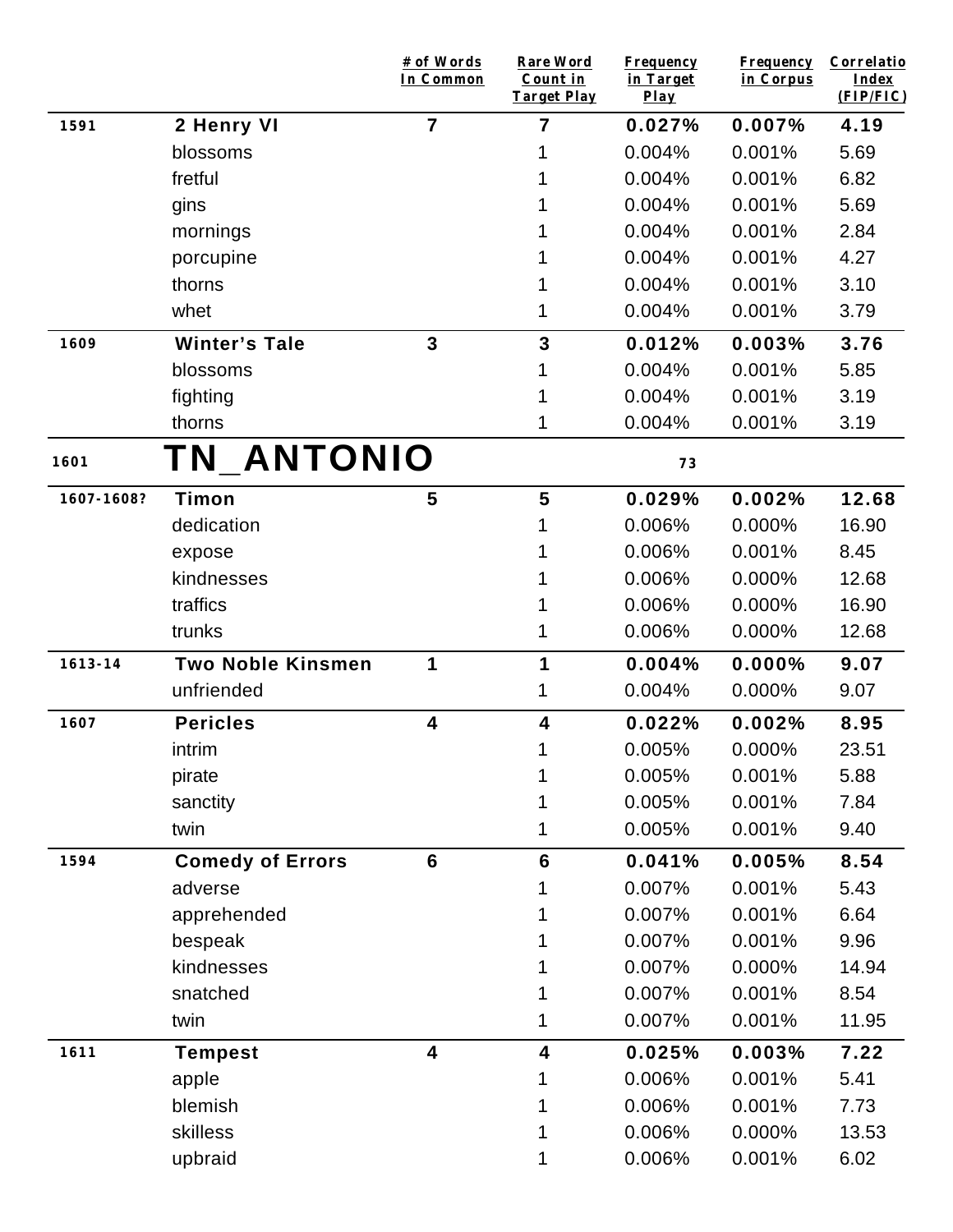|            |                               | # of Words<br>In Common | <b>Rare Word</b><br>Count in<br><b>Target Play</b> | <b>Frequency</b><br>in Target<br>Play | <b>Frequency</b><br>in Corpus | Correlatio<br>Index<br>(FIP/FIC) |
|------------|-------------------------------|-------------------------|----------------------------------------------------|---------------------------------------|-------------------------------|----------------------------------|
| 1606       | <b>Macbeth</b>                | 5                       | 5                                                  | 0.030%                                | 0.004%                        | 7.19                             |
|            | brag                          |                         |                                                    | 0.006%                                | 0.001%                        | 4.32                             |
|            | filed                         |                         |                                                    | 0.006%                                | 0.001%                        | 10.36                            |
|            | sanctity                      |                         |                                                    | 0.006%                                | 0.001%                        | 8.63                             |
|            | upbraid                       |                         |                                                    | 0.006%                                | 0.001%                        | 5.75                             |
|            | viewing                       |                         | 1                                                  | 0.006%                                | 0.000%                        | 12.95                            |
| 1595       | <b>Midsummer Night's</b>      | $\overline{\mathbf{4}}$ | 4                                                  | 0.024%                                | 0.004%                        | 6.72                             |
|            | apple                         |                         |                                                    | 0.006%                                | 0.001%                        | 5.21                             |
|            | jaws                          |                         |                                                    | 0.006%                                | 0.001%                        | 5.79                             |
|            | latched                       |                         |                                                    | 0.006%                                | 0.000%                        | 17.37                            |
|            | upbraid                       |                         |                                                    | 0.006%                                | 0.001%                        | 5.79                             |
| 1599-1600  | As You Like It                | $\overline{\mathbf{4}}$ | 4                                                  | 0.019%                                | 0.003%                        | 6.49                             |
|            | brag                          |                         |                                                    | 0.005%                                | 0.001%                        | 3.38                             |
|            | markets                       |                         |                                                    | 0.005%                                | 0.000%                        | 13.52                            |
|            | sanctity                      |                         |                                                    | 0.005%                                | 0.001%                        | 6.76                             |
|            | venerable                     |                         |                                                    | 0.005%                                | 0.000%                        | 10.14                            |
| 1596-7     | <b>Merchant of Venice</b>     | $\overline{\mathbf{4}}$ | $\overline{\mathbf{4}}$                            | 0.019%                                | 0.003%                        | 6.37                             |
|            | apple                         |                         |                                                    | 0.005%                                | 0.001%                        | 4.14                             |
|            | beset                         |                         |                                                    | 0.005%                                | 0.001%                        | 6.90                             |
|            | bespeak                       |                         |                                                    | 0.005%                                | 0.001%                        | 6.90                             |
|            | trunks                        |                         | 1                                                  | 0.005%                                | 0.000%                        | 10.34                            |
| $1590 - 1$ | <b>Two Gentlemen of</b>       | $\overline{\mathbf{4}}$ | $\overline{\mathbf{4}}$                            | 0.024%                                | 0.004%                        | 6.22                             |
|            | beset                         |                         |                                                    | 0.006%                                | 0.001%                        | 8.56                             |
|            | brag                          |                         |                                                    | 0.006%                                | 0.001%                        | 4.28                             |
|            | cleft                         |                         |                                                    | 0.006%                                | 0.001%                        | 6.42                             |
|            | idol                          |                         | 1                                                  | 0.006%                                | 0.001%                        | 7.33                             |
| $1590 - 1$ | <b>Taming of the Shrew</b>    | 4                       | 4                                                  | 0.019%                                | 0.003%                        | 6.03                             |
|            | apple                         |                         |                                                    | 0.005%                                | 0.001%                        | 4.22                             |
|            | beset                         |                         |                                                    | 0.005%                                | 0.001%                        | 7.04                             |
|            | bespeak                       |                         |                                                    | 0.005%                                | 0.001%                        | 7.04                             |
|            | galleys                       |                         |                                                    | 0.005%                                | 0.001%                        | 7.04                             |
| 1597-8     | <b>Merry Wives of Windsor</b> | $\boldsymbol{2}$        | $\mathbf{2}$                                       | 0.010%                                | 0.002%                        | 6.01                             |
|            | apprehended                   |                         | 1                                                  | 0.005%                                | 0.001%                        | 4.68                             |
|            | twin                          |                         | 1                                                  | 0.005%                                | 0.001%                        | 8.42                             |
| 1609       | <b>Winter's Tale</b>          | $\overline{\mathbf{7}}$ | $\overline{7}$                                     | 0.028%                                | 0.005%                        | 5.99                             |
|            | blemish                       |                         |                                                    | 0.004%                                | 0.001%                        | 5.02                             |
|            | cleft                         |                         |                                                    | 0.004%                                | 0.001%                        | 4.39                             |
|            | dedication                    |                         | 1                                                  | 0.004%                                | 0.000%                        | 11.70                            |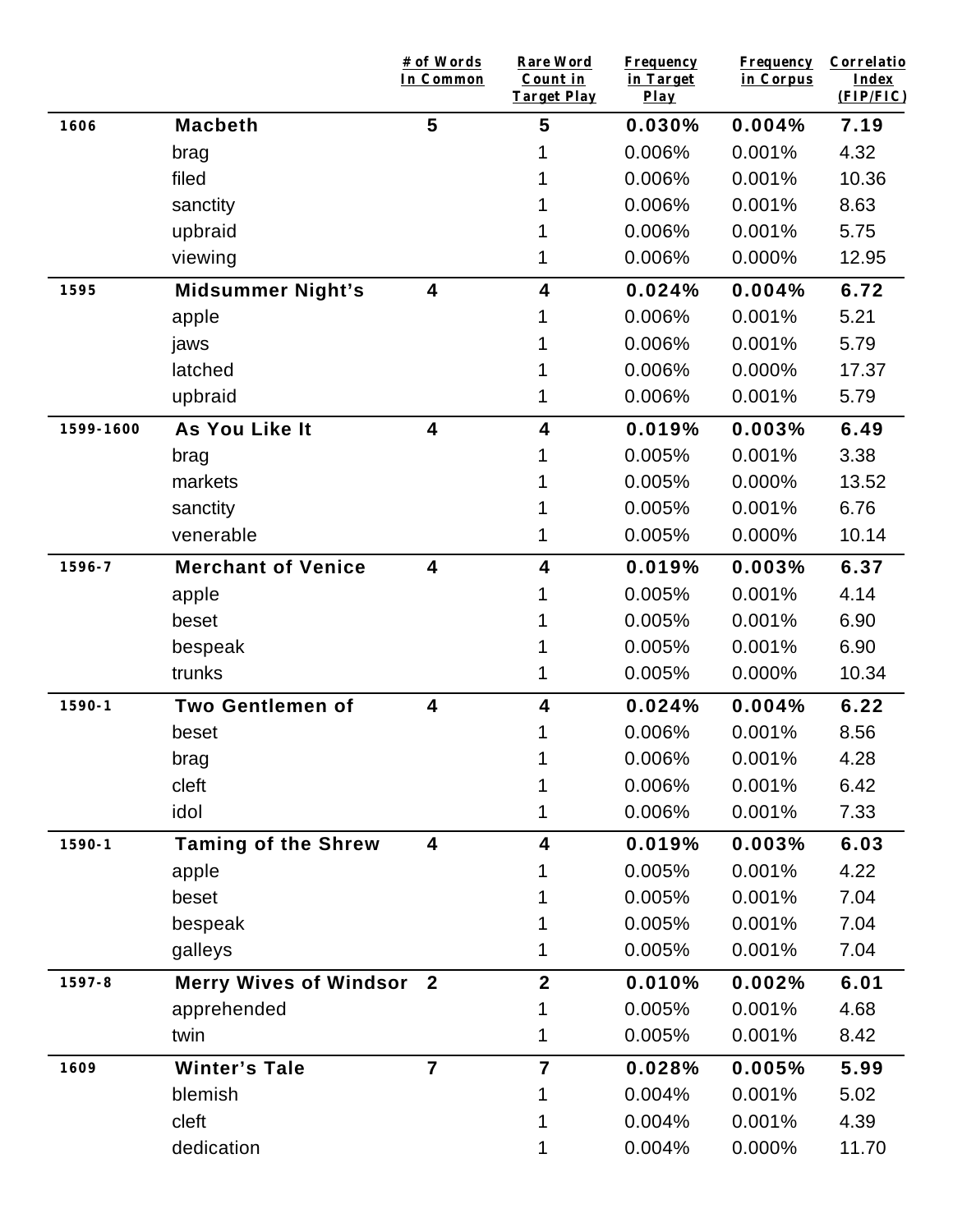|            |                             | # of Words<br>In Common | <b>Rare Word</b><br>Count in<br>Target Play | <b>Frequency</b><br>in Target<br>$Play$ | <b>Frequency</b><br>in Corpus | Correlatio<br>Index<br>(FIP/FIC) |
|------------|-----------------------------|-------------------------|---------------------------------------------|-----------------------------------------|-------------------------------|----------------------------------|
|            | expose                      |                         | 1                                           | 0.004%                                  | 0.001%                        | 5.85                             |
|            | filed                       |                         |                                             | 0.004%                                  | 0.001%                        | 7.02                             |
|            | partake                     |                         |                                             | 0.004%                                  | 0.001%                        | 5.85                             |
|            | sanctity                    |                         |                                             | 0.004%                                  | 0.001%                        | 5.85                             |
| 1606       | <b>Antony and Cleopatra</b> | 5                       | 5                                           | 0.022%                                  | 0.004%                        | 5.92                             |
|            | blemish                     |                         |                                             | 0.004%                                  | 0.001%                        | 5.42                             |
|            | galleys                     |                         |                                             | 0.004%                                  | 0.001%                        | 6.32                             |
|            | jaws                        |                         |                                             | 0.004%                                  | 0.001%                        | 4.21                             |
|            | partake                     |                         |                                             | 0.004%                                  | 0.001%                        | 6.32                             |
|            | vacancy                     |                         |                                             | 0.004%                                  | 0.000%                        | 9.48                             |
| 1599       | <b>Julius Caesar</b>        | $\overline{\mathbf{2}}$ | $\mathbf{2}$                                | 0.010%                                  | 0.002%                        | 5.66                             |
|            | partake                     |                         |                                             | 0.005%                                  | 0.001%                        | 7.55                             |
|            | suburbs                     |                         |                                             | 0.005%                                  | 0.001%                        | 4.53                             |
| $1603 - 4$ | <b>Othello</b>              | 1                       | 1                                           | 0.004%                                  | 0.001%                        | 5.63                             |
|            | galleys                     |                         |                                             | 0.004%                                  | 0.001%                        | 5.63                             |
| 1594-5     | <b>Loves Labour's Lost</b>  | 5                       | 5                                           | 0.023%                                  | 0.004%                        | 5.39                             |
|            | apple                       |                         |                                             | 0.005%                                  | 0.001%                        | 4.10                             |
|            | apprehended                 |                         |                                             | 0.005%                                  | 0.001%                        | 4.55                             |
|            | arguments                   |                         |                                             | 0.005%                                  | 0.001%                        | 3.73                             |
|            | filed                       |                         |                                             | 0.005%                                  | 0.001%                        | 8.20                             |
|            | markets                     |                         | 1                                           | 0.005%                                  | 0.000%                        | 13.66                            |
| 1597-8     | 2 henry IV                  | $6\phantom{1}$          | $6\phantom{1}6$                             | 0.023%                                  | 0.004%                        | 5.37                             |
|            | apprehended                 |                         |                                             | 0.004%                                  | 0.001%                        | 3.78                             |
|            | blemish                     |                         |                                             | 0.004%                                  | 0.001%                        | 4.86                             |
|            | snatched                    |                         |                                             | 0.004%                                  | 0.001%                        | 4.86                             |
|            | unguided                    |                         |                                             | 0.004%                                  | 0.000%                        | 16.99                            |
|            | upbraid                     |                         |                                             | 0.004%                                  | 0.001%                        | 3.78                             |
|            | viewing                     |                         | 1                                           | 0.004%                                  | 0.000%                        | 8.50                             |
| 1595       | <b>Romeo and Juliet</b>     | $\overline{3}$          | $\overline{3}$                              | 0.012%                                  | 0.002%                        | 5.14                             |
|            | cleft                       |                         |                                             | 0.004%                                  | 0.001%                        | 4.50                             |
|            | jaws                        |                         |                                             | 0.004%                                  | 0.001%                        | 4.00                             |
|            | skilless                    |                         | 1                                           | 0.004%                                  | 0.000%                        | 9.00                             |
| $1604 - 5$ | All's Well                  | $\overline{\mathbf{3}}$ | $\mathbf{3}$                                | 0.014%                                  | 0.003%                        | 5.13                             |
|            | adverse                     |                         |                                             | 0.005%                                  | 0.001%                        | 3.73                             |
|            | expose                      |                         |                                             | 0.005%                                  | 0.001%                        | 6.83                             |
|            | snatched                    |                         | 1                                           | 0.005%                                  | 0.001%                        | 5.86                             |
| 1602       | <b>Troilus and Cressida</b> | 8                       | 9                                           | 0.035%                                  | 0.007%                        | 5.05                             |
|            | apprehended                 |                         | 1                                           | 0.004%                                  | 0.001%                        | 3.74                             |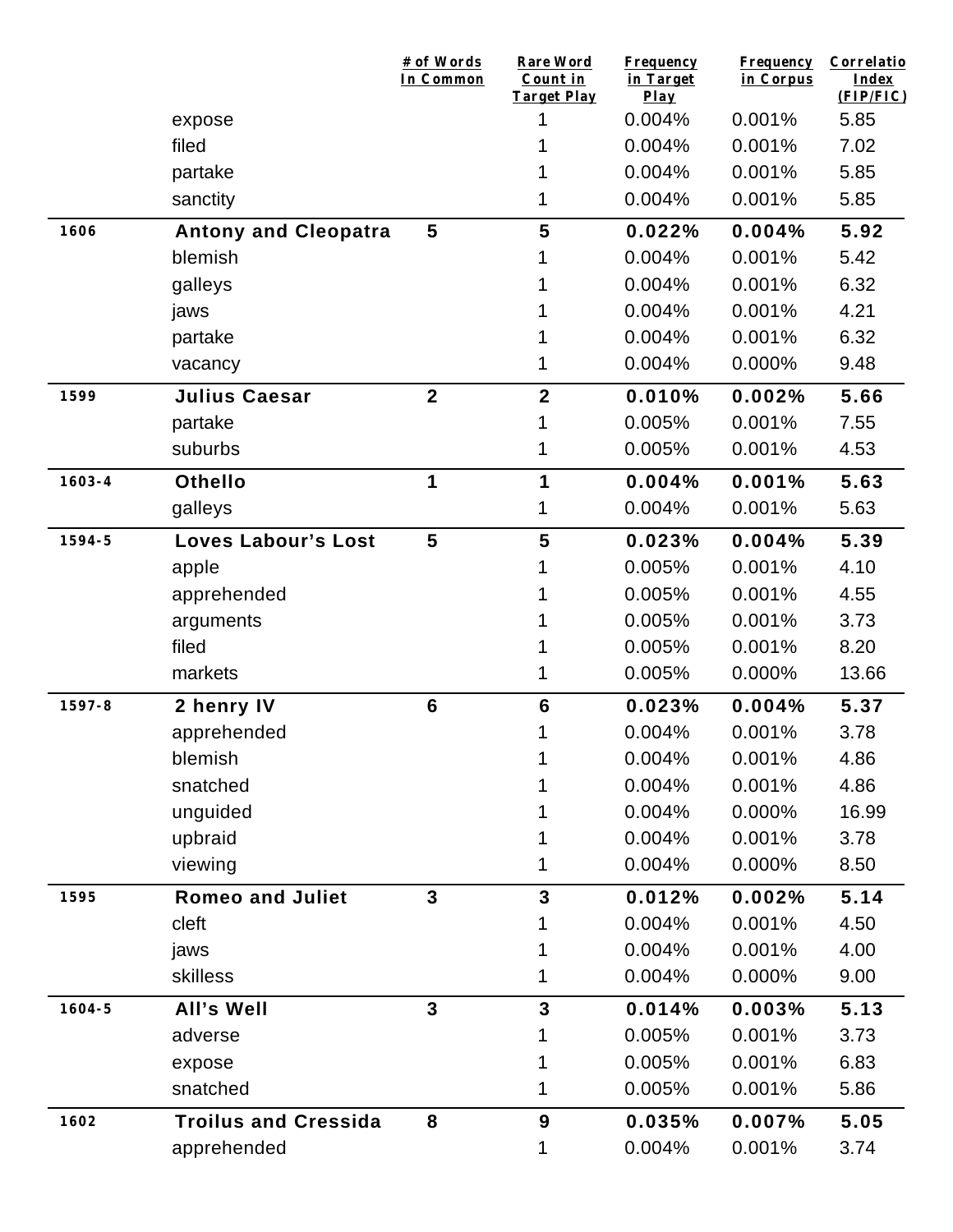|            |                    | # of Words<br>In Common | Rare Word<br>Count in<br>Target Play | <b>Frequency</b><br>in Target<br>Play | <b>Frequency</b><br>in Corpus | Correlatio<br>Index<br>(FIP/FIC) |
|------------|--------------------|-------------------------|--------------------------------------|---------------------------------------|-------------------------------|----------------------------------|
|            | brag               |                         | 1                                    | 0.004%                                | 0.001%                        | 2.80                             |
|            | elephant           |                         | $\overline{2}$                       | 0.008%                                | 0.001%                        | 11.21                            |
|            | idol               |                         |                                      | 0.004%                                | 0.001%                        | 4.81                             |
|            | jaws               |                         |                                      | 0.004%                                | 0.001%                        | 3.74                             |
|            | skilless           |                         |                                      | 0.004%                                | 0.000%                        | 8.41                             |
|            | upbraid            |                         |                                      | 0.004%                                | 0.001%                        | 3.74                             |
|            | venerable          |                         |                                      | 0.004%                                | 0.000%                        | 8.41                             |
| $1605 - 6$ | <b>Lear Quarto</b> | 5                       | 5                                    | 0.020%                                | 0.004%                        | 5.04                             |
|            | apple              |                         |                                      | 0.004%                                | 0.001%                        | 3.53                             |
|            | arguments          |                         |                                      | 0.004%                                | 0.001%                        | 3.21                             |
|            | expose             |                         |                                      | 0.004%                                | 0.001%                        | 5.88                             |
|            | retention          |                         |                                      | 0.004%                                | 0.000%                        | 8.82                             |
|            | unfriended         |                         |                                      | 0.004%                                | 0.000%                        | 8.82                             |
| 1610       | Cymbeline          | $\mathbf{3}$            | 3                                    | 0.011%                                | 0.002%                        | 4.82                             |
|            | brag               |                         |                                      | 0.004%                                | 0.001%                        | 2.68                             |
|            | kindnesses         |                         |                                      | 0.004%                                | 0.000%                        | 8.03                             |
|            | venerable          |                         | 1                                    | 0.004%                                | 0.000%                        | 8.03                             |
| 1596       | <b>King John</b>   | $6\phantom{1}6$         | $6\phantom{1}6$                      | 0.029%                                | 0.006%                        | 4.73                             |
|            | adverse            |                         |                                      | 0.005%                                | 0.001%                        | 3.87                             |
|            | arguments          |                         |                                      | 0.005%                                | 0.001%                        | 3.87                             |
|            | brag               |                         |                                      | 0.005%                                | 0.001%                        | 3.55                             |
|            | jaws               |                         |                                      | 0.005%                                | 0.001%                        | 4.73                             |
|            | snatched           |                         |                                      | 0.005%                                | 0.001%                        | 6.08                             |
|            | trunks             |                         | 1                                    | 0.005%                                | 0.000%                        | 10.64                            |
| 1598       | <b>Much Ado</b>    | $\overline{\mathbf{4}}$ | 4                                    | 0.020%                                | 0.004%                        | 4.70                             |
|            | adverse            |                         | 1                                    | 0.005%                                | 0.001%                        | 3.95                             |
|            | beset              |                         |                                      | 0.005%                                | 0.001%                        | 7.24                             |
|            | brag               |                         |                                      | 0.005%                                | 0.001%                        | 3.62                             |
|            | cleft              |                         | 1                                    | 0.005%                                | 0.001%                        | 5.43                             |
| $1600 - 1$ | <b>Hamlet</b>      | 8                       | 8                                    | 0.029%                                | 0.006%                        | 4.65                             |
|            | apple              |                         | 1                                    | 0.004%                                | 0.001%                        | 3.14                             |
|            | bespeak            |                         |                                      | 0.004%                                | 0.001%                        | 5.23                             |
|            | cleft              |                         |                                      | 0.004%                                | 0.001%                        | 3.93                             |
|            | idol               |                         |                                      | 0.004%                                | 0.001%                        | 4.49                             |
|            | jaws               |                         |                                      | 0.004%                                | 0.001%                        | 3.49                             |
|            | pirate             |                         |                                      | 0.004%                                | 0.001%                        | 3.93                             |
|            | sea-fight          |                         |                                      | 0.004%                                | 0.000%                        | 15.70                            |
|            | vacancy            |                         |                                      | 0.004%                                | 0.000%                        | 7.85                             |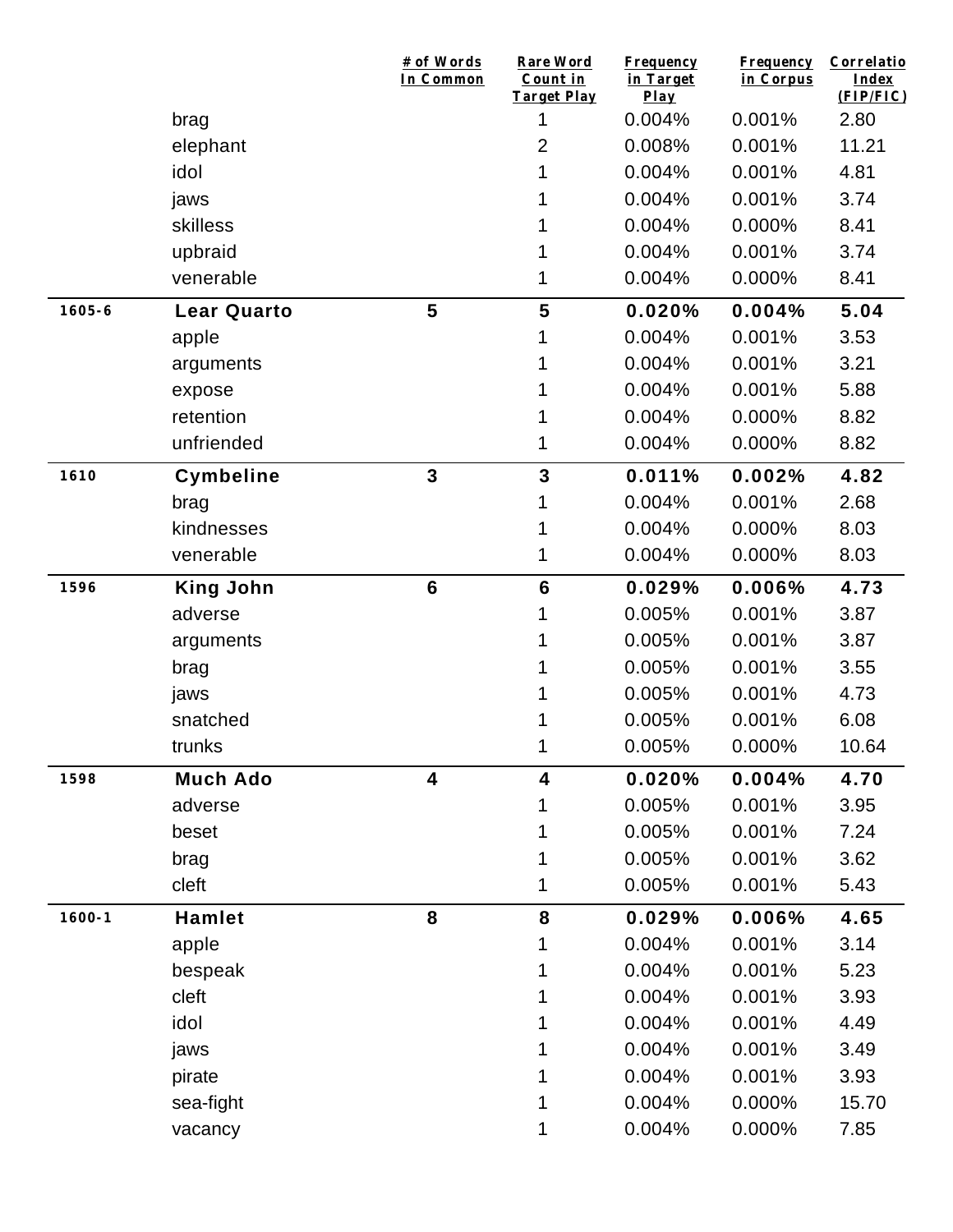|        |                            | # of Words<br>In Common | Rare Word<br>Count in<br><b>Target Play</b> | <b>Frequency</b><br>in Target<br>$Play$ | <b>Frequency</b><br>in Corpus | Correlatio<br><b>Index</b><br>(FIP/FIC) |
|--------|----------------------------|-------------------------|---------------------------------------------|-----------------------------------------|-------------------------------|-----------------------------------------|
| 1603   | <b>Measure for Measure</b> | $\overline{\mathbf{4}}$ | 4                                           | 0.019%                                  | 0.004%                        | 4.57                                    |
|        | adverse                    |                         |                                             | 0.005%                                  | 0.001%                        | 3.74                                    |
|        | blemish                    |                         |                                             | 0.005%                                  | 0.001%                        | 5.88                                    |
|        | pirate                     |                         |                                             | 0.005%                                  | 0.001%                        | 5.14                                    |
|        | suburbs                    |                         |                                             | 0.005%                                  | 0.001%                        | 4.11                                    |
| 1596-7 | 1 Henry IV                 | $\mathbf{2}$            | $\overline{\mathbf{2}}$                     | 0.008%                                  | 0.002%                        | 4.51                                    |
|        | jaws                       |                         |                                             | 0.004%                                  | 0.001%                        | 4.01                                    |
|        | snatched                   |                         | 1                                           | 0.004%                                  | 0.001%                        | 5.16                                    |
| 1608   | <b>Coriolanus</b>          | $5\phantom{1}$          | 5                                           | 0.020%                                  | 0.005%                        | 4.24                                    |
|        | apprehended                |                         |                                             | 0.004%                                  | 0.001%                        | 3.87                                    |
|        | brag                       |                         |                                             | 0.004%                                  | 0.001%                        | 2.90                                    |
|        | partake                    |                         |                                             | 0.004%                                  | 0.001%                        | 5.80                                    |
|        | twin                       |                         |                                             | 0.004%                                  | 0.001%                        | 6.96                                    |
|        | upbraid                    |                         | 1                                           | 0.004%                                  | 0.001%                        | 3.87                                    |
| 1613   | <b>Henry VIII</b>          | $\mathbf{3}$            | 3                                           | 0.013%                                  | 0.003%                        | 4.24                                    |
|        | arguments                  |                         | 1                                           | 0.004%                                  | 0.001%                        | 3.34                                    |
|        | filed                      |                         |                                             | 0.004%                                  | 0.001%                        | 7.34                                    |
|        | suburbs                    |                         | 1                                           | 0.004%                                  | 0.001%                        | 3.67                                    |
| 1592   | 1 Henry VI                 | $\mathbf{3}$            | 3                                           | 0.014%                                  | 0.003%                        | 4.20                                    |
|        | adverse                    |                         | 1                                           | 0.005%                                  | 0.001%                        | 3.82                                    |
|        | suburbs                    |                         |                                             | 0.005%                                  | 0.001%                        | 4.20                                    |
|        | upbraid                    |                         | 1                                           | 0.005%                                  | 0.001%                        | 4.66                                    |
| 1591   | 2 Henry VI                 | 4                       | 4                                           | 0.016%                                  | 0.004%                        | 4.01                                    |
|        | apprehended                |                         | 1                                           | 0.004%                                  | 0.001%                        | 3.79                                    |
|        | cleft                      |                         | 1                                           | 0.004%                                  | 0.001%                        | 4.27                                    |
|        | jaws                       |                         | 1                                           | 0.004%                                  | 0.001%                        | 3.79                                    |
|        | pirate                     |                         | 1                                           | 0.004%                                  | 0.001%                        | 4.27                                    |
| 1592-3 | <b>Richard III</b>         | $6\phantom{1}$          | $6\phantom{1}$                              | 0.021%                                  | 0.005%                        | 3.98                                    |
|        | adverse                    |                         | 1                                           | 0.003%                                  | 0.001%                        | 2.77                                    |
|        | arguments                  |                         | 1                                           | 0.003%                                  | 0.001%                        | 2.77                                    |
|        | blemish                    |                         | 1                                           | 0.003%                                  | 0.001%                        | 4.36                                    |
|        | partake                    |                         |                                             | 0.003%                                  | 0.001%                        | 5.09                                    |
|        | snatched                   |                         | 1                                           | 0.003%                                  | 0.001%                        | 4.36                                    |
|        | viewing                    |                         | 1                                           | 0.003%                                  | 0.000%                        | 7.63                                    |
| 1591   | 3 Henry VI                 | $\mathbf{2}$            | $\boldsymbol{2}$                            | 0.008%                                  | 0.002%                        | 3.83                                    |
|        | arguments                  |                         | 1                                           | 0.004%                                  | 0.001%                        | 3.31                                    |
|        | cleft                      |                         | 1                                           | 0.004%                                  | 0.001%                        | 4.55                                    |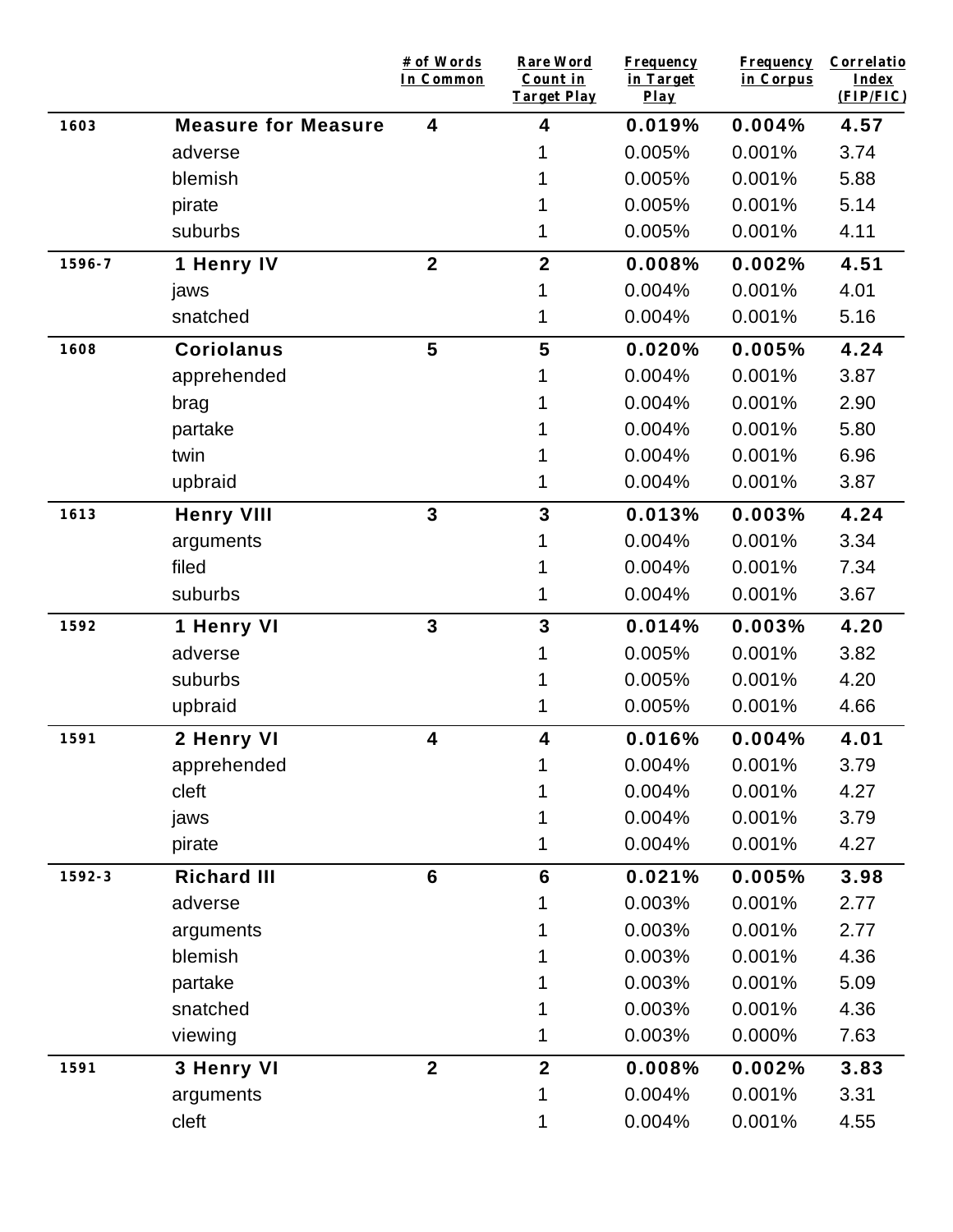|             |                          | # of Words<br>In Common | <b>Rare Word</b><br>Count in<br><b>Target Play</b> | <b>Frequency</b><br>in Target<br>$Play$ | <b>Frequency</b><br>in Corpus | Correlatio<br>Index<br>(FIP/FIC) |
|-------------|--------------------------|-------------------------|----------------------------------------------------|-----------------------------------------|-------------------------------|----------------------------------|
| 1598-9      | <b>Henry V</b>           | 4                       | 4                                                  | 0.016%                                  | 0.004%                        | 3.80                             |
|             | apprehended              |                         |                                                    | 0.004%                                  | 0.001%                        | 3.91                             |
|             | brag                     |                         |                                                    | 0.004%                                  | 0.001%                        | 2.93                             |
|             | idol                     |                         |                                                    | 0.004%                                  | 0.001%                        | 5.03                             |
|             | jaws                     |                         |                                                    | 0.004%                                  | 0.001%                        | 3.91                             |
| 1592 ?1608  | <b>Titus Andronicus</b>  | $\mathbf 1$             | 1                                                  | 0.005%                                  | 0.001%                        | 3.67                             |
|             | brag                     |                         | 1                                                  | 0.005%                                  | 0.001%                        | 3.67                             |
| 1595        | <b>Richard II</b>        | 1                       | 1                                                  | 0.005%                                  | 0.001%                        | 3.61                             |
|             | adverse                  |                         | 1                                                  | 0.005%                                  | 0.001%                        | 3.61                             |
| 1601        | <b>TN_VALENTINE</b>      |                         |                                                    | 73                                      |                               |                                  |
| 1592        | 1 Henry VI               | 1                       | 1                                                  | 0.005%                                  | 0.000%                        | 10.50                            |
|             | handmaid                 |                         |                                                    | 0.005%                                  | 0.000%                        | 10.50                            |
| 1608        | <b>Coriolanus</b>        | 1                       | 1                                                  | 0.004%                                  | 0.000%                        | 8.70                             |
|             | veiled                   |                         | 1                                                  | 0.004%                                  | 0.000%                        | 8.70                             |
| 1596        | <b>King John</b>         | $\overline{2}$          | $\overline{2}$                                     | 0.010%                                  | 0.002%                        | 6.08                             |
|             | eye-offending            |                         |                                                    | 0.005%                                  | 0.000%                        | 21.29                            |
|             | lasting                  |                         | 1                                                  | 0.005%                                  | 0.001%                        | 3.55                             |
| 1599        | <b>Julius Caesar</b>     | $\mathbf{2}$            | $\mathbf{2}$                                       | 0.010%                                  | 0.002%                        | 5.66                             |
|             | element                  |                         |                                                    | 0.005%                                  | 0.001%                        | 3.77                             |
|             | veiled                   |                         | 1                                                  | 0.005%                                  | 0.000%                        | 11.32                            |
| 1592 ?1608  | <b>Titus Andronicus</b>  | $\overline{3}$          | 3                                                  | 0.015%                                  | 0.003%                        | 5.08                             |
|             | brine                    |                         | 1                                                  | 0.005%                                  | 0.001%                        | 4.40                             |
|             | handmaid                 |                         |                                                    | 0.005%                                  | 0.000%                        | 11.01                            |
|             | lasting                  |                         | 1                                                  | 0.005%                                  | 0.001%                        | 3.67                             |
| 1611        | <b>Tempest</b>           | $\overline{2}$          | $\mathbf{2}$                                       | 0.012%                                  | 0.003%                        | 4.92                             |
|             | brine                    |                         |                                                    | 0.006%                                  | 0.001%                        | 5.41                             |
|             | lasting                  |                         |                                                    | 0.006%                                  | 0.001%                        | 4.51                             |
| 1607        | <b>Pericles</b>          | 1                       | $\mathbf 1$                                        | 0.005%                                  | 0.001%                        | 4.70                             |
|             | brine                    |                         | 1                                                  | 0.005%                                  | 0.001%                        | 4.70                             |
| $1604 - 5$  | <b>All's Well</b>        | 1                       | 1                                                  | 0.005%                                  | 0.001%                        | 4.10                             |
|             | brine                    |                         | 1                                                  | 0.005%                                  | 0.001%                        | 4.10                             |
| 1613        | <b>Henry VIII</b>        | $\mathbf{3}$            | 3                                                  | 0.013%                                  | 0.003%                        | 3.93                             |
|             | element                  |                         |                                                    | 0.004%                                  | 0.001%                        | 3.06                             |
|             | handmaid                 |                         |                                                    | 0.004%                                  | 0.000%                        | 9.18                             |
|             | lasting                  |                         |                                                    | 0.004%                                  | 0.001%                        | 3.06                             |
| $1613 - 14$ | <b>Two Noble Kinsmen</b> | 1                       | 1                                                  | 0.004%                                  | 0.001%                        | 3.63                             |
|             | brine                    |                         |                                                    | 0.004%                                  | 0.001%                        | 3.63                             |